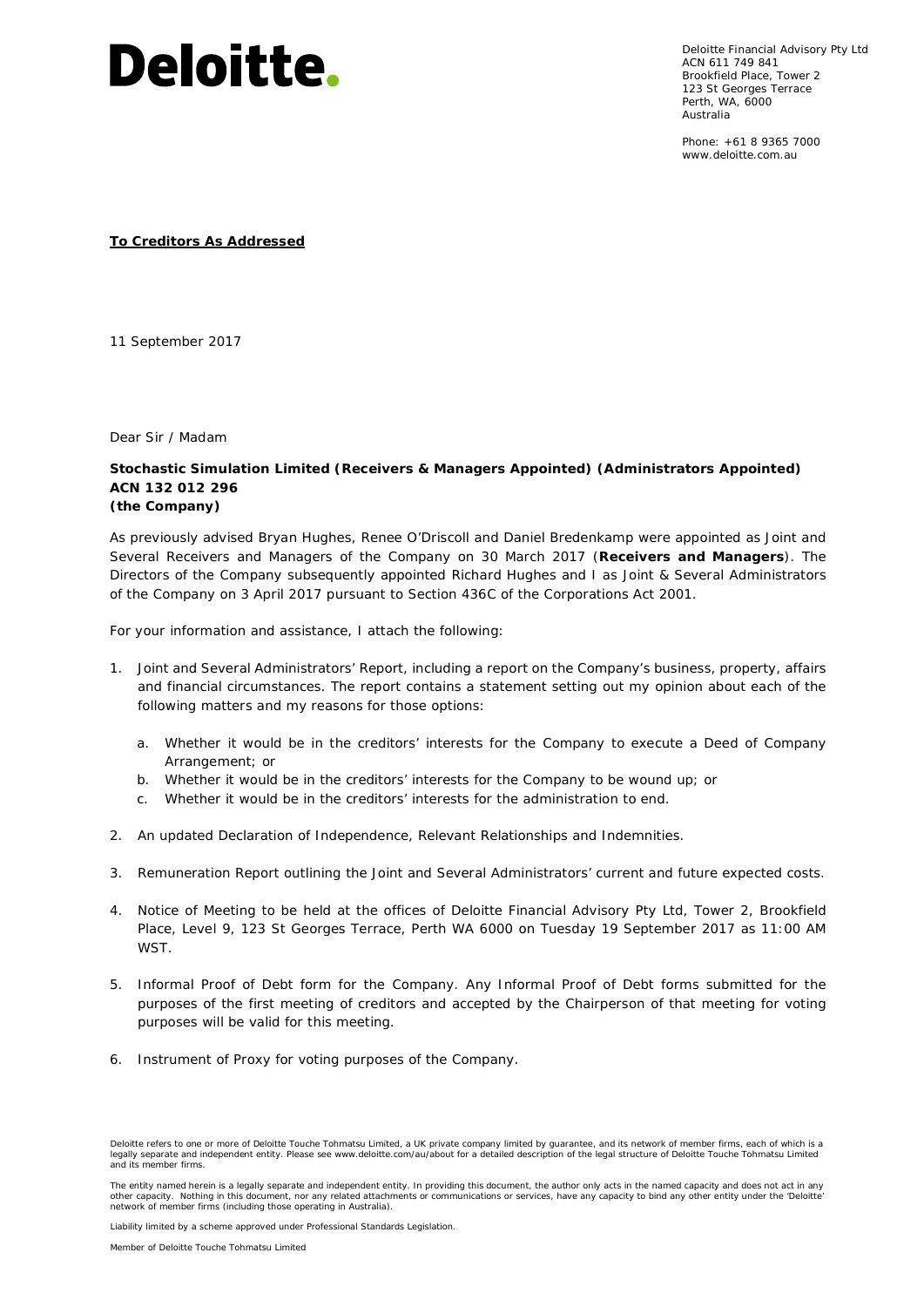

Should you have any queries relating to this matter please contact Jordan Basso on (08) 9365 7849 or via email on jbasso@deloitte.com.au.

Yours faithfully

Mars

**Jason Tracy** Joint and Several Administrator

*Encl.*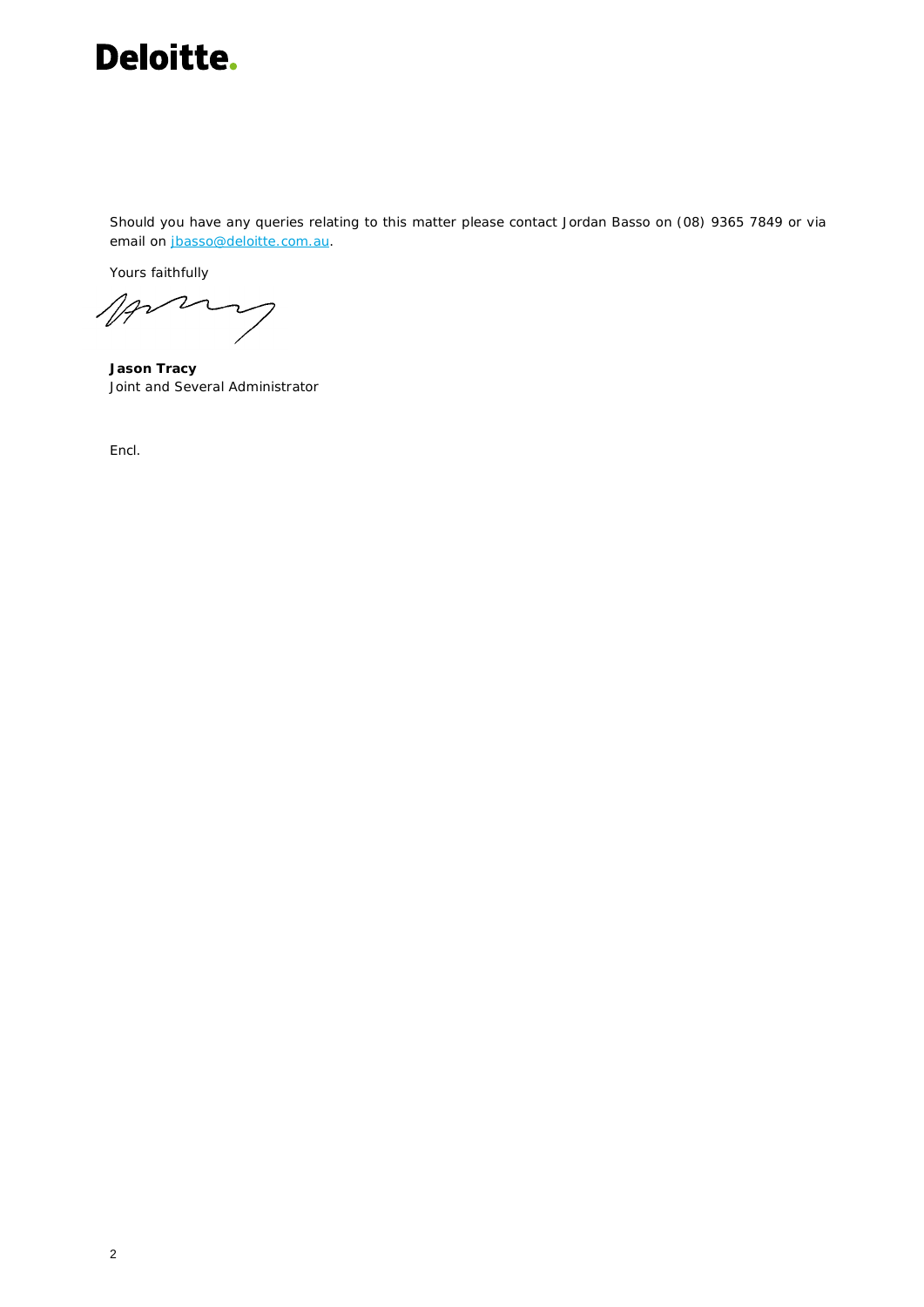**STOCHASTIC SIMULATION LIMITED (Administrators Appointed) (Receivers and Managers Appointed) ACN 132 012 296**

**Report to creditors pursuant to Section 439A of the Corporations Act 2001**

**11 September 2017**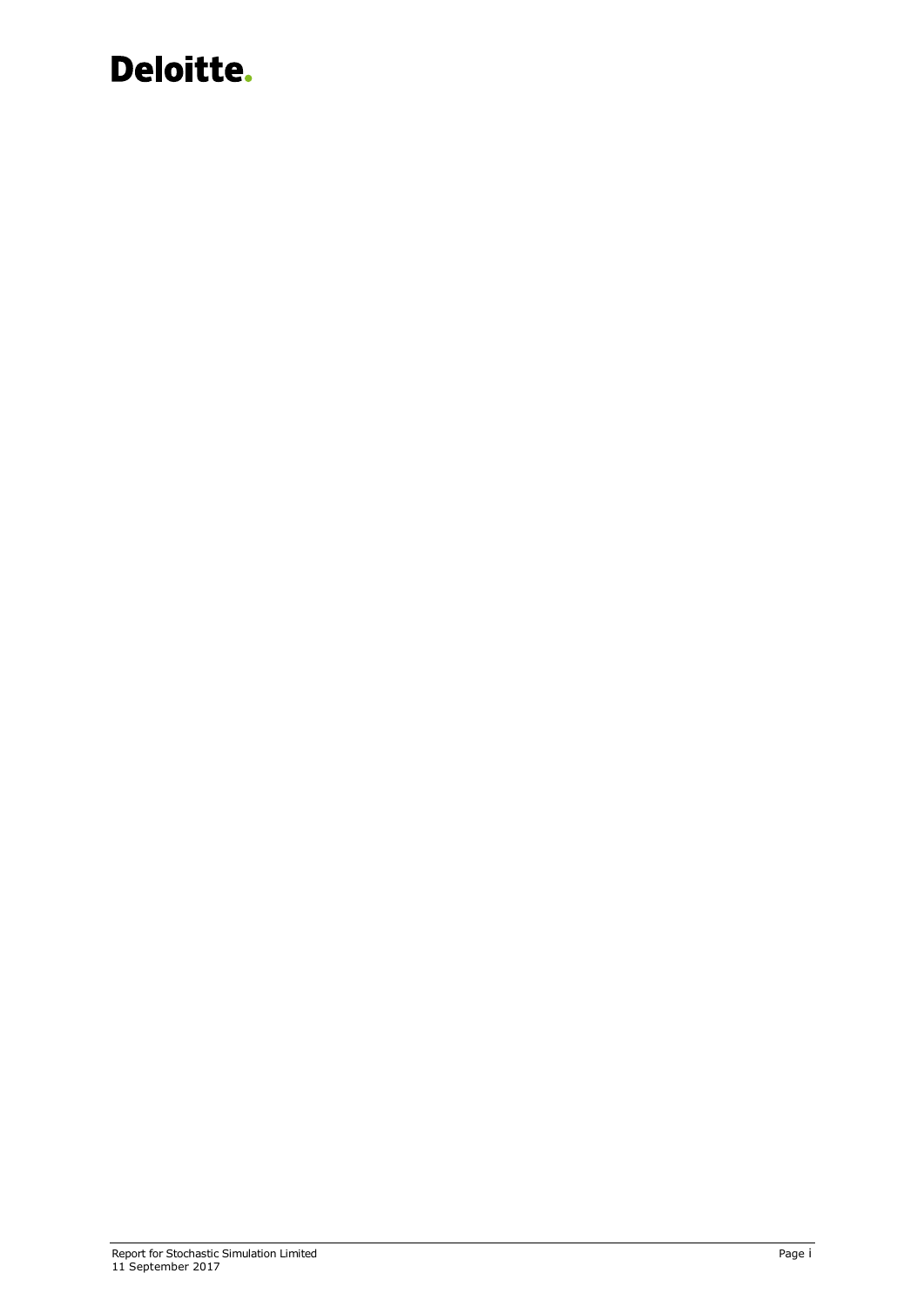## **Contents**

| 1  | Executive summary                                                                | 4  |
|----|----------------------------------------------------------------------------------|----|
| 2  | Background information                                                           | 6  |
| 3  | Historical financial performance                                                 | 10 |
| 4  | Directors' Report as to Affairs (RATA)                                           | 13 |
| 5  | The Administrators' actions to Date                                              | 17 |
| 6  | Receivers' sales process                                                         | 18 |
| 7  | Investigations                                                                   | 19 |
| 8  | Estimated return from a winding up                                               | 24 |
| 9  | Deed of Company Arrangement (DOCA)                                               | 27 |
| 10 | Administrators' opinion                                                          | 27 |
| 11 | Other material information                                                       | 27 |
| 12 | Remuneration                                                                     | 28 |
|    | 13 Meeting                                                                       | 28 |
|    | Appendix A - Declaration of Independence, Relevant Relationships and Indemnities | 30 |
|    | Appendix B - Information sheet - offences, recoverable transactions, etc.        | 37 |
|    | Appendix C - Approving fees: A guide for creditors                               | 38 |
|    | Appendix D - Remuneration report                                                 | 38 |
|    | Appendix E - Notice of Meeting                                                   | 55 |
|    | Appendix F - Proof of Debt                                                       | 57 |
|    | Appendix G - Form of Proxy                                                       | 59 |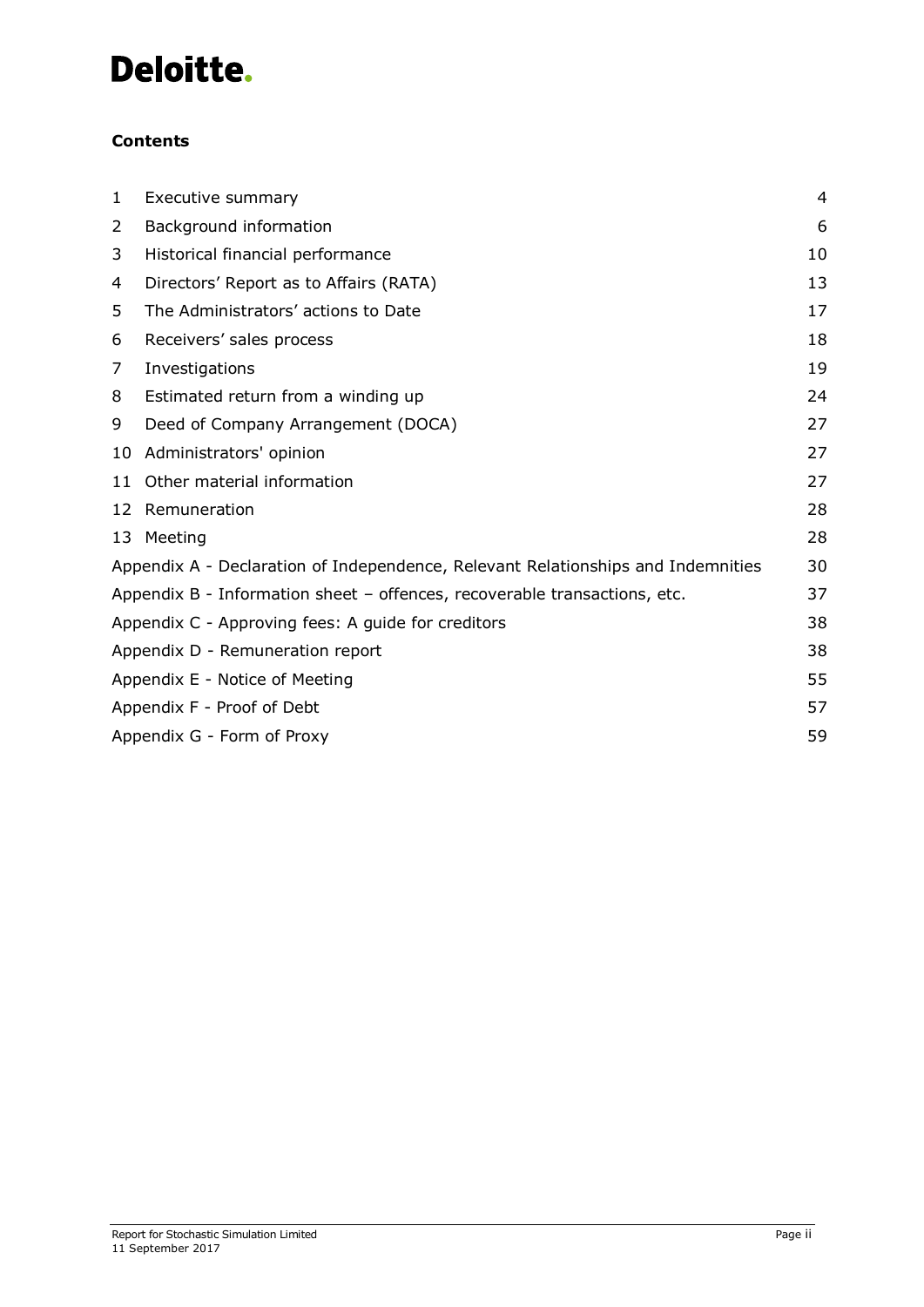## **Definitions**

| Administrators                   | Jason Tracy and Richard Hughes                                      |
|----------------------------------|---------------------------------------------------------------------|
| AII PAAP                         | All present and after acquired property                             |
| ANZ                              | Australia & New Zealand Banking Group Limited                       |
| ARITA                            | Australian Restructuring, Insolvency and Turnaround Association     |
|                                  |                                                                     |
| ASIC                             | Australian Securities & Investments Commission                      |
| ATO                              | <b>Australian Taxation Office</b>                                   |
| c.                               | Circa/approximately                                                 |
| Company/SSL                      | Stochastic Simulation Limited (Receivers and Managers Appointed)    |
|                                  | (Administrators Appointed)                                          |
| Deloitte                         | Deloitte Financial Advisory Pty Ltd                                 |
| <b>Directors</b>                 | Collectively Andrew Wadsley, Leo Mullins, John Davidson and Paul    |
|                                  | Kristensen                                                          |
| DIRRI                            | Declaration of Independence and Relevant Relationships and          |
|                                  | Indemnities                                                         |
|                                  |                                                                     |
| DOCA                             | Deed of Company Arrangement                                         |
| ERV                              | <b>Estimated Realisable Value</b>                                   |
| <b>Exploration Consultants</b>   | Exploration and Production Consultants (Australia) Pty Ltd, a       |
|                                  | company controlled and owned by Andrew Wadsley                      |
| FEG                              | <b>Fair Entitlement Guarantee</b>                                   |
| FY XX                            | Financial Year Ended XX                                             |
| GSA                              | General security agreement over the Company's assets entered into   |
|                                  | by the Secured Creditors and the Company on or about 3 August       |
|                                  | 2016                                                                |
| JMS                              | Joondalup Management Services Pty Ltd a company related to Leo      |
|                                  | Mullins                                                             |
|                                  |                                                                     |
| k.                               | Thousands                                                           |
| Loan                             | \$315,000 loan made by the Secured Creditors to Exploration         |
|                                  | Consultants and guaranteed by the Company                           |
| m.                               | Million                                                             |
| Management                       | Management of the Company                                           |
| Optimiser                        | Optimiser Pty Ltd a company related to Leo Mullins and Andrew       |
|                                  | Wadsley                                                             |
| <b>PPSR</b>                      | Personal Property Securities Register                               |
| PSI                              | Pre-Drill Stresses International Pty Ltd, a company related to John |
|                                  | Davidson                                                            |
| RATA                             | Report as to Affairs                                                |
|                                  | Collectively Bryan Hughes, Renee O'Driscoll and Daniel Bredenkamp   |
| Receivers/Receivers and Managers |                                                                     |
|                                  | of Pitcher Partners (WA) Pty Ltd                                    |
| Relation back day                | The date of appointment of administrators                           |
| <b>Secured Creditors</b>         | Collectively Daniel Colgan as Trustee for the Sette Selle Trust,    |
|                                  | Nathan Colgan and Cornelia Colgan as Trustees for the Kinsale       |
|                                  | Trust, Dorothy and Martin Colgan                                    |
| The Act                          | Corporations Act 2001                                               |
| The Court                        | The Supreme Court of Western Australia                              |
| The Regulations                  | Corporations Regulations 2001                                       |
| The Subsidiary                   | Gasassure Pty Ltd (ACN 617 649 582)                                 |
| YTD                              | Year to date                                                        |
|                                  |                                                                     |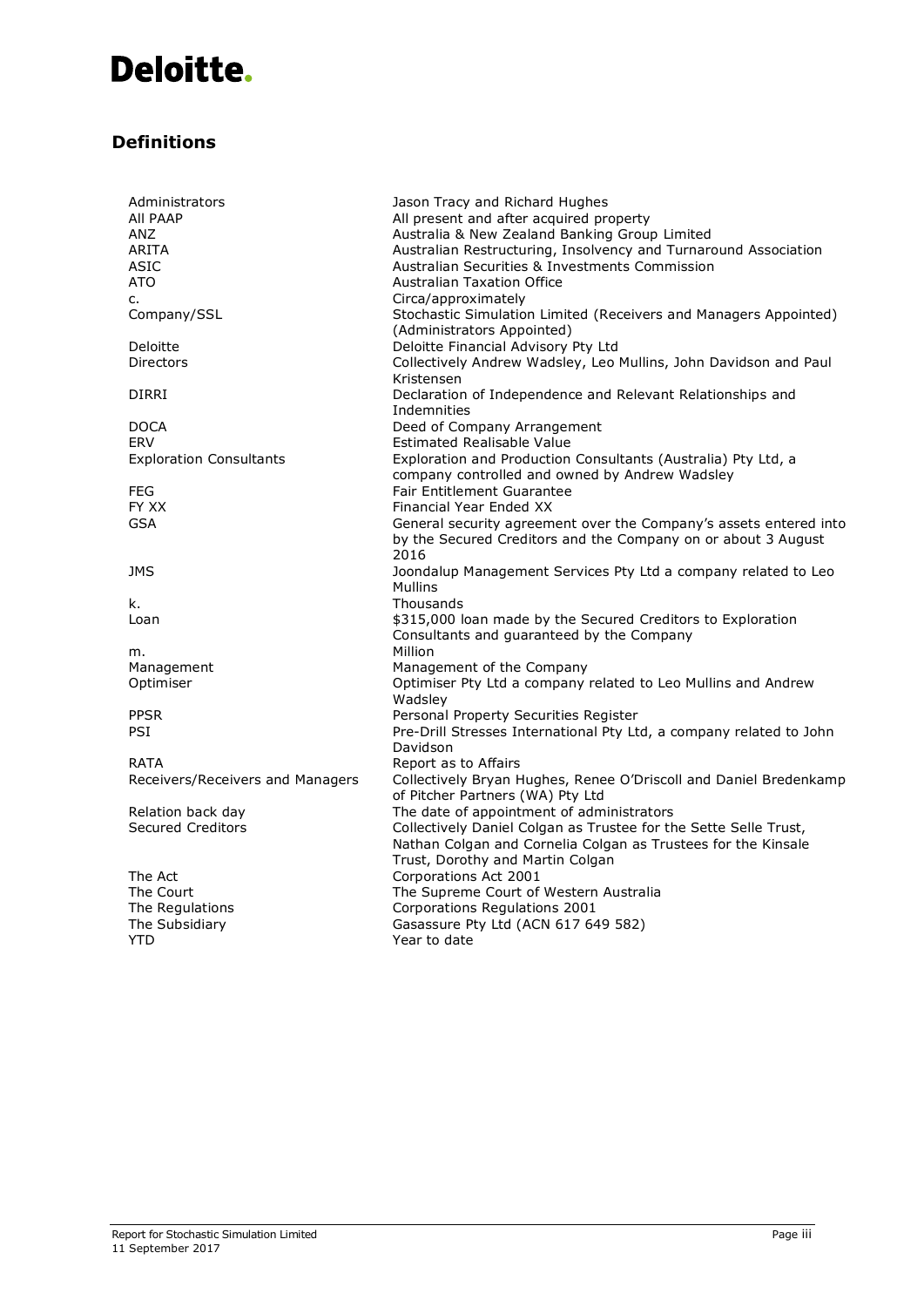#### <span id="page-6-0"></span> $\mathbf{1}$ **Executive summary**

#### $1.1$ **Appointment**

On 3 April 2017 we, Richard Hughes and Jason Tracy were appointed Joint and Several Administrators of Stochastic Simulation Limited (**the Company**) by the Directors pursuant to Section 436A of the Act.

Our appointment as Joint and Several Administrators was ratified by creditors at the first meeting of creditors held on 13 April 2017.

#### $1.2 -$ **Purpose of appointment and report**

The purpose of the appointment of Administrators is to allow for independent insolvency practitioners to take control of and investigate the affairs of an insolvent company. Creditors' claims are put on hold as at the date of the Administrators' appointment and remain so for the duration of the administration.

We are required to provide creditors with sufficient information and recommendations to assist them in making an informed decision on the Company's future. The purpose of this report is to provide that information and recommendations, including:

- Background information about the Company
- The results of our investigations
- The estimated returns to creditors
- The options available to creditors and our opinion on each of these options.

#### **First meeting of creditors**  $1.3<sub>1</sub>$

On 13 April 2017, a meeting of creditors of the Company was held in accordance with Section 436E of the Act. At this meeting, our appointment as Administrators was confirmed.

Also at that meeting, we advised that we would undertake an investigation into the affairs of the Company whilst potential restructuring options for the Company were considered.

It was resolved that no committee of creditors be formed.

<span id="page-6-1"></span>We also sought and received creditor approval to extend the convening period.

#### $1.4$ **Conduct of administration**

On 30 March 2017, prior to our appointment, Bryan Hughes, Renee O'Driscoll and Daniel Bredenkamp of Pitcher Partners (WA) Pty Ltd (**Receivers and Managers/Receivers**) were appointed Receivers and Managers over the company by Daniel Colgan as Trustee for the Sette Selle Trust, Nathan Colgan & Cornelia Colgan as Trustees for the Kinsale Trust and Dorothy & Martin Colgan (**Secured Creditors**) pursuant to a general security agreement **(GSA)** entered into by the Company and the Secured Creditors on 3 August 2016.

Given the Receivers and Managers have been in control of trading the business of the Company and undertaking a sale process for the Company's business and assets, our role has been limited to undertaking investigations, considering restructuring options and overseeing the asset sale process.

Further details of our conduct and the conduct of the Receivers and Managers are detailed in Section [5](#page-19-0) and Section [6](#page-20-0) respectively.

#### $1.5$ **Administrators' independence, relationships and indemnities**

In accordance with Section 436DA of the Act, a Declaration of Independence, Relevant Relationships and Indemnities (**DIRRI**) was provided with the first report to creditors dated 6 April 2017 and was also tabled at the first meeting of creditors.

An updated copy of the DIRRI is attached as Appendix A. The DIRRI has been updated on 10 May 2017 and 13 July 2017 to reflect the additional funding provided to the administration. We remain of the view that we are independent and can continue to act as administrators of the Company.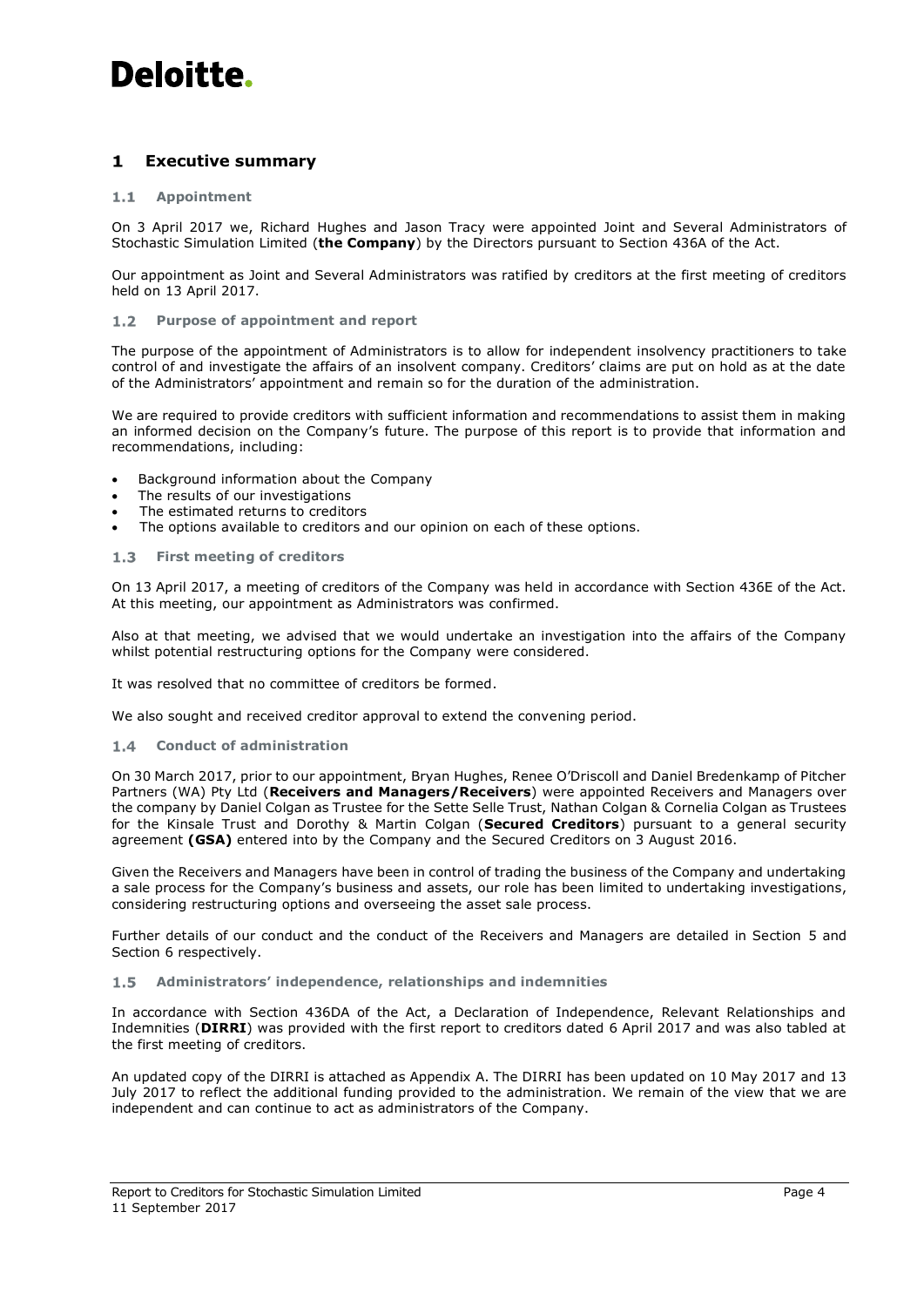#### $1.6$ **Investigation, Offences, Voidable Transactions**

Our investigations to date have revealed possible offences/voidable transactions which are discussed fully in Section [7.](#page-21-0)

#### **Deed of Company Arrangement (DOCA)**  $1.7$

No DOCA proposal had been received as at the date of this report and it is unlikely that a DOCA will be received.

#### $1.8$ **Dividend**

Subject to any recoveries on liquidation and the quantum of additional claims received, we estimate dividends for the various classes of creditors as set out below:

| <b>Creditor Class</b>         | <b>Estimated</b><br><b>Liquidation Dividend</b><br>Low $(c/s)$ | <b>Estimated</b><br>Liquidation<br><b>Dividend High</b><br>(c/s) |
|-------------------------------|----------------------------------------------------------------|------------------------------------------------------------------|
| <b>Secured Creditors</b>      | Inknown                                                        | ∙nkn∩wn                                                          |
| Priority creditors/ employees | 100c                                                           | 100c                                                             |
| Unsecured creditors           |                                                                |                                                                  |

As at the date of this report we are waiting upon information from the Receivers and Managers that would enable us to confirm the effective return to the Secured Creditors. We note that employees will be paid in full either from circulating asset recoveries and/or via a contribution from the Secured Creditors.

#### $1.9$ **Extension of convening period**

Administrators are required by the Act to convene a second meeting of creditors within 20 business days of the date of their appointment, and to hold this meeting within five business days of the end of the convening period. In circumstances where this timeframe is too short to provide the best outcome for creditors there exists the ability to apply to the Court for an extension. In this situation, given the sale process undertaken by the Receivers and Managers and the possibility that the sale of the Company's business may have been facilitated via a DOCA, it was considered that an extension to the convening period was in the best interests of the Company's creditors.

Accordingly, we applied to the Supreme Court of Western Australia (**the Court**) on 9 May 2017 for an Order extending the length of the convening period for a period of up to four months (to 11 September 2017). A notice dated 10 May 2017 was forwarded to all creditors advising that the extension had been awarded. A notice was also forwarded to ASIC.

## **Administrators' opinion**

It is our opinion that the Company be placed in liquidation. The reasons for our opinion are discussed in Section [10.](#page-29-1)

### **1.11 Second meeting of creditors**

Pursuant to Section 439A(3) of the Act a second meeting of creditors is to be held on 19 September 2017 at the offices of Deloitte Financial Advisory Pty Ltd, Level 9, Tower 2, Brookfield Place, 123 St Georges Terrace Perth WA 6000 at 11:00 AM WST. (See attached Form 529).

At this meeting creditors will be asked to make a decision by passing a resolution in respect of options that will be available to them.

We have recommended in this report that the Company be wound up.

We have detailed the reasons as to why we consider this the best option for creditors in Section [10](#page-29-1) of this report.

At the meeting creditors will be asked to approve the remuneration of the Administrator from 3 April 2017 to 25 August 2017 in the sum of \$105,439.50, and from 26 August 2017 to conclusion of the Administration in the sum of \$14,826.00.

Creditors will also be asked to approve the remuneration of the Liquidators in the sum of \$125,367.50.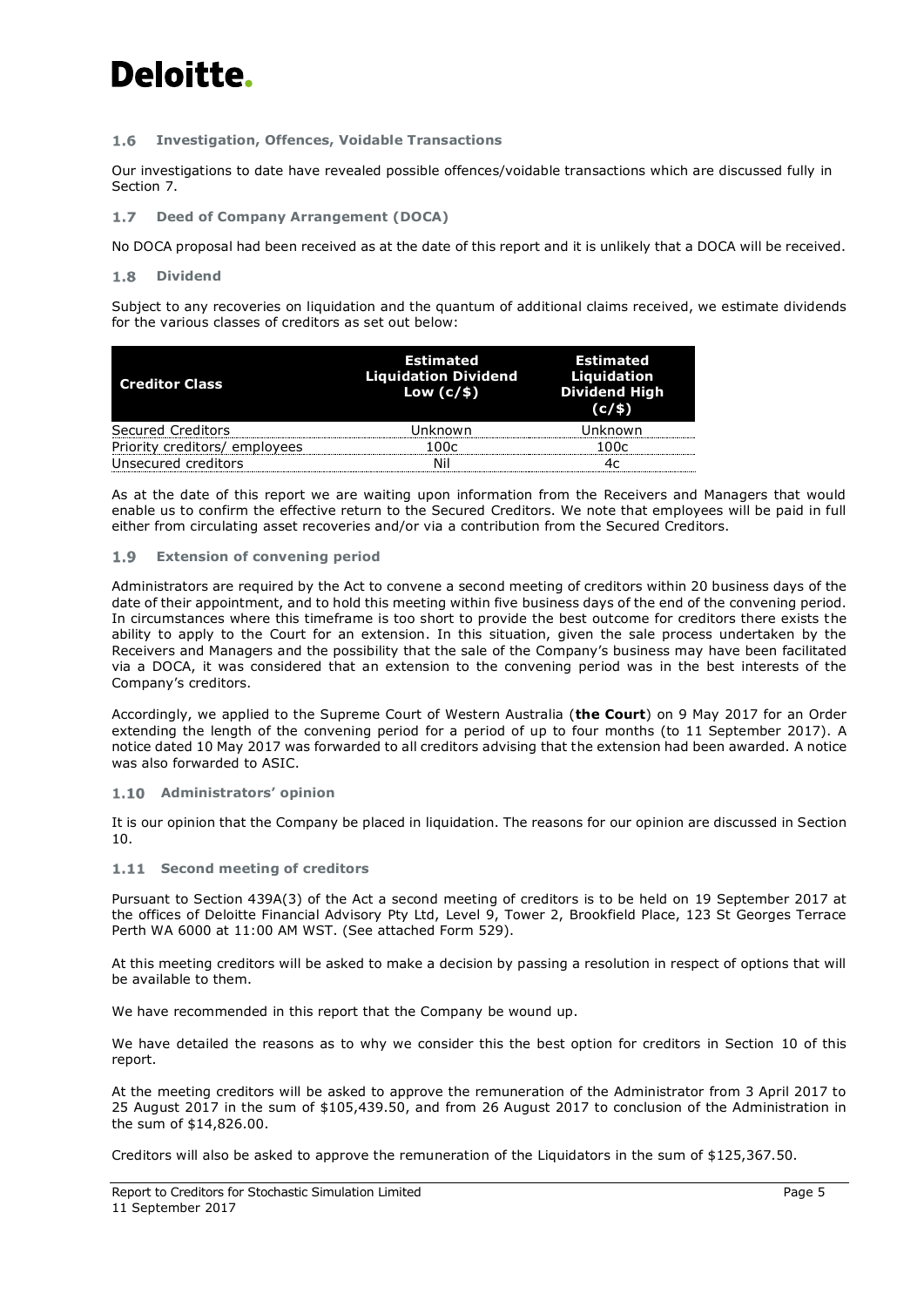Full details of the remuneration claims are found in Section [12.](#page-30-0)

## **Electronic communication**

Section 600G of the Act allows for a creditor to receive communications and notifications electronically provided the creditor has consented to receive correspondence in this manner. Electronic communication is a speedy and cost effective and reduces the expenses incurred in an administration.

If you wish to receive future correspondence electronically please send an email to Jordan Basso at [jbasso@deloitte.com.au](mailto:jbasso@deloitte.com.au) detailing the email address to which you would like future communications from us to be sent.

#### <span id="page-8-0"></span> $\overline{2}$ **Background information**

#### **Incorporation and registered office**  $2.1$

A search of the ASIC database disclosed that the Company was incorporated in Western Australia on 2 July 2008. The Company's registered office is shown as C/- Moore Stephens, Exchange Tower, Level 15, 2 Esplanade, Perth WA 6000.

## **Company structure**

The Company has a wholly owned subsidiary Gasassure Pty Ltd (ACN 617 649 582) (**the Subsidiary**), the Directors have indicated that the Subsidiary is dormant and does not hold any assets or have any liabilities. In any event our appointment does not extend to the Subsidiary. Any further references to 'GasAssure' in this report are in relation to one of SSL's assets/products and not the Subsidiary.

**Shareholders, officers and security interests**   $2.3$ 

## 2.3.1 Shareholders

The Company is an Australian unlisted public entity. The share registry, provided by the Directors at the date of our appointment indicated that the top 6 ordinary shareholders, holding 74.5% of the Company shares, were as follows:

| <b>Shareholder</b>                      | <b>Class</b> | <b>Number</b> | % of Ord<br><b>Shares</b> |
|-----------------------------------------|--------------|---------------|---------------------------|
| Andrew Wadsley                          | Ord          | 41,915,124    | 33.1                      |
| Leo Mullins                             | Ord          | 19,212,885    | 15.2                      |
| Predrill Stresses International Pty Ltd | Ord          | 11,032,104    | 8.7                       |
| Geoffrey Weir                           | Ord          | 8,448,958     | 6.7                       |
| <b>Graham Griffiths</b>                 | Ord          | 7,223,309     | 5.7                       |
| I.S.A Pty Ltd                           | Ord          | 6,468,477     | 5.1                       |
| All other                               | Ord          | 32,211,876    | 25.5                      |

## **Convertible note holders**

The Company had issued a number of convertible notes prior to our appointment. The holders of these convertible notes are listed as follows:

| <b>Noteholder</b>                | <b>Total Face</b><br>Value (\$) | $%$ of<br>convertibles |
|----------------------------------|---------------------------------|------------------------|
| Nathan Colgan                    | 350,000                         | 29%                    |
| Vemac Ascent Investments Pty Ltd | 300,000                         | 24%                    |
| Daniel Colgan                    | 250,000                         | 20%                    |
| Jan Klockman                     | 100,000                         | 8%                     |
| Vemac Ascent Super Fund          | 100,000                         | 8%                     |
| Leo Mullins                      | 100,000                         | 8%                     |
| Andrew Wadsley                   | 25,000                          | 2%                     |
| <b>Total</b>                     | 1,225,000                       |                        |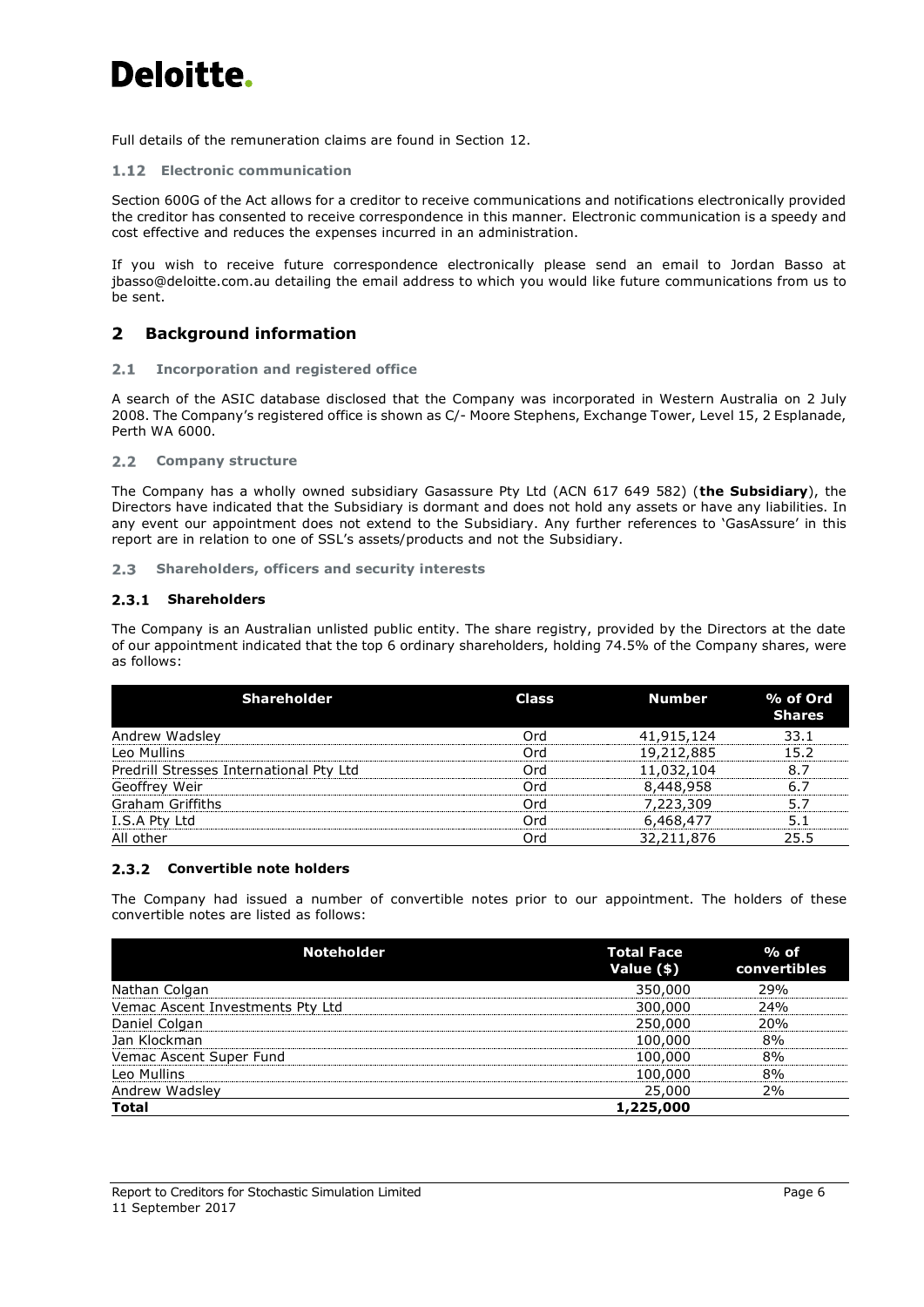## 2.3.3 Officers

The ASIC database indicates that during the 12 month period prior to our appointment the Company's Directors and officers were:

| Name            | Position           | <b>Appointed</b> | Ceased     |
|-----------------|--------------------|------------------|------------|
| Andrew Wadsley  | Director           | 02/07/2008       | N/A        |
| John Davidson   | Director           | 13/10/2016       | N/A        |
| Leo Mullins     | Director/Secretary | 02/07/2008       | N/A        |
| Paul Kristensen | Director           | 05/12/2011       | N/A        |
| Garry Willinge  | Former Director    | 13/02/2009       | 17/11/2016 |
| Daniel Colgan   | Former Director    | 14/08/2015       | 27/09/2016 |

## **Directorships**

We have undertaken ASIC searches for each of the current Directors. A summary of each of the Directorships and shareholders for each current Director of the Company is outlined below:

## **Andrew Wadsley**:

| <b>Company Name</b>               | <b>ACN</b>  | <b>Date</b><br>appointed | Date<br><b>Ceased</b> | <b>Shareholder</b><br>(Y/N) | <b>Current</b><br>Status |
|-----------------------------------|-------------|--------------------------|-----------------------|-----------------------------|--------------------------|
| Optimiser Pty Ltd                 | 072 540 080 | 18/06/1997               | N/A                   |                             | Registered               |
| Gasassure Pty Ltd                 | 617 649 852 | 27/02/2017               | N/A                   | N                           | Registered               |
| Geostress Assure Pty Ltd          | 617 649 037 | 27/02/2017               | N/A                   | N                           | Registered               |
| <b>Exploration and Production</b> |             |                          |                       |                             |                          |
| Consultants (Australia) Pty       | 009 577 502 | 22/11/1988               | N/A                   | ٧                           | Registered               |
| Ltd                               |             |                          |                       |                             |                          |

## **John Davidson:**

| <b>Company Name</b>                                      | <b>ACN</b>  | <b>Date</b><br>appointed | <b>Date</b><br>Ceased | <b>Shareholder</b><br>(Y/N) | Current<br>Status |
|----------------------------------------------------------|-------------|--------------------------|-----------------------|-----------------------------|-------------------|
| Gasassure Pty Ltd                                        | 617 649 852 | 27/02/2017               | N/A                   | N                           | Registered        |
| Geostress Assure Pty Ltd                                 | 617 649 037 | 27/02/2017               | N/A                   | N                           | Registered        |
| Airlie (Tas) Pty Ltd                                     | 009 552 747 | 06/11/1980               | N/A                   | v                           | Registered        |
| Petrecon Australia Pty Ltd                               | 009 543 024 | 14/06/2016               | N/A                   |                             | Registered        |
| Davidson Investment<br>Group Pty Ltd                     | 142 952 627 | 06/04/2010               | N/A                   | N                           | Registered        |
| <b>Predrill Stresses</b><br><b>International Pty Ltd</b> | 103 447 561 | 21/01/2003               | N/A                   | N                           | Registered        |

## **Leo Mullins:**

| <b>Company Name</b>                      | <b>ACN</b>  | Date<br>appointed | Date<br><b>Ceased</b> | <b>Shareholder</b><br>(Y/N) | <b>Current</b><br>Status |
|------------------------------------------|-------------|-------------------|-----------------------|-----------------------------|--------------------------|
| Gasassure Pty Ltd                        | 617 649 852 | 27/02/2017        | N/A                   | N                           | Registered               |
| Geostress Assure Pty Ltd                 | 617 649 037 | 27/02/2017        | N/A                   | N                           | Registered               |
| Optimiser IP Pty Ltd                     | 148 812 284 | 17/01/2011        | N/A                   | N                           | Registered               |
| Optimiser Pty Ltd                        | 072 540 080 | 01/02/2010        | N/A                   | v                           | Registered               |
| <b>Energy Resources Institute</b><br>Ltd | 130 043 391 | 07/03/2008        | N/A                   | N                           | Registered               |
| Joondalup Management<br>Services Pty Ltd | 582 569 10  | 01/07/1994        | N/A                   | v                           | Registered               |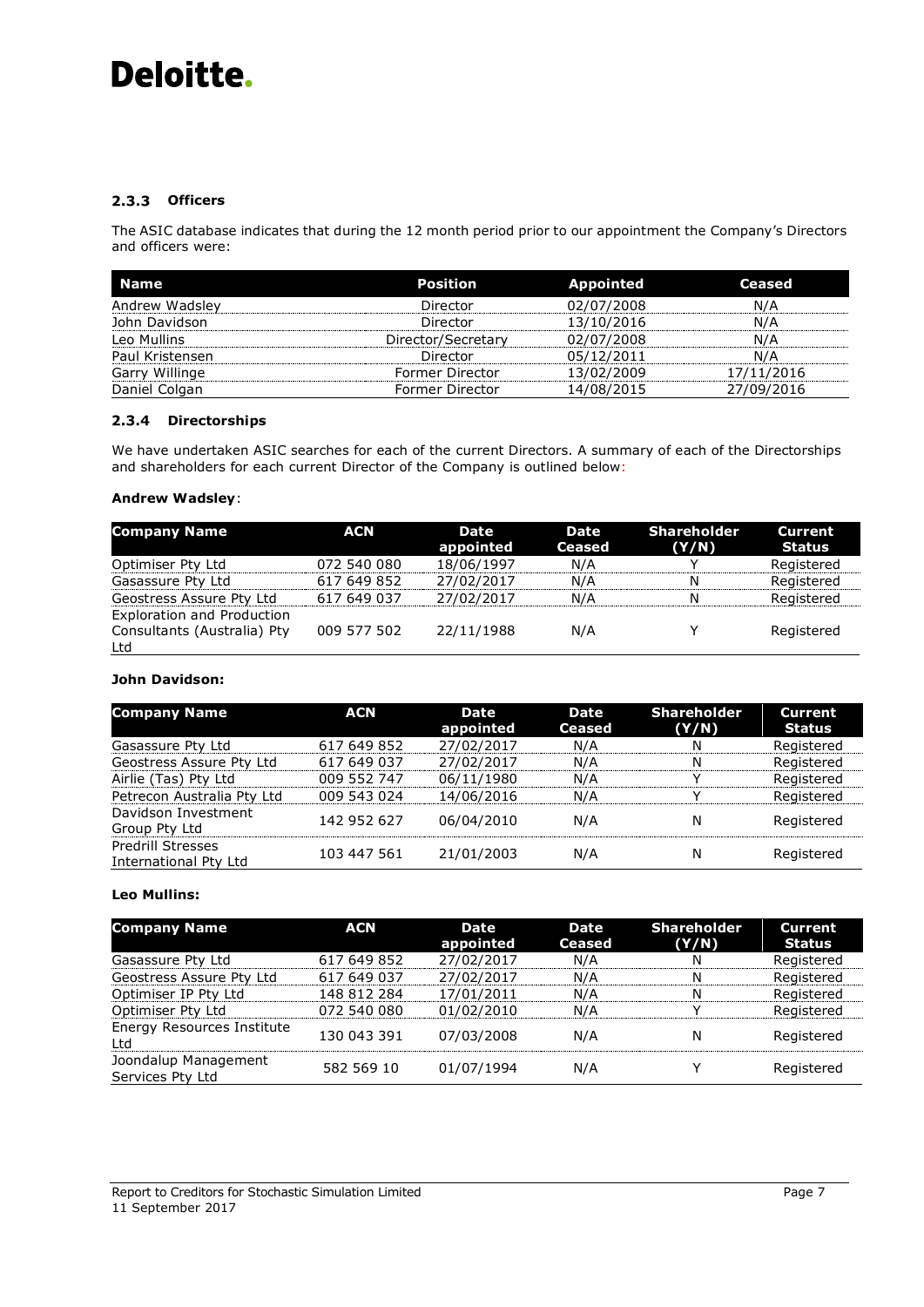## **Paul Kristensen:**

| <b>Company Name</b>             | <b>ACN</b>  | <b>Date</b><br>appointed | Date<br><b>Ceased</b> | <b>Shareholder</b><br>(Y/N) | <b>Current</b><br>Status |
|---------------------------------|-------------|--------------------------|-----------------------|-----------------------------|--------------------------|
| MAID IP Holdings Pty Ltd        | 615 615 391 | 20/12/2016               | N/A                   | N                           | Registered               |
| Optimiser IP Pty Ltd            | 148 812 284 | 17/01/2011               | N/A                   | Ν                           | Registered               |
| Lumitex Pty Ltd                 | 075 108 566 | 20/11/1998               | N/A                   | Ν                           | Registered               |
| Capital Technologies Pty<br>Ltd | 009 192 643 | 03/09/1986               | N/A                   |                             | Registered               |
| Lindane Pty Ltd                 | 009 083 621 | 12/01/1984               | N/A                   |                             | Registered               |

Our investigations indicate that a number of the related parties provided services to the Company, notably Andrew Wadsley and Leo Mullins are the Directors and Shareholders of Optimiser Pty Ltd, a company that owns certain intellectual property used in the Company's models. The Company paid Optimiser Pty Ltd fees for consulting and other services.

In addition Leo Mullins is the Director and Shareholder of Joondalup Management Services Pty Ltd (**JMS**). The Company pays JMS fees for consulting, bookkeeping and administrative services.

John Davidson is a director of Predrill Stresses International Pty Ltd and this company provided consulting services to SSL.

## 2.3.5 Security interests

A search of the Personal Property Securities Register **(PPSR)** revealed the following Security Interests:

| <b>Secured Party</b>                                  | Note | Type     | <b>PMSI</b><br>Y/N | <b>Date Perfected</b> |
|-------------------------------------------------------|------|----------|--------------------|-----------------------|
| Get Capital Pty Ltd ACN 149 390 625                   |      | AII PAAP | N                  | 19/07/2016            |
| Colgan, Martin James; Colgan, Dorothy Anne; The       |      |          |                    |                       |
| Trustee for Sette Selle Trust ABN 85 166 046 934; The |      | AII PAAP | N                  | 03/08/2016            |
| Trustee for The Kinsale Trust ABN 17 874 010 573      |      |          |                    |                       |
| The Invoice Market Pty Ltd ACN 167 333 548            |      | AII PAAP | N                  | 13/03/2017            |
| The Invoice Market Pty Ltd ACN 167 333 548            |      | AII PAAP | N                  | 13/03/2017            |

Upon our appointment we wrote to the abovenamed parties seeking particulars of their security interests. We make the following comments (based on the numbering above):

- 1. Security relates to a loan facility of \$40,000 of which \$23,807 was outstanding as at the date of our appointment. We understand that the Secured Creditors purported to take an assignment of Get Capital Pty Ltd's security and in so doing the amount owed to Get Capital Pty Ltd may now be owed to the Secured Creditors. This is a first ranking security interest and is required to be paid out in full from the proceeds of any sale of the business and assets of the Company in priority to any other secured party. We understand that there may now be some dispute between the Secured Creditors and Get Capital Pty Ltd as to the assignment of the security.
- 2. Security relates to a GSA between the Secured Creditors and the Company entered into on or about the 3 August 2016. As outlined in Section 1.4 the Secured Creditors appointed the Receivers and Managers on 30 March 2017.
- 3. Security relates to an undrawn debtor financing facility that the Company was in the process of establishing prior to the appointment of the Receivers and Managers.

## 2.3.6 Secured Creditors

As outlined in Section [1.4](#page-6-1) the Secured Creditors appointed the Receivers and Managers pursuant to a GSA entered into by the Company and the Secured Creditors on or about 3 August 2016. The Secured Creditors lent \$315,000 **(the Loan)** to a company called Exploration and Production Consultants (Australia) Pty Ltd (**Exploration Consultants**) a company related to one of the Directors, Andrew Wadlsey, and these funds were then transferred to the Company with the intention that the funds represent an investment of equity into the Company.

The Loan of \$315,000 by the Secured Creditors to Exploration Consultants was secured by a guarantee from SSL, supported by a GSA over all of the assets of SSL. The Secured Creditors assert that their GSA also secures \$752,474 in convertible note debt (\$600,000 principal and \$152,474 interest as at 24 August 2017). The Directors however, have advised us that it was their intention that the above security would only extend to the Loan and cover only one of the Company's assets being the GasAssure asset, but that the documentation that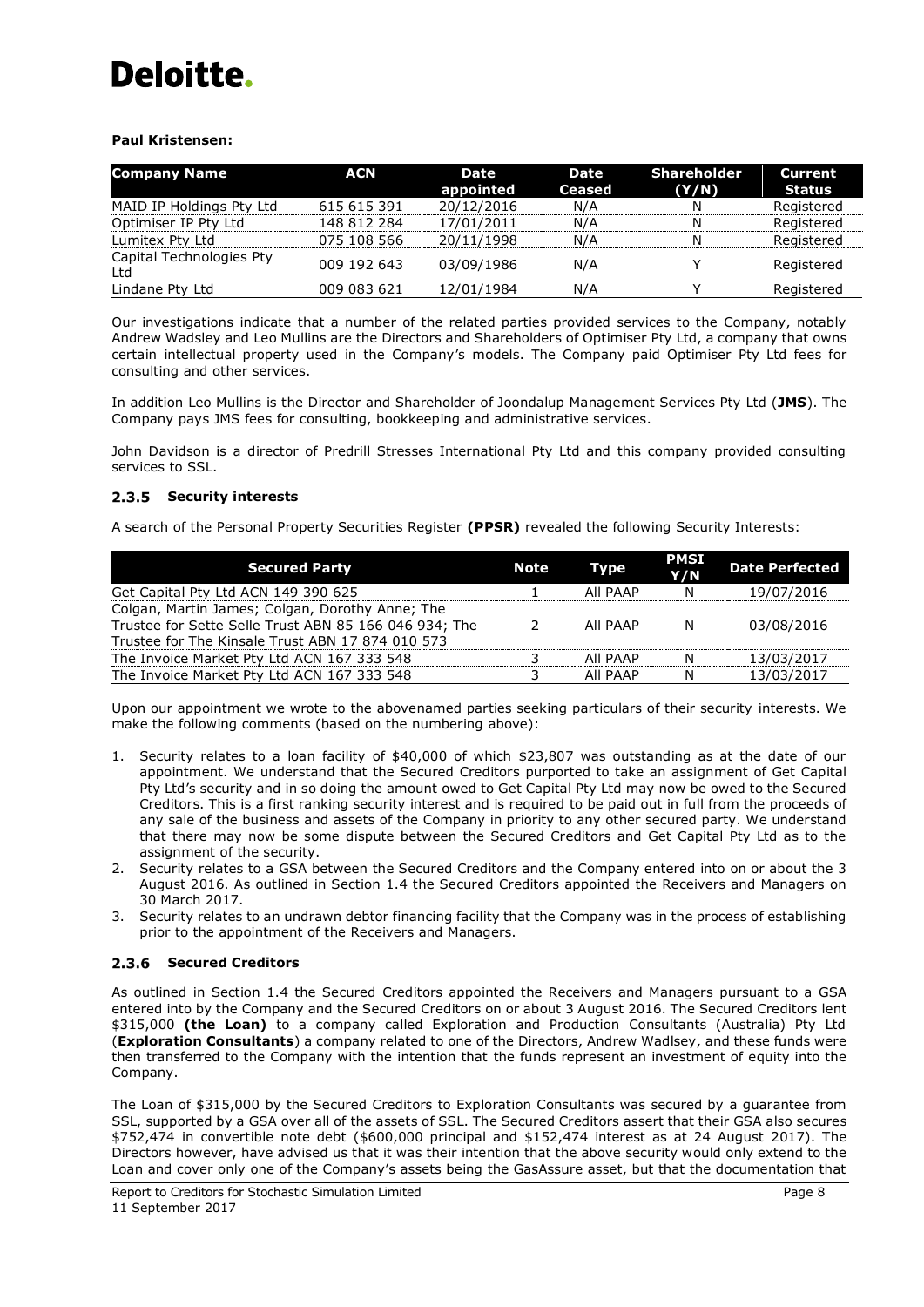was executed granted security over all of the Company's assets. The Directors claim that Daniel Colgan (a director at the time and one of the Secured Creditors) was aware of the Directors' intention but nevertheless facilitated the execution of security documents to the contrary.

The Secured Creditors claim that as at 24 August 2017 a total of \$1,734,360 is subject to the GSA, as per the following table.

| <b>Item</b>                                                                                      | Amount (\$) |
|--------------------------------------------------------------------------------------------------|-------------|
| Convertible note principal                                                                       |             |
| Daniel Colgan ATF The Sette Selle Trust                                                          | 250,000     |
| Nathan and Cornelia Colgan ATF The Kinsale Trust                                                 | 350,000     |
| Total convertible notes principal                                                                | 600,000     |
| Convertible note interest at 24 August 2017                                                      |             |
| Daniel Colgan ATF The Sette Selle Trust                                                          | 65,178      |
| Nathan and Cornelia Colgan ATF The Kinsale Trust                                                 | 87,296      |
| <b>Total convertible note interest</b>                                                           | 152,474     |
| <b>Related party debt</b>                                                                        |             |
| Principal outstanding                                                                            | 315,000     |
| Interest outstanding at 24 August 2017                                                           | 66,300      |
| Total related party debt                                                                         | 381,300     |
| Total amount owed to the Secured Creditors at 24 August 2017                                     | 1,133,774   |
| Recovery costs to 24 August 2017                                                                 | 600,586     |
| <b>Total amount claimed by the Secured Creditors</b>                                             | 1,734,360   |
| Note: Amounts owing to Secured Creditor will increase with ongoing trading and professional fees |             |

Source: Receivers and M anagers as at 7 April 2017, 25 August 2017 and 30 August 2017

On 30 March 2017 the Secured Creditors enforced their registered security and appointed the Receivers and Managers.

There are conflicting opinions between the Directors and the Secured Creditors as to whether:

- (a) the quantum of the debt that is secured by the GSA is only \$315,000 plus interest (on the \$315,000 Loan only) and recovery costs or whether it also includes the convertible note principal and interest amounts, being an additional \$752,474
- (b) the GSA extends to all of the Company's assets or whether it was limited to just a fixed charge over one asset being the GasAssure product
- (c) the Secured Creditors were to firstly seek recovery of their debt (\$315,000) against Exploration Consultants and only claim for any shortfall (after realising security provided by Exploration Consultants) against the Company.

We have sought legal advice on these matters. The above issues involve complex legal principles and factual circumstances and are therefore not straight forward and are subject to some uncertainty. The legal advice we have received indicates that there are strong arguments to support the proposition that:

- (a) The GSA does not secure the Secured Party's convertible notes but does secure the Loan for \$315,000 plus interest on that loan and recovery costs
- (b) There has been a potential breach of Directors' duties in the granting of the GSA (refer Section [7.4](#page-22-0) below)
- (c) The GSA represents a potential unfair preference (refer Section [7.4.1](#page-23-0) below) in so far as it relates to the convertible note debt
- (d) The GSA represents an unreasonable director related transaction (refer Section [7.4.4](#page-23-1) below).

Our legal advice also indicated that to challenge the overall validity of the GSA and therefore the appointment of the Receivers would involve costly litigation (estimated at c.\$300k in costs) and the requirement to put into court an amount equal to the quantum of the Secured Creditors' claimed debt (c.\$1.1m plus recovery costs). Furthermore there would be no guarantee of success. Given the level of funding that litigation would require and the probability of success it was not considered in the best interests of creditors to challenge the validity of the GSA in its entirety. In any event we were without funds and no party was prepared to fund such action.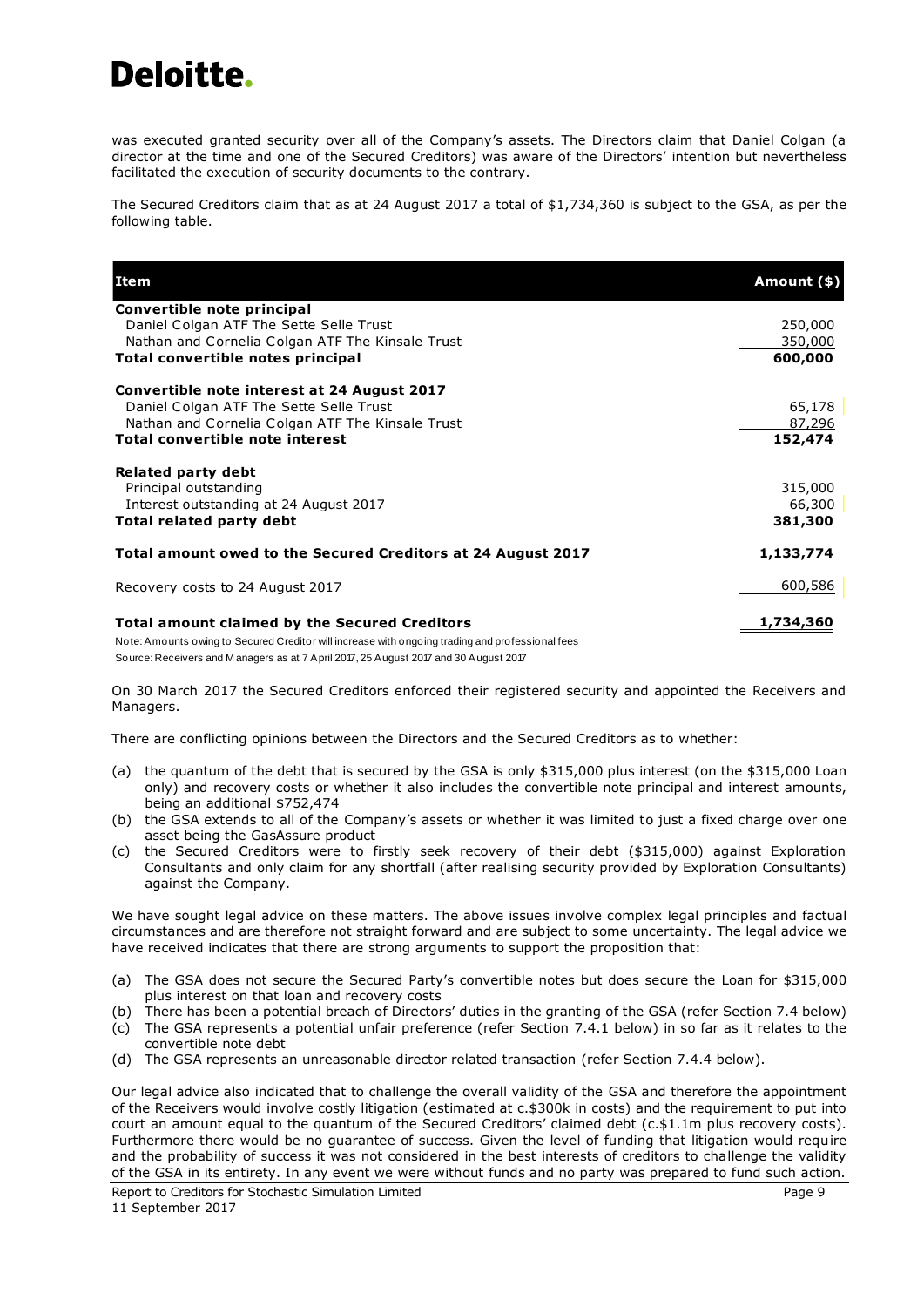

We have considered at Section [7.4.4](#page-23-1) the potential actions and recoveries regarding the GSA that may be available if the Company was to be liquidated.

We note that the Receivers and Managers will be indemnified from the assets of the Company for costs reasonably incurred in safeguarding and realising the assets of the Company. In addition any funds advanced to the Company to facilitate ongoing trading by the Secured Creditors are afforded a priority over other secured and unsecured creditors. We estimate that the Secured Creditors have valid security for approximately \$1m (\$315k Loan + interest \$66k + further interest and recovery costs of c. \$601k).

## **Winding up applications**

There were no winding up applications outstanding as at the date of our appointment.

### **2.4 History of the Company**

The Company was incorporated on 2 July 2008. The Company is a developer and provider of upstream technology and consulting services to the natural resources industry. Since incorporation the Company has largely been in a phase of developing its products and only recently has begun to commercialise its research and development efforts. The Company has developed two key predictive analytics and computer modelling products, focused on the oil and gas market.

The first product that has been the cornerstone of the Company's limited revenue to date is GasAssure. GasAssure is an integrated asset modelling solution that collects critical information from multiple sources, analyses the data to provide an integrated asset plan to users.

The Company has also developed a second product, DrillAssure which primarily reduces risk for oil and gas clients by modelling seismic impact of proposed drilling prior to commencing the drilling through the production of 2D or 3D seismic survey models prior to drilling. The technology behind DrillAssure was originally acquired by the Company from Predrill Stresses International Pty Ltd (**PSI**), a company associated with Mr Davidson who is a director of Stochastic.

In addition to the two products listed above, the Company has further products that are in various stages of development. None of the Company's suite of products have yet to be fully commercialised to a stage where the Company is profitable.

#### <span id="page-12-0"></span>3 **Historical financial performance**

#### **Financial statements**  $3.1$

Financial statements were last prepared to 30 June 2016 and were audited by Moore Stephens. The Company maintained management accounts using the cloud-based accounting software called Xero. The management accounts were updated to the date of our appointment.

### **Profit & loss**

The profit and loss statements for the financial years FY15, FY16 and year to 30 March 2017 (**YTD 17**) are summarised as follows: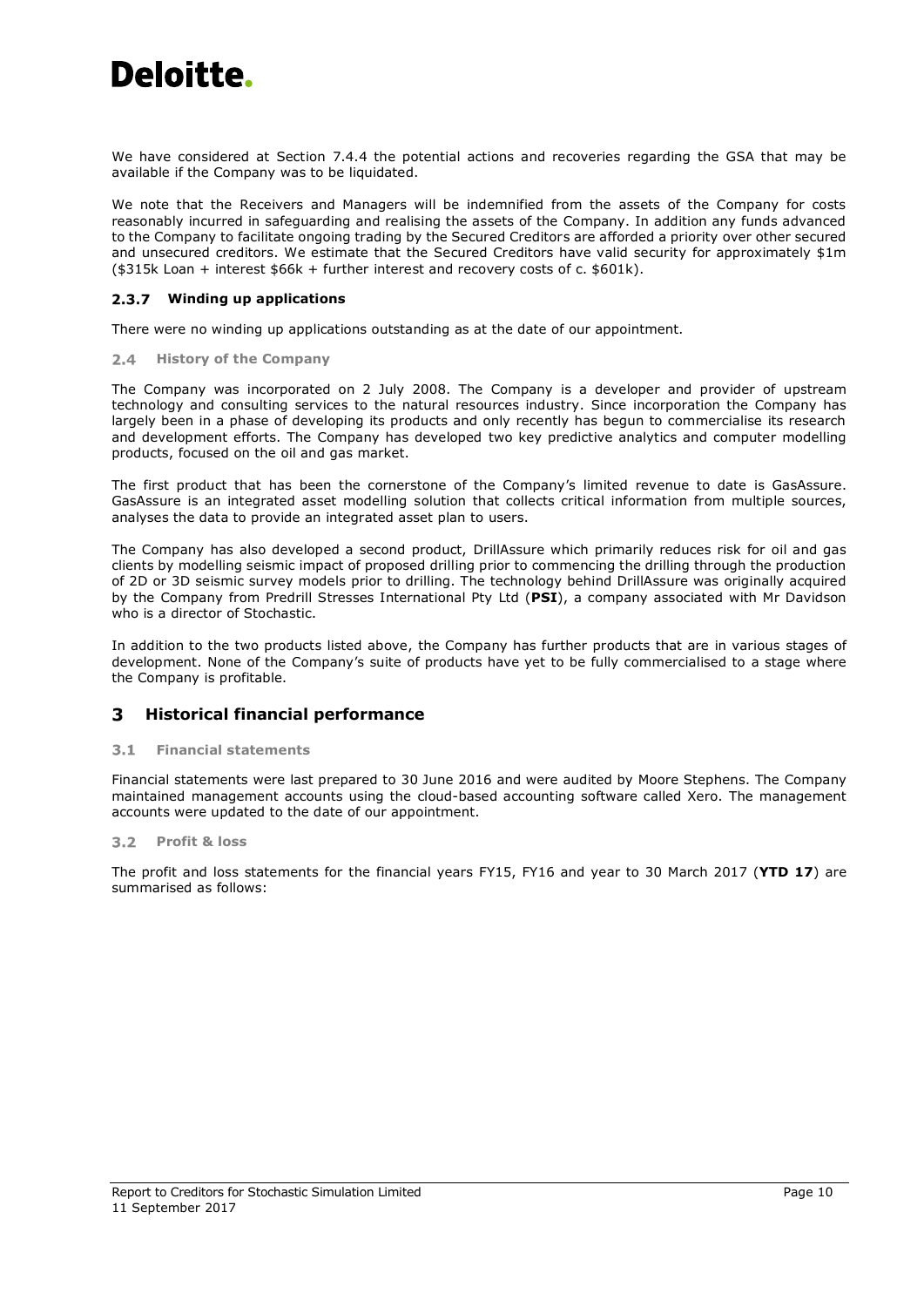| \$'000                          | <b>FY15</b> | <b>FY16</b> | <b>YTD17</b>   |
|---------------------------------|-------------|-------------|----------------|
| Revenue                         |             |             |                |
| GasAssure                       | 502         | 422         | 591            |
| DrillAssure                     |             |             | 87             |
| ResAssure                       |             | 15          | 15             |
| Grants and other                | 624         | 594         | 290            |
| <b>Total Revenue</b>            | 1,126       | 1,031       | 982            |
| Less: cost of sales             |             | (12)        |                |
| Gross profit                    | 1,126       | 1,019       | 982            |
| Less: operating expenses        |             |             |                |
| Foreign currency gains & losses | (7)         | (11)        | (23)           |
| Income tax expense              | 10          | (2)         |                |
| Interest expense                | (157)       | (273)       | (223)          |
| Consultants expense             | (182)       | (335)       | (304)          |
| Accounting & administration     | (191)       | (317)       | (294)          |
| Marketing                       | (117)       | (124)       | (40)           |
| Payroll                         | (408)       | (477)       | (503)          |
| Research & development          | (5)         |             | (12)           |
| <b>Total operating expenses</b> | (1,057)     | (1,539)     | <u>(1,399)</u> |
| Net profit before tax           | 69          | (520)       | (417)          |

Source: M anagement Accounts

We provide the following preliminary analysis and commentary on the Company's profit and loss statements:

- The Company was loss making in FY16 and YTD17
- If research and development related grants/rebates were excluded, the Company's losses are substantially higher and the small profit in FY15 would have been a loss of \$550k
- The revenue, expense and earnings profile of the Company is not uncommon to businesses that are in the process of developing and attempting to commercialise their technology.

The historical profit and loss illustrates that the Company required ongoing capital injections from various sources to remain solvent. That is, to pay the debts of the Company as and when they fell due.

#### $3.3$ **Balance sheet**

The balance sheets for the Company as at FY15, FY16 and YTD17 **(YTD17)** are summarised as follows: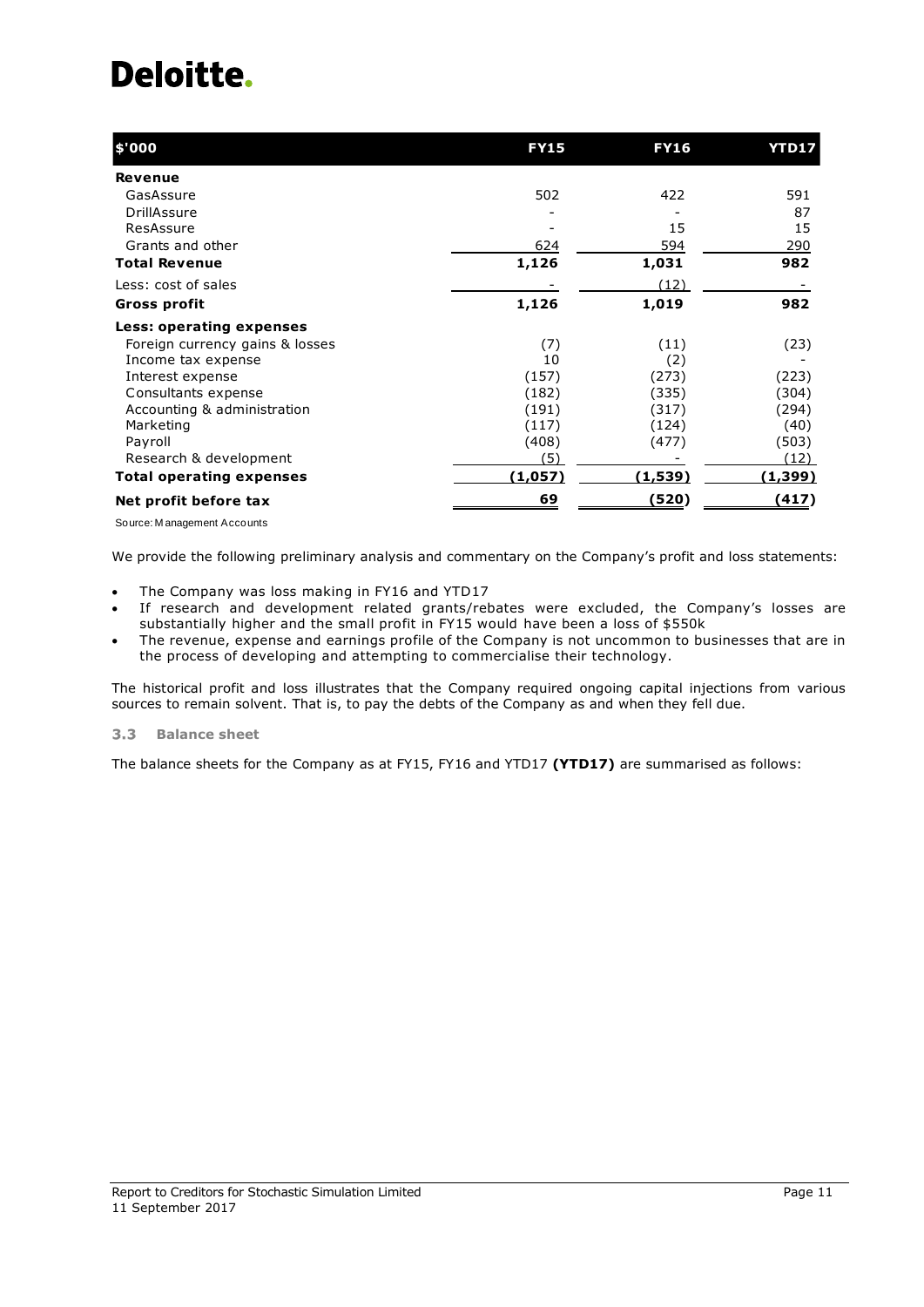| \$'000                               | <b>FY15</b>              | <b>FY16</b> | <b>YTD17</b> |
|--------------------------------------|--------------------------|-------------|--------------|
| <b>Current assets</b>                |                          |             |              |
| Cash & cash equivalents              | (51)                     | (53)        | (68)         |
| Trade debtors                        | 201                      | 79          | 389          |
| Other current assets                 | 505                      | 573         | 340          |
| <b>Current assets</b>                | 655                      | 600         | 661          |
| <b>Non current assets</b>            |                          |             |              |
| Fixed assets                         | 25                       | 56          | 57           |
| Deferred tax assets                  | 53                       | 51          | 51           |
| Research & development               | 6,807                    | 7,920       | 8,503        |
| Other non current assets             | 378                      | 2,558       | 2,558        |
| Non current assets                   | 7,264                    | 10,586      | 11,169       |
| <b>Total assets</b>                  | 7,919                    | 11,186      | 11,829       |
| <b>Current liabilites</b>            |                          |             |              |
| Overdraft                            | 20                       | 18          | 24           |
| Secured Credior Loan                 | $\overline{\phantom{a}}$ | 13          | 315          |
| Convertible notes - Secured Creditor | 204                      | 450         | 520          |
| Convertible notes - Unsecured        | $\overline{\phantom{a}}$ | 792         | 860          |
| Employee related outstandings        | 171                      | 289         | 358          |
| Unsecured loans                      | 820                      | 1,192       | 1,813        |
| Trade creditors                      | 255                      | 260         | 86           |
| Other current liabilities            | 104                      | 62          | 45           |
| <b>Current liabilites</b>            | 1,575                    | 3,077       | 4,021        |
| <b>Non current liabilites</b>        |                          |             |              |
| Long service leave provision         | 37                       | 4           | <u>9</u>     |
| <b>Non current liabilites</b>        | 37                       | 4           | $\mathbf{9}$ |
| <b>Total liabilities</b>             | 1,612                    | 3,080       | 4,030        |
| <b>Net assets</b>                    | 6,307                    | 8,105       | 7,800        |
| <b>Equity</b>                        |                          |             |              |
| Current year earnings                | 69                       | (520)       | (306)        |
| Employee share scheme equity         | 719                      | 719         | 719          |
| Issued capital                       | 4,083                    | 6,350       | 6,350        |
| Issued options                       | $\blacksquare$           | 51          | 51           |
| Retained earnings                    | 1,326                    | 1,396       | 876          |
| Seed capital                         | 110                      | 110         | 110          |
| <b>Total equity</b>                  | 6,307                    | 8,105       | 7,800        |
| Source: Management Accounts          |                          |             |              |

We provide the following preliminary analysis and commentary on the Company's balance sheet statements:

- Net assets decreased from FY16 to YTD17 by 4% driven by an increase in current liabilities of \$944,568, specifically the Company took on the Secured Creditors' loan of \$315,000 (Section 6) and an additional \$620,856 in unsecured loans.
- The largest asset on the balance sheet is the value of capitalised research and development expenditure represented by the development of the GasAssure and DrillAssure products. This is not necessarily reflective of actual market value as indicated by the actual results of the Receivers' sale process discussed at Section 6.

### <span id="page-14-0"></span>**Working capital deficiency**

Working capital is a financial measure which represents [operating liquidity](http://en.wikipedia.org/wiki/Accounting_liquidity) available to a Company. Net working capital is calculated as [current assets](http://en.wikipedia.org/wiki/Current_assets) minus [current liabilities.](http://en.wikipedia.org/wiki/Current_liabilities)

Detailed below is a comparison of the working capital deficiency as at FY15, FY16 and YTD17.

Negative working capital or a current ratio of less than 1:1 are indicators of cash flow difficulties.

| \$'000                                         | <b>FY15</b> | <b>FY16</b> | YTD17    |
|------------------------------------------------|-------------|-------------|----------|
| Current assets                                 | 707         | 653         | 729      |
| Current liabilites                             | 1,626       | 3,130       | 4,089    |
| Working capital deficieny                      | (920)       | (2,477)     | (3, 361) |
| <b>Current ratio</b>                           | 0.4         | 0.2         | 0.2      |
| Source: Management Accounts, Deloitte Analysis |             |             |          |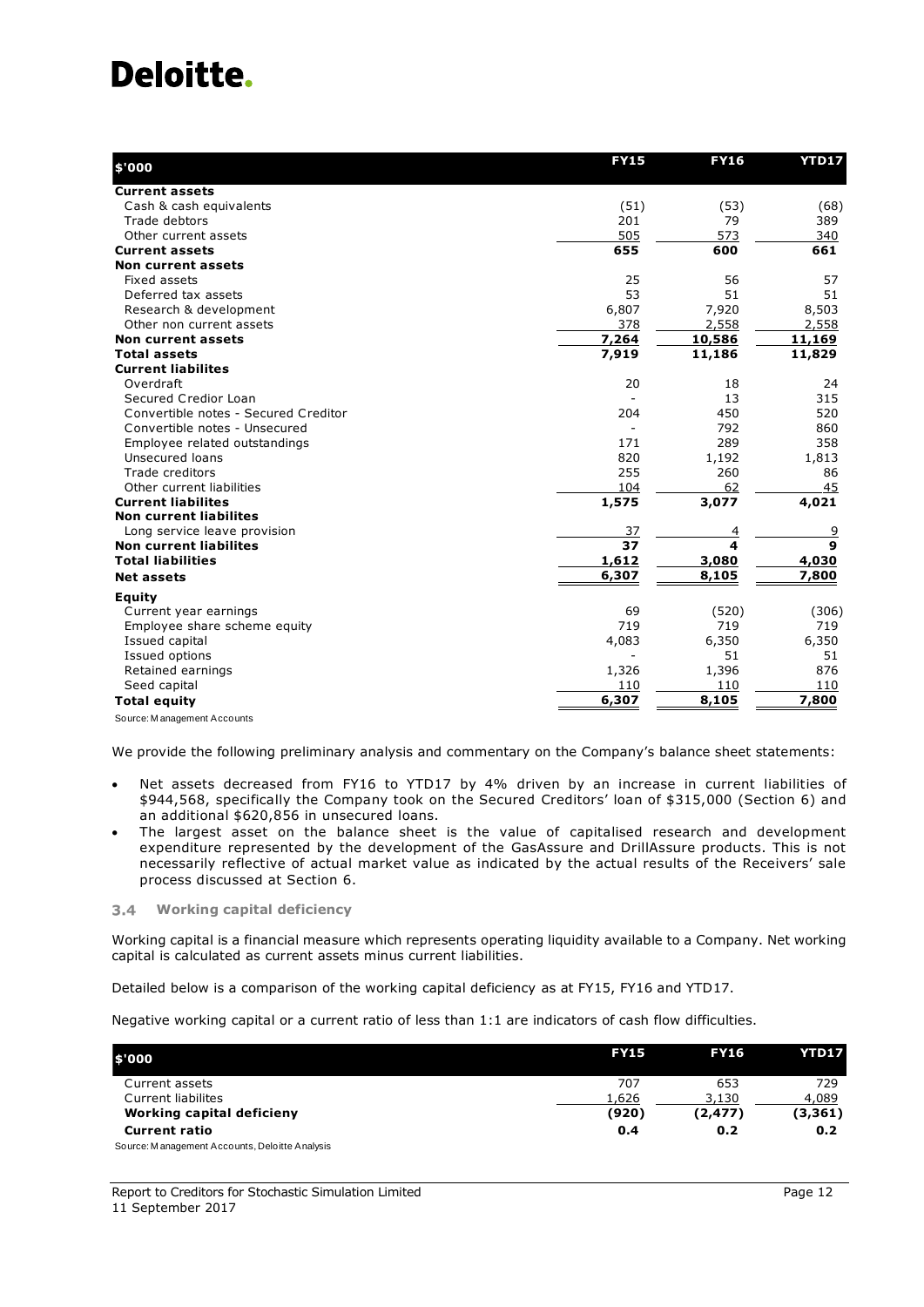The current ratio is a measure that is used to determine a company's ability to pay its short-term debt obligations. The higher the value of the ratio, the more able a company is to meet its short-term debt, a value of less than 1 is an indicator of insolvency.

In the present case, the Company's working capital position was deficient due principally to the Company's short term debt funding obligations.

#### <span id="page-15-0"></span>**Directors' Report as to Affairs (RATA)** 4

#### $4.1$ **Summary**

Under Section 438B of the Act, the Directors are required to provide a RATA for the Company as at the date of our appointment within five business days of receipt of the request from the Administrators or such longer period as the [Administrator](http://www.austlii.edu.au/au/legis/cth/consol_act/ca2001172/s9.html#administrator) allows.

The Directors requested an extension of time for the submission of the RATA pursuant to section 438B(2) of the Act to 21 April 2017. We granted this request for an extension and the Directors provided their combined RATA on 21 April 2017.

The RATA, together with the respective accompanying schedules may be inspected by contacting Tyron Lopes on (08) 9365 8171 at the Administrators' office at Deloitte.

The RATA represents a snapshot of the asset and liability position of the Company on a going concern and forced asset realisation basis, **as prepared by the Directors**. We provide a comparison of these values to the estimated realisable amounts for the benefit of creditors.

The book values shown in the RATA do not reflect actual returns to creditors.

The RATA is summarised below.

| \$'000                                             | <b>Note</b> | Directors'<br><b>Book Value</b> | <b>Directors'</b><br><b>ERV</b> |
|----------------------------------------------------|-------------|---------------------------------|---------------------------------|
| Assets not specifically charged                    |             |                                 |                                 |
| Interest in land                                   | 4.1.1       |                                 |                                 |
| Sundry debtors                                     | 4.1.2       | 203                             | 155                             |
| Cash on hand and at bank                           | 4.1.3       |                                 |                                 |
| Stock                                              | 4.1.4       |                                 |                                 |
| <b>WIP</b>                                         | 4.1.5       |                                 |                                 |
| Plant & equipment                                  | 4.1.6       | 57                              | 15                              |
| Other assets                                       | 4.1.7       | 35                              | 35                              |
| <b>Subtotal</b>                                    |             | 294                             | 205                             |
| Assets subject to specific security interests      | 4.1.8       | 11,061                          | N/A                             |
| Less: amounts owing on specific security interests | 4.1.8       | (315)                           | N/A                             |
| Total                                              |             | 11,040                          | N/A                             |
| <b>Liabilities</b>                                 |             |                                 |                                 |
| Employee entitlements                              | 4.1.9       | (320)                           | (320)                           |
| Balances otherwise owing to secured creditors      | 4.1.10      |                                 |                                 |
| <b>Subtotal</b>                                    |             | 320)                            | (320)                           |
| Available to unsecured creditors                   |             | 10,720                          | N/A                             |
| Less amounts owing to unsecured creditors          | 4.1.11      | (3, 362)                        | (3, 362)                        |
| Contingent assets                                  | 4.1.12      |                                 |                                 |
| Less: contingent liabilities                       | 4.1.12      |                                 |                                 |
| Surplus/(Shortfall)                                |             | 7,358                           | N/A                             |

Note: Figures have been rounded to the nearest thousand. Any discrepancy is due to rounding. Source: Directors' RATA

We comment on the estimated realisable values included in the following sections. We note that the Directors have prepared their RATA on the basis that the Secured Creditors' security extends only to the GasAssure asset for an amount of the \$315k Loan only.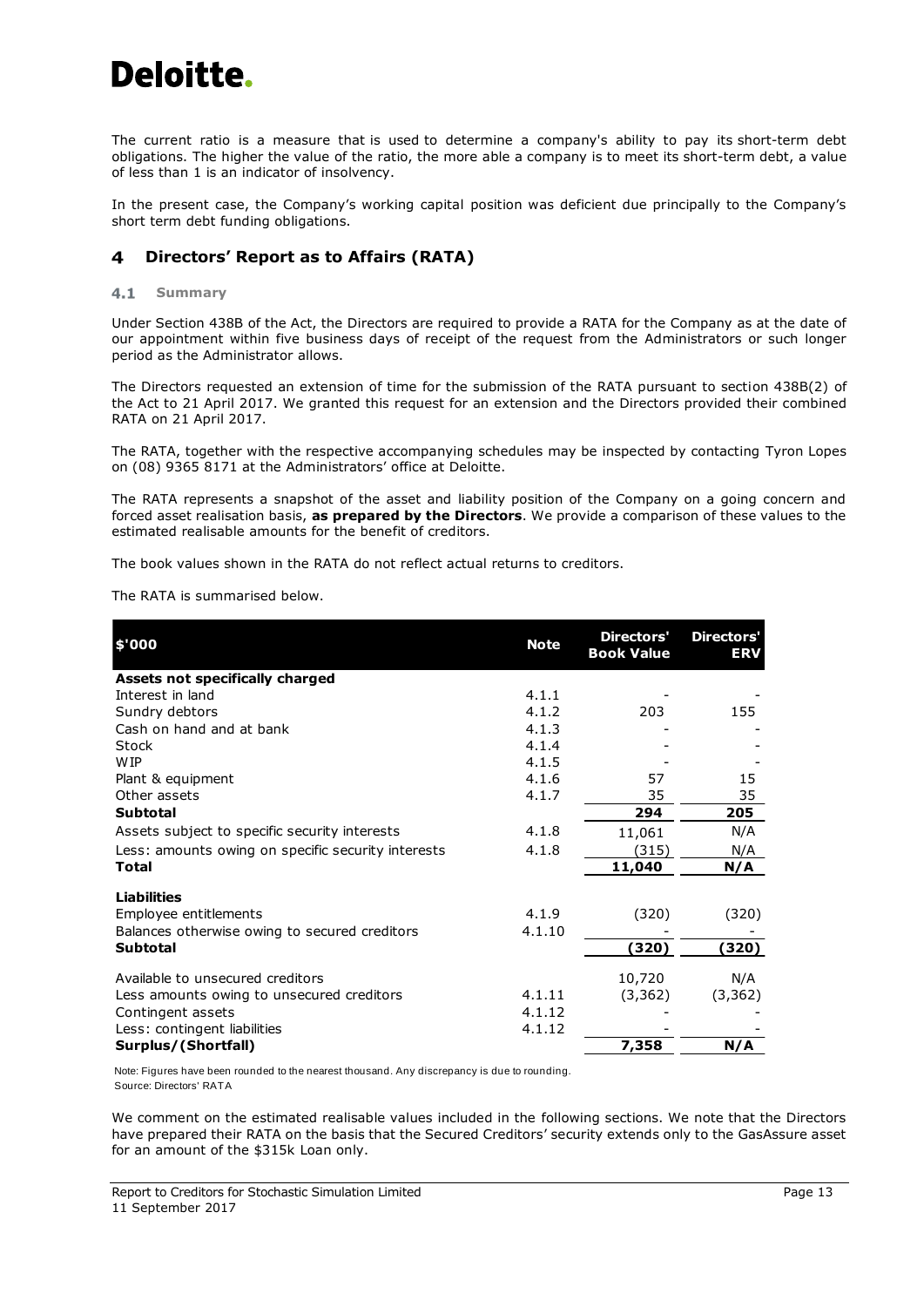## **Interest in land**

The Company does not own any land.

## **4.1.2 Sundry debtors**

As at the date of our appointment, the Company had receivables totalling \$202,930 calculated as follows:

| Debtor            | Book value (\$) | <b>ERV (\$)</b> |
|-------------------|-----------------|-----------------|
| Oil Search        | 24.200          | 24.200          |
| <b>SOA Energy</b> | 64.754          |                 |
| UZMA Energy       | 113,976         | 66.379          |
| Total             | 202,930         | 155,332         |

At present, the Director's opinion on the Estimated Realisable Value (**ERV**) recovery of debtors at the date of appointment of \$155,332 may be optimistic. As the Receivers have had control of the Company's trading affairs we have had no involvement in the collection of debtors. As at 29 August 2017 the Receivers had collected debtors of only \$105,880.04 and during discussions with the Receivers they expressed their concern as to the future recoverability of any other amounts.

Note that any amounts collected from sundry debtors will likely first be used to meet some of the Receivers' costs incurred in trading the business and any surplus thereafter would be available to pay outstanding employee entitlements.

## **Cash on hand and at bank**

The RATA discloses nil cash on hand at the date of our appointment. The Company operated an overdraft with Australia New Zealand Banking Group Limited (**ANZ**) and at the date of appointment ANZ were owed \$67,641 on this facility. ANZ does not hold security in relation to the Company.

## **Stock on hand**

The RATA does not disclose any stock on hand.

## **Work in progress**

The RATA does not disclose any work in progress.

## **Plant & equipment**

The RATA discloses a book value of \$57,000 and ERV of \$15,000 for the plant & equipment that is owned by the Company. The Receivers and Managers are in control of the assets of the Company, including the plant & equipment.

We understand that the Company's plant and equipment includes office equipment and furniture. A valuation provided to us by the Receivers provided an auction value of \$5,256 for plant and equipment. The Receivers have advised that the plant and equipment was included in the sale of the business.

## **Other assets**

The RATA discloses the following other assets:

- Cash rental bond totalling \$30,000 for the lease of Unit 4, 97 Hector Street West, Osborne Park Western Australia being the Company's principal place of business. The Receivers have advised that the premises have been vacated and therefore the bond may likely be called upon by the landlord
- Undrawn overdraft limit with ANZ for \$5,000. As the Company is in administration, the overdraft facility with ANZ is in default and, accordingly the undrawn balance is not an asset available to creditors.

If there are any realisations from the above, the Receivers and Managers will firstly utilise any amounts collected to fund ongoing trading costs and any surplus may be available to meet priority employee claims.

## <span id="page-16-0"></span>**Assets subject to specific charges**

The Directors have asserted in the RATA their view that the Secured Creditors' security extends only to the GasAssure asset and that the amount owed on this is only the \$315,000 Loan. The Directors have used the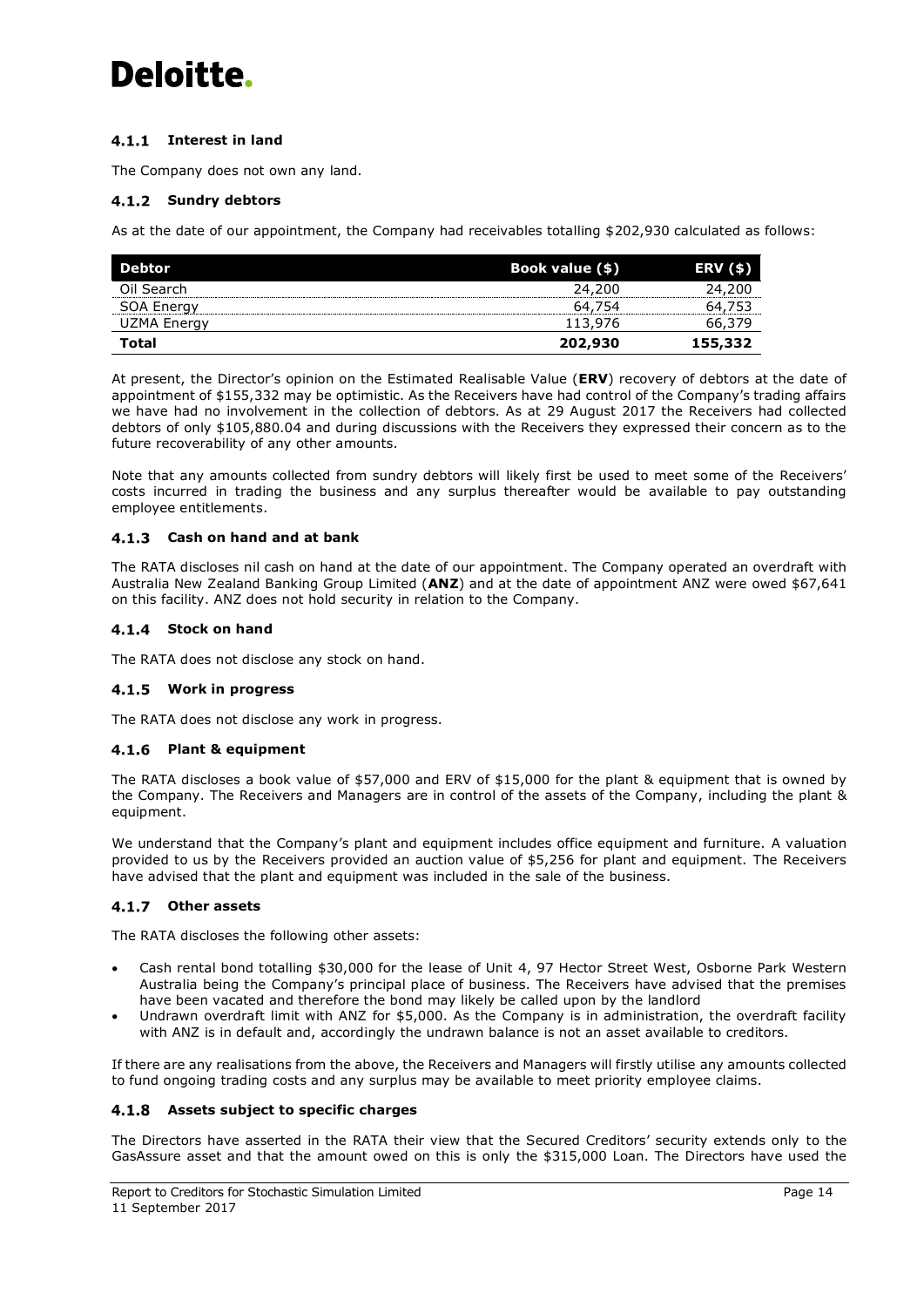capitalised value of the research and development costs of the GasAssure asset as the ERV for that security, that is:

| Book value of GasAssure | ,060,750<br>11 |
|-------------------------|----------------|
| Secured debt            | (315,000)      |
| Total                   | 10,745,750     |

As discussed in Section 2.3.6 the Company provided a GSA over all present and after acquired property to the Secured Creditors. The Receivers and Managers have sold the Company's business and business assets, including GasAssure, which is discussed at Section 6.

## **Priority creditors**

The RATA disclosed \$287,800 in unpaid superannuation and \$32,546 in annual leave entitlements.

We understand that after a period of trading the Receivers eventually ceased operations on 28 July 2017 and all remaining employees were to be made redundant. The Receivers have recently advised that three employees have been retained in the business following its sale and their (the employees) entitlements transferred to the purchaser. We have been advised by the Receivers and the ATO that the amounts owed for employee entitlements are as follows:

| <b>Type of Entitlement</b>   |         |
|------------------------------|---------|
| Superannuation               | 112,879 |
| Annual leave                 | 26,557  |
| Notice                       | 11,000  |
| <b>Total Priority Claims</b> | 150,436 |

The Receivers have advised there should be sufficient recoveries from circulating assets, in particular the FY17 research and development rebate, to ensure employee entitlements are paid in full. If this is not the case, the Receivers have advised that the Secured Creditors will pay any shortfall.

Upon liquidation employees will be eligible to make claims under the Fair Entitlements Guarantee **(FEG)** scheme should they have unpaid entitlements. FEG does not, however provide for payments of superannuation.

## **Secured creditor**

Other than the \$315,000 Loan discussed in Section [4.1.8,](#page-16-0) the RATA did not disclose any other amounts as being owed to creditors holding security.

As discussed at Section 2.3.6 there is differing opinion over whether the Secured Creditors' secured debt is only the Loan of \$315,000 (plus interest thereon and costs) or whether it also includes the convertible notes held by the Secured Creditors plus interest thereon. Our view is that only \$315,000 (plus interest thereon and costs) is secured.

## **Unsecured creditors**

Unsecured creditor claims disclosed in the RATA total \$3,361,827.

A summary of the RATA values for this Section and our own preliminary assessment based on claims received to date and the Company's records is shown below. We have not formally adjudicated upon any of these debts at this stage and therefore they may be subject to change.

| <b>Creditor Type</b>                                                            | <b>Amount RATA</b><br>$($ \$) | <b>Company records</b><br>(5) |
|---------------------------------------------------------------------------------|-------------------------------|-------------------------------|
| Trade creditors                                                                 | 71.464                        | 162,695                       |
| Related party outstanding amounts                                               | 331,650                       | 716,783                       |
| Amounts owed to PreDrill Stress International Pty Ltd (also<br>a related party) | 666,967                       | 28,911                        |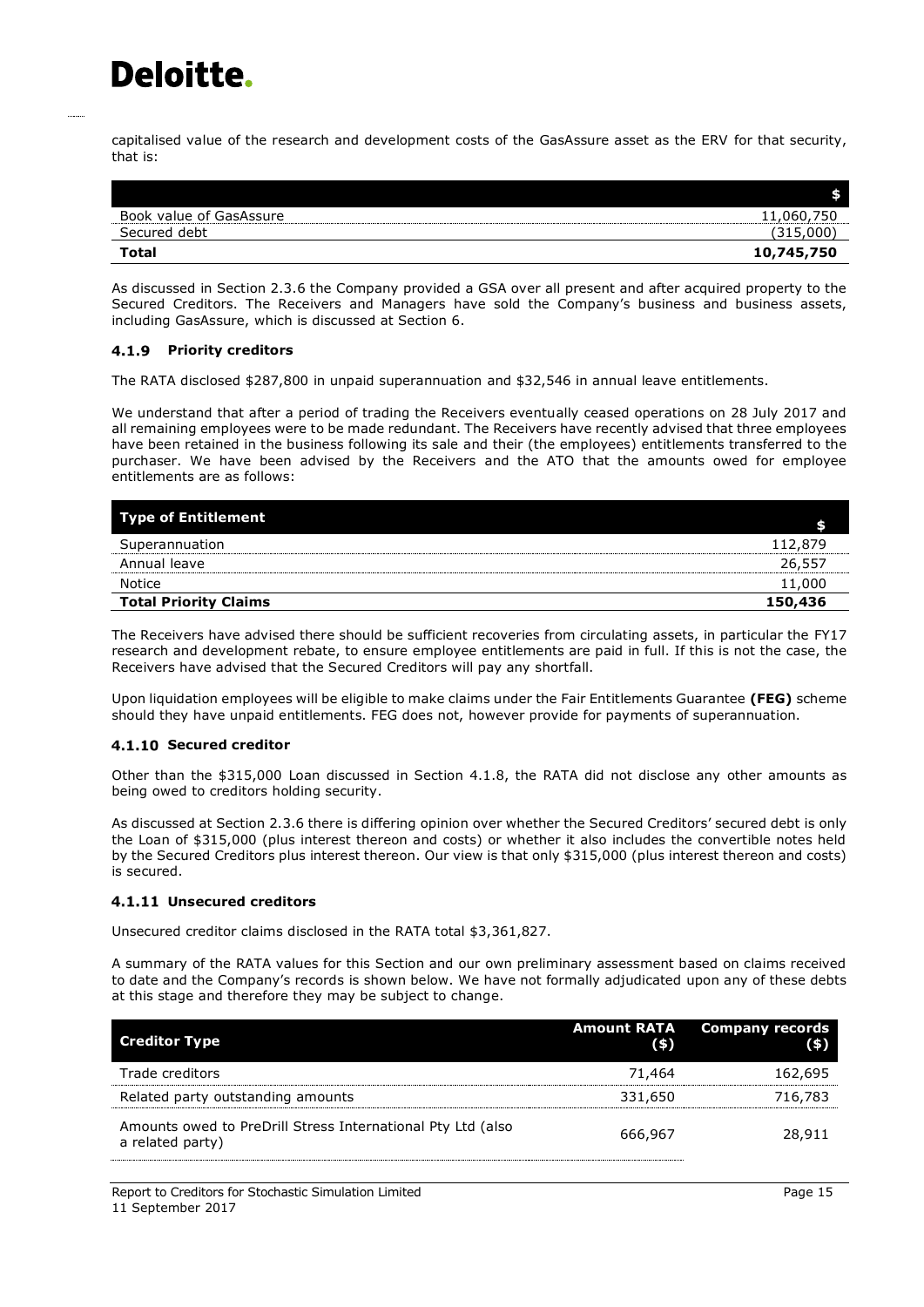| Total                                                                                 | 3,361,827 | 3,564,151 |
|---------------------------------------------------------------------------------------|-----------|-----------|
| ATO and State Revenue Office                                                          | N/A       | 136,591   |
| ANZ overdraft                                                                         | N/A       | 67.641    |
| Outstanding unsecured loans                                                           | 639,695   | 783,827   |
| Outstanding convertible notes (includes those notes held by<br>the Secured Creditors) | 1,377,565 | 1,380,031 |
| Outstanding Director fees                                                             | 274,486   | 287,672   |

## **Contingent assets/liabilities**

The RATA did not reveal any contingent assets or liabilities.

## **Explanations for difficulties**

## **Directors' explanation**

The Directors have advised that the reasons for the Company's financial difficulties was as a result of the following:

- The Directors dispute that the GSA covers the full Secured Creditors' debt of \$1.74m and that the GSA extends to all the Company's assets
- The Directors claim that the extent of the security and secured debt has made it difficult to raise new debt with potentially interested providers of capital reluctant to inject funds
- The Directors, over a number of months prior to our appointment, sought to resolve the differences of opinion over the security issues with the Secured Creditors but were unable to reach a mutually acceptable resolution. As a result, the Secured Creditors appointed the Receivers and Managers due to alleged breaches under the GSA.

## **Administrators' opinion**

In our opinion from a review of the Company's operations, correspondence and discussions with the Directors, we agree that the principal reason for the Company's financial difficulties was the inability to agree an acceptable proposal for the restructure of the Secured Creditors' debt.

#### $4.3$ **Outstanding winding up applications**

Our review of the ASIC records did not disclose any winding up applications filed against the Company prior to our appointment as Administrators.

### **Related entities**

Amounts owed to related parties excluding any amounts owed to the Secured Creditors is summarised in the following table:

| <b>Name</b>                                     | <b>Relationship</b>        | <b>Books &amp; records</b><br>$debt($ \$) | Amount<br>claimed $(*)$ | <b>Description of</b><br>debt        |
|-------------------------------------------------|----------------------------|-------------------------------------------|-------------------------|--------------------------------------|
| Joondalup Management<br>Services Pty Ltd (JMS)  | Director related<br>entity | 156,748                                   | 151,739                 | Trade creditor                       |
| Optimiser Pty Ltd                               | Director related<br>entity | 141,490                                   | 244,000                 | Trade creditor                       |
| <b>Predrill Stress</b><br>International Pty Ltd | Director related<br>entity | 28,911                                    | 666,967                 | Trade creditor                       |
| John Davidson                                   | Director                   | 358,727                                   | 9,955                   | Unsecured<br>Loan/Directors'<br>Fees |
| Leo Mullins                                     | Director                   | Unknown                                   | 54,705                  | Directors' Fees                      |
| Andrew Wadsley                                  | Director                   | 1,483                                     | 0                       | Unsecured<br>Loan                    |
| Paul Kristensen                                 | Director                   | 13,620                                    | 13,732                  | Unsecured<br>Loan                    |
| Paul Kristensen                                 | Director                   | Unknown                                   | 42,510                  | Directors' Fees                      |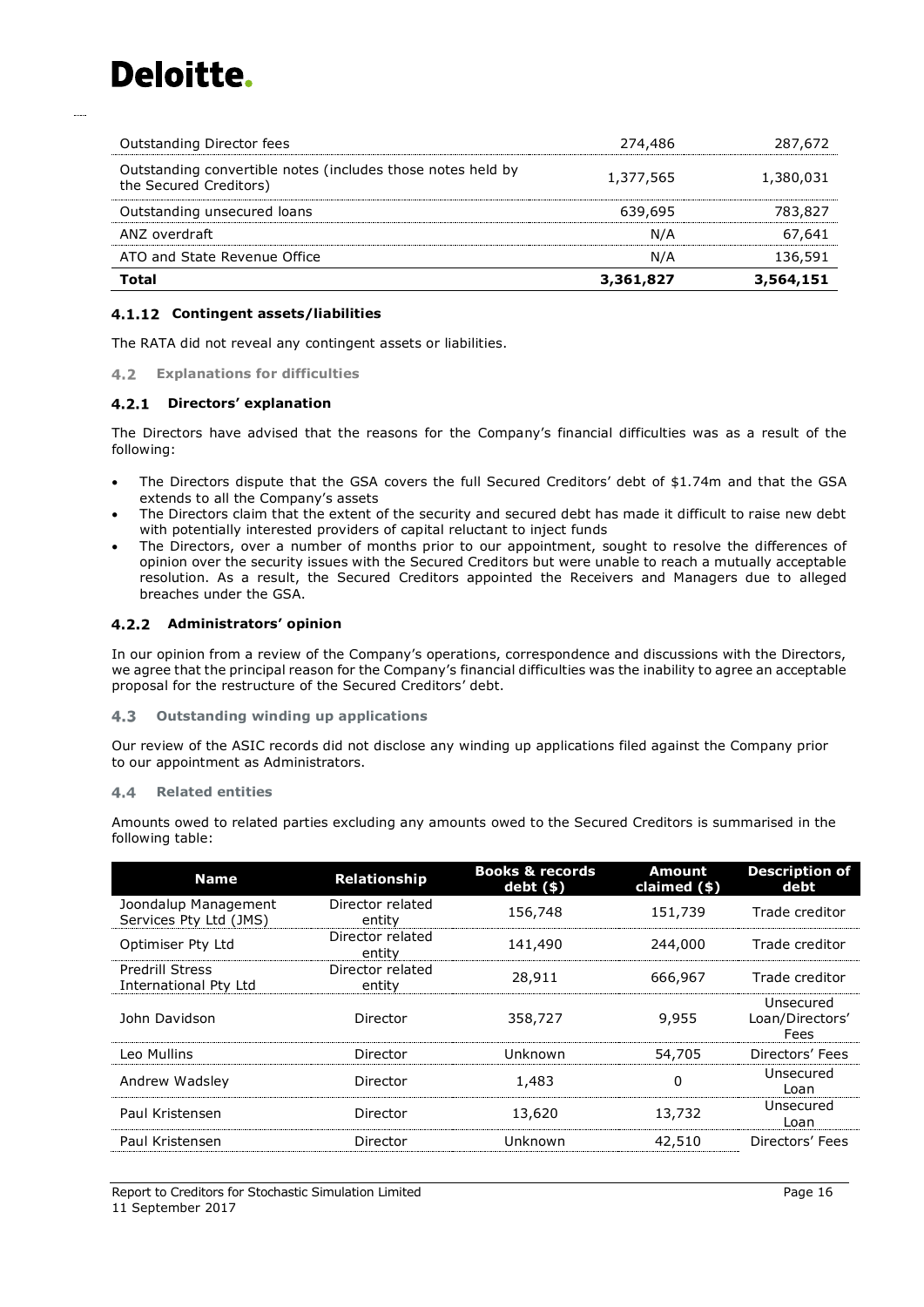| <b>Name</b>                                    | Relationship               | <b>Books &amp; records</b><br>$debt($ \$) | <b>Amount</b><br>claimed (\$) | <b>Description of</b><br>debt |
|------------------------------------------------|----------------------------|-------------------------------------------|-------------------------------|-------------------------------|
| Leo Mullins                                    | Director                   | 108,078                                   |                               | Convertible<br>note           |
| Leo Mullins                                    | Director                   | 44,713                                    | 0                             | Unsecured loan                |
| Joondalup Management<br>Services Pty Ltd (JMS) | Director related<br>entity | 0                                         | 108,078                       | Convertible<br>note           |
| Andrew Wadsley                                 | Director                   | 27,262                                    | 27,262                        | Convertible<br>note           |
| <b>Total</b>                                   |                            | 881,032                                   | 1,318,948                     |                               |

We have not adjudicated upon any of the related party debt as this stage. We note that at one stage Daniel Colgan (one of the Secured Creditors) was a director of the Company. For the purposes of this Section of the report we have not treated him as a related party. At the date of this report we have also not conducted detailed work to identify the amounts owed to each director in relation to directors' fees.

<span id="page-19-0"></span>We are not aware of any other related entity creditors.

#### 5 **The Administrators' actions to Date**

Following our appointment, we took steps to advise the relevant parties of our appointment and notified those parties of the implications of our appointment.

As discussed in Section [1.4](#page-6-1) the Secured Creditors enforced their GSA and appointed the Receivers and Managers on 30 March 2017, prior to our appointment.

The Receivers and Managers assumed control of the Company, its assets and operations and have traded on the Company's business in an attempt to sell the business as a going concern.

Our actions have therefore been limited to complying with the statutory obligations of the voluntary administration process, conducting investigations and considering restructuring options. This included, but was not limited to, the following:

- Attend to all statutory lodgements and notifications
- Met with the employees of the Company to explain the voluntary administration process and answer any questions regarding the administration
- Met with the Directors of the Company to discuss the nature and implications of our appointment and their obligations
- Correspondence and discussions with the Receivers and Managers to discuss progress of the Receivership, obtain updates on the sales strategy for the Company's business and discuss potential recapitalisation proposals
- Engaged solicitors to provide advice regarding the validity of the GSA Security and potential actions against the Secured Creditors and Directors and former directors
- Conducted an investigation into the affairs of the Company including potential voidable transactions to be pursued in the event that the Company is placed into liquidation
- Reviewing the conduct of the Directors of the Company to identify any potential breaches of Directors' duties in relation to the Company
- Conducted an assessment of the financial position of the Company
- Reviewed security interests recorded upon the PPSR and disclaimed onerous property
- Held numerous teleconferences with the Directors, investors, creditors, and other interested parties of the Company with regard to a recapitalisation of the Company through a DOCA process
- Reviewed the Receivers and Managers' valuation for the property, plant and equipment
- Answering creditor and employee queries as required
- Notifying statutory authorities of our appointment
- Preparing and lodging relevant notices with ASIC
- Preparing the report to creditors and relevant statutory notices for the first meeting of creditors
- Held the first meeting of creditors on 11 April 2017, drafted and lodged relevant minutes with ASIC
- Preparing this report to creditors
- Opened an Administrators' bank account and attended to banking requirements
- Engaged solicitors to prepare an application to the Court to extend the convening period
- Held teleconferences with the Directors, creditors and employees to discuss a proposal to extend the convening period for up to 120 days
- Prepared and lodged a report to ASIC detailing identified breaches of the Act pursuant to Section 438D of the Act.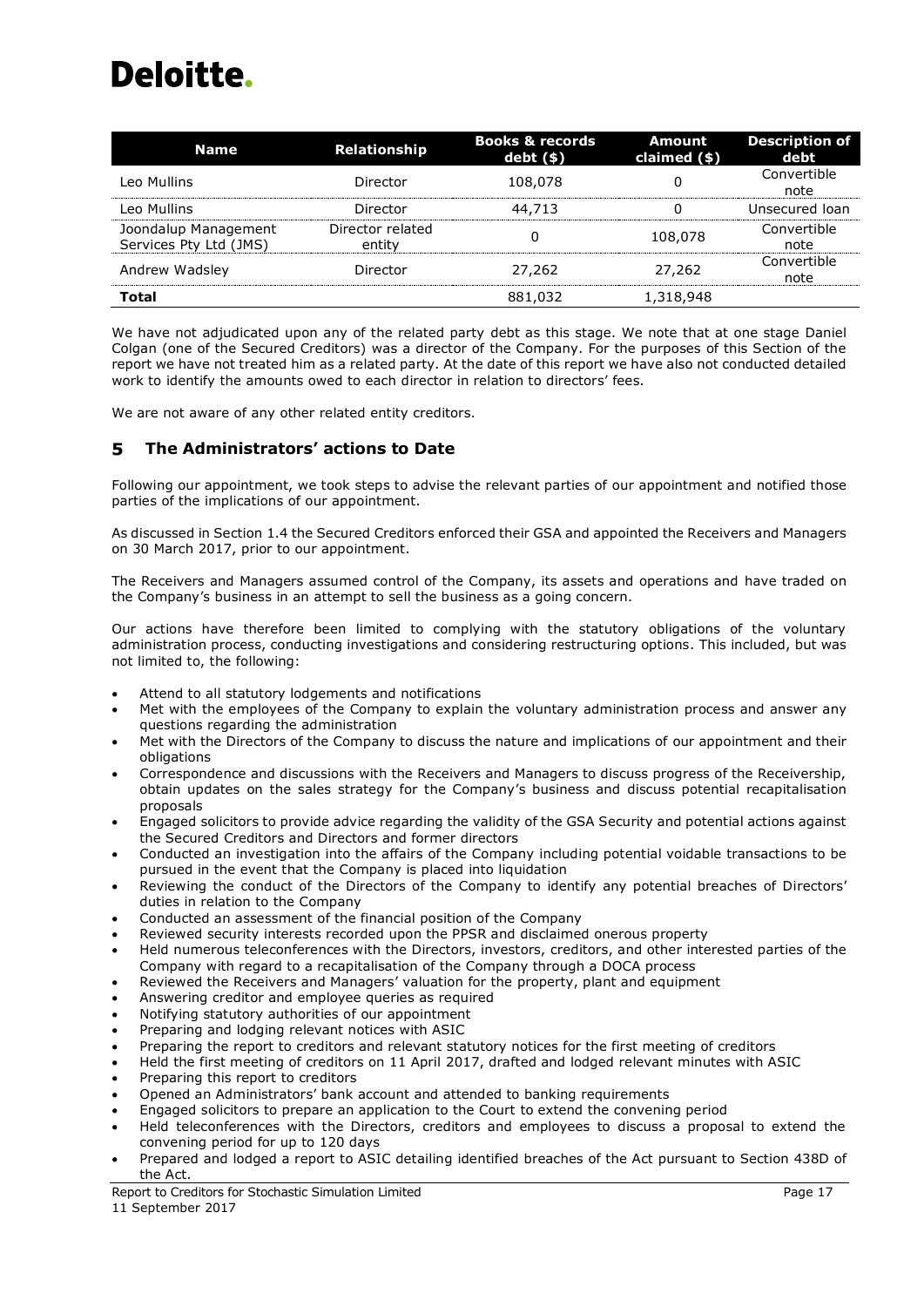#### $5.1$ **Administrators' receipts and payments**

The table below provides a summary of the receipts and payments during the period 3 April 2017 to 1 September 2017.

We advise that the summary below does not include accruals incurred to date.

|                                                                          | Amount (\$) |
|--------------------------------------------------------------------------|-------------|
| <b>Receipts</b>                                                          |             |
| Up-front payment of fees and costs from ISA Pty Ltd                      | 15,000      |
| Up-front payment of fees and costs from Vemac Ascent Investments Pty Ltd | 3,500       |
| Up-front payment of fees and costs from ACN 137 837 613 Pty Ltd          | 3,000       |
| <b>Total Receipts</b>                                                    | 21,500      |
| <b>Payments</b>                                                          |             |
| Herbert Smith Freehills - legal advice                                   | 8,800       |
| <b>Total Payments</b>                                                    | 8,800       |
|                                                                          |             |
| Cash at bank                                                             | 12,700      |

#### <span id="page-20-0"></span>6 **Receivers' sales process**

The Receivers and Managers have undertaken a sales and marketing campaign for the business and assets of the Company, with a view to realising these assets and discharging the debt due to the Secured Creditors.

We have received some details of the Receivers' sales and marketing process which is summarised below:

- **(a)** The Receivers have advertised the Company's business and assets for sale in multiple, newspapers and online sources, over a period of 8 weeks. The Receivers advise that they consulted with the Company's management to determine the most appropriate advertising forums
- **(b)** The Receivers sent a circular to 51 potentially interested parties seeking expressions of interest. This list was based on consultation with the Company's Directors and staff. The Receivers also wrote to the Company's members and convertible note holders seeking expressions of interest
- **(c)** An information memorandum, prepared with the assistance of the Company's management, was issued to 28 interested parties and 22 of these requested access to a virtual data room
- **(d)** Five non-binding offers were received and four of those parties were then short-listed and provided additional time to conduct due diligence
- **(e)** Three parties then submitted final offers
- **(f)** On 7 August 2017 the Receivers executed an agreement for the sale of the Drillassure product and this sale settled on 21 August 2017. The sale price was \$250,000 (GST free)
- **(g)** On 17 August 2017 an agreement was executed and completed for the sale of the remaining business and business assets of the Company to the Secured Creditors and Previso Software Pty Ltd (a company related to the Secured Creditors). The sale price was \$900,000 plus GST

We understand from discussions with the Receivers that the consideration for the sale to the Secured Creditors and Previso Software Pty Ltd may have involved the Secured Creditors reducing the debt owed to them by the Company. The Receivers have further advised that following the sale transaction that the shortfall to the Secured Creditors will be between \$431,491 and \$764,168, based upon an amount owed to the Secured Creditors of \$1,734,360 as at 24 August 2017. The Receivers have stated that the offer for the business and business assets by the Secured Creditors was higher than any of the offers from any of the other interested parties.

Based on the advice of the Receivers as to the marketing that took place we are of the opinion that the business and business assets are likely to have been adequately exposed to the market. We have sought details of the offers received, however at the time of writing this report the Receivers had not provided all information sought.

Our concern is whether the net realisations from the Receivership to the Secured Creditors exceed the value of what we consider to be the validly secured debt (i.e. the Loan plus interest and costs). We have received some information on this from the Receivers and this is discussed further at Section 7.4.1.

Should the Company enter into liquidation we will continue our investigations into this matter.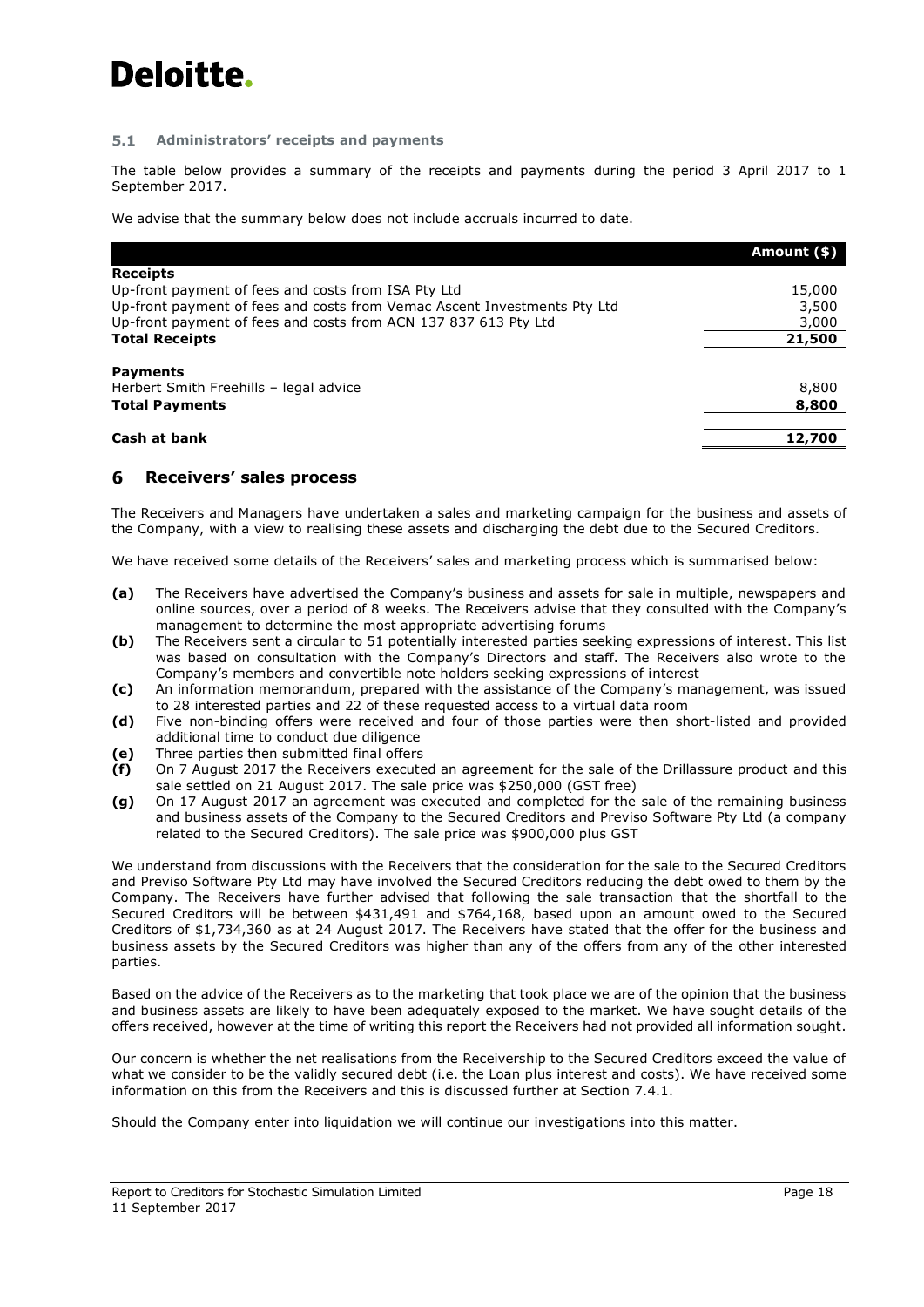#### <span id="page-21-0"></span>**Investigations**  $\overline{\mathbf{z}}$

#### $7.1$ **Introduction**

Section 438A(a) of the Act provides that as soon as practicable after an administration begins the Administrator must investigate the Company's business, property, affairs and financial circumstances.

Pursuant to Regulation 5.3A.02 the Administrator is also required to investigate and report on any possible recovery actions that may be available to a Liquidator should creditors resolve that the company be wound up.

An explanation of the possible offences by a Director and insolvent and voidable transactions that a Liquidator could pursue is attached at Appendix B. This information sheet has been prepared by the Australian Restructuring, Insolvency and Turnaround Association (**ARITA**) and is intended to reduce the amount of generic information included as part of the body of this report. Creditors who are not familiar with the nature of offences and liquidator actions should refer to the appendix for explanations. If further explanation is required of the material contained in Appendix B or of our investigations, creditors should contact Tyron Lopes on (08) 9365 8171.

## **Overview of investigation**

In the time available to us, we have undertaken the following investigations to prepare this report and formulate our opinions:

- ASIC and real property searches
- Personal Property Securities Register searches
- Preliminary review of books and records of the Company
- Discussions and questionnaires completed by the Directors
- Discussions with creditors
- Review of the financial accounts of the Company
- Review of the Secured Creditors' registered security.

Whilst we have no reason to doubt any information contained in this report, we reserve the right to alter our conclusions should the underlying data prove to be inaccurate or materially change from the date of this report.

#### $7.3$ **Offences by the Directors**

## <span id="page-21-1"></span>**Overview**

An Administrator is required to complete and lodge a report pursuant to Section 438D of the Act with ASIC where it appears to the Administrator that a past or present officer of the company may have been guilty of an offence in relation to the Company and in other limited circumstances. Any report lodged pursuant to Section 438D (or an investigative report lodged by a liquidator pursuant to Section 533 of the Act) is not available to the public. We have lodged a report pursuant to Section 438D on 2 August 2017.

We have undertaken a preliminary investigation of the affairs of the Company in relation to suspected contraventions of Section 180 - 184 of the Act regarding the general duties of directors and officers.

Certain Directors or former Directors may have possibly contravened Sections 180-184 of the Act by not acting with the standard of care and diligence required or in good faith by using their position and information.

As discussed at Section 2.3.6, on 3 August 2016 the Company entered into a GSA that effectively pledged all of the Company's assets as security for the Secured Creditors' debt(s). The Directors have advised that this was not their intention but nevertheless, this was the outcome from the documentation that they executed. The GSA made it difficult for the Company to raise new capital and gave the Secured Creditors a significant level of influence over the future of the Company. We consider that the current Directors (Wadsley, Mullins, Kristensen and Davidson) may have breached their duty under Section 180 of the Act to discharge their duties with proper care and diligence by executing documents not in line with their intentions to the detriment of the Company.

We consider that Daniel Colgan, who was a director at the time of entering into the GSA Security, may also have breached this section as well as Section 181 by failing to act in good faith in the best interests of the Company and Section 182 by improperly using his position to gain a benefit for himself and his relatives. That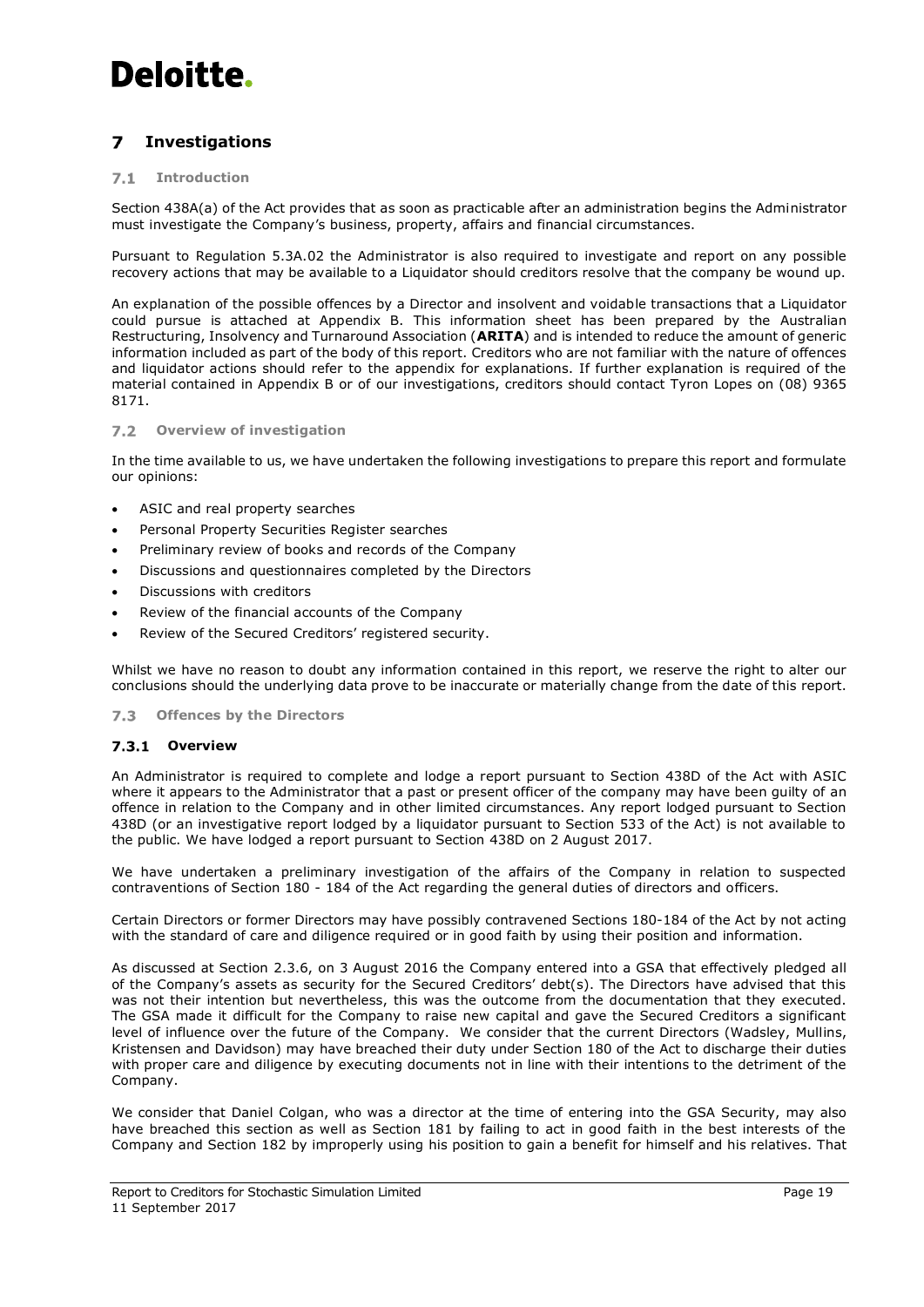is, Daniel Colgan and the other Secured Creditors sought to secure their existing convertible note debt to benefit themselves to the detriment of the Company.

We note that taking action against the Directors and Daniel Colgan for breaches of their duties will involve further investigation and may involve significant legal costs and lengthy litigation. This may involve public examinations of the Directors and Daniel Colgan as an initial step. The legal issues and factual circumstances are complex and the chances of successful recovery are therefore uncertain.

As we are without funds to pursue damages for these potential breaches, we would need to seek funding from creditors, shareholders and/or from a litigation funding provider. If any creditors are interested in funding such actions they should contact our office as soon as possible. We have conducted initial discussions with certain creditors who have expressed a desire to fund such actions, and with a third party litigation funder.

In the event that the Company is placed into liquidation at the second meeting of creditors, a Liquidator would investigate any potential breaches of director's duties and report these to ASIC accordingly and assess the prospects of a claim against the Directors.

## **Books and records**

Pursuant to Section 286 of the Act, a company must keep written financial records that correctly record and explain its transactions, financial position and performance and would enable true and fair financial statements to be prepared and presented in accordance with the accounting standards.

Failure by the Company to maintain books and records in accordance with Section 286 of the Act provides a rebuttable presumption of insolvency of the company, however this only applies in respect of a liquidator's application for compensation for insolvent trading and other actions for recoveries pursuant to Part 5.7B of the Act from related entities.

In our opinion, it appears as though the books and records have been maintained in accordance with Section 286 of the Act.

Accordingly, we do not believe the presumption of insolvency afforded to a liquidator under Section 588E(4) of the Act would be available if the Company were liquidated.

#### <span id="page-22-0"></span>**Voidable transactions**  $7.4$

The Act requires an Administrator to specify whether there are any transactions that appear to the Administrator to be voidable transactions in respect of which money, property or other benefits may be recoverable by a liquidator under Part 5.7B of the Act.

This issue is relevant to creditors if they are being asked to choose between a DOCA and liquidation, because voidable transactions are only able to be pursued if liquidation occurs.

Voidable transactions include:

- Unfair preferences (Section 588FA)
- Uncommercial transactions (Section 588FB)
- Unfair loans to a company (Section 588FD)
- Arrangements to avoid employee entitlements (Section 596AB)
- Unreasonable director-related transactions (Section 588FDA)
- Transactions with the purpose of defeating creditors (Section 588FE(5))
- Voidable security interests (Section 588FJ).

It is important to note that such transactions are only voidable if they are considered insolvent transactions of the Company. In order for a Liquidator to recover any amount it would first be necessary to establish that the Company was in fact insolvent at the time of the transaction.

Generally such actions are expensive and are likely to require Court applications. As such, should there be inadequate funds available, or the Liquidator considers it uncommercial or not in the creditors' best interests, such recovery actions may not be commenced by the Liquidator.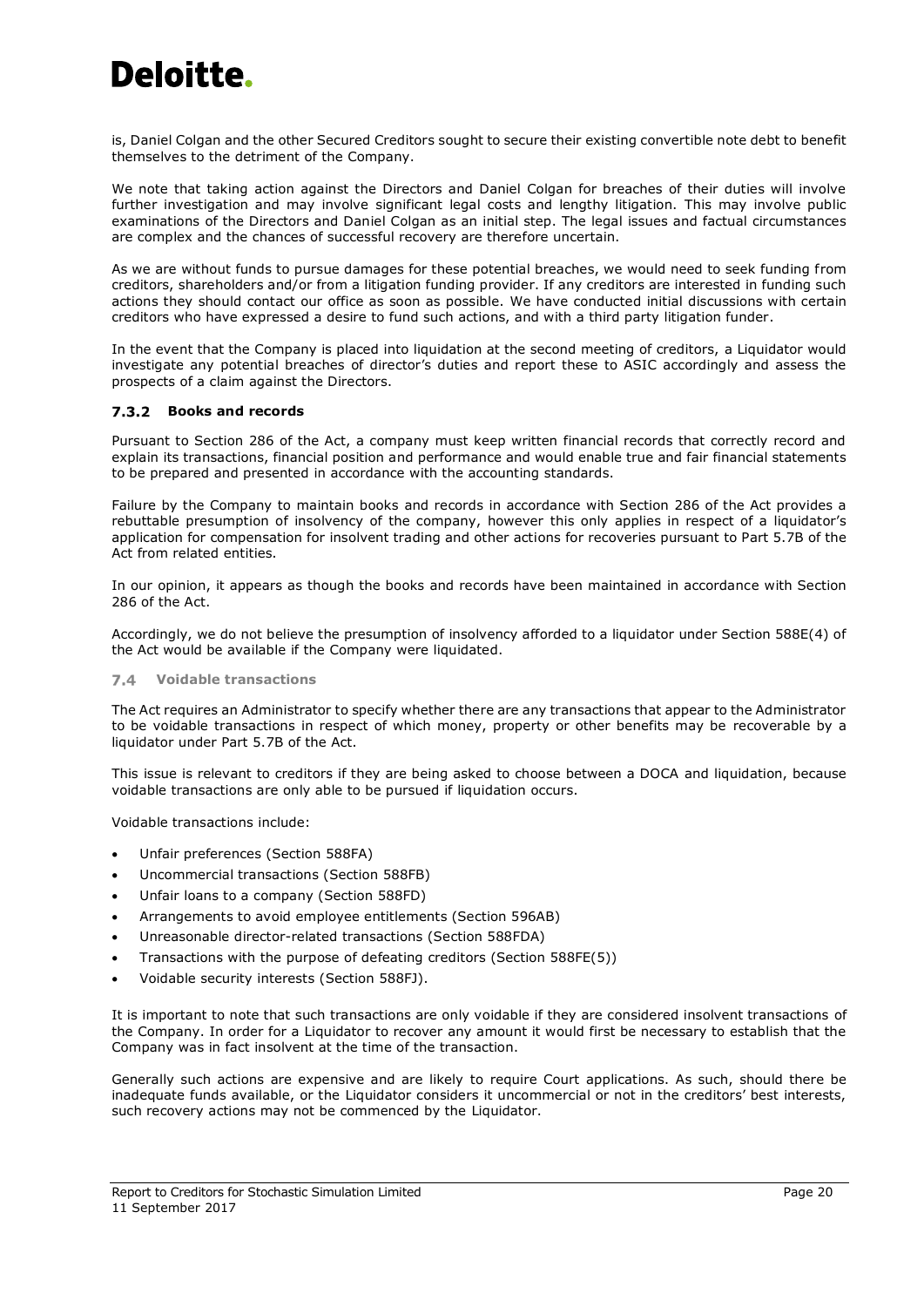In these circumstances, creditors wishing to fund any such actions may do so. Should any funds be recovered from these actions, the creditors providing the funding may be entitled to receive their contribution in priority to other creditors.

Litigation funding may also be available to fund these actions. However, such funding is generally only available where legal advice indicates that there is a strong potential for success.

## <span id="page-23-0"></span>**Unfair Preferences Payments (Section 588FA)**

We have examined the books and records of the Company. We have identified approximately \$133k in payments that may be potential unfair preferences within the six months prior to the relation back day. These payments were made to a mix of unrelated trade creditors and an entity associated with one of the directors.

We have also identified that the Secured Creditors' attempt to secure their convertible notes of \$600,000 (plus any interest) that had occurred at the date that the security had been taken, represents a potential unfair preference. As Daniel Colgan was a director at the time that the security was taken the relation back period is 4 years. If this transaction is found to be a unfair preference then the effect would be that the Secured Creditors' security is not valid in so far as the convertible note debt is concerned. This may produce a benefit to unsecured creditors if the net realisations from the Receivership exceed the amount of the Secured Creditors' validly secured debt of \$981,886 (i.e. the Loan of \$315,000 plus interest and recovery costs).

The Receivers have indicated a net return to the Secured Creditors of \$970k to \$1.3m. Therefore there is potentially an unfair preference of up to \$321k (i.e. \$1.3m less \$981k).

In order to prove a creditor received an unfair preference payment, a Liquidator must demonstrate that the Company was insolvent at the time the creditor received the payment/benefit. The creditor has a defence to a claim by a liquidator that a transaction is an unfair preference if, at the time the benefit was received the creditor had no reasonable grounds for suspecting that the Company was insolvent or would become insolvent through entering into the transaction and valuable consideration was given.

As detailed at Section [7.5](#page-24-0) below, we have established the date the Company became insolvent to be 28 April 2016.

It is our intention to demand repayment of this amount once the Receivership is complete and the final return to the Secured Creditors is known.

## **Unfair Loans (Section 588FD)**

Our investigations of the Company books and records did not reveal that the Company may have made or received any loans from or to any parties which committed the Company to extortionate terms. It appears that the loans entered into by the Company were close to or better than what otherwise would be available at market rates.

## **Uncommercial Transactions (Section 588FE)**

Our review of Company records to expose evidence of uncommercial transactions entered into by the Company has not identified transactions that would constitute an uncommercial transaction.

## <span id="page-23-1"></span>**Unreasonable Director-Related Transactions (Section 588FDA)**

Our investigations have identified the following unreasonable Director-related transactions:

## **Conduct of Daniel Colgan**

As set out in Section 2.3.6, in August 2016 the Secured Creditors, including Daniel Colgan executed the GSA Security over the assets of the Company. At the time when the GSA Security was executed Daniel Colgan had several interests in the Company. That is, he was:

- A director of the Company
- A creditor of the Company (through convertible notes issued)
- A related party to a number of other creditors
- One of the parties to be granted the benefit of the GSA.

As a result of Daniel Colgan's interest as a creditor and his role as a director there is a potential conflict of interest given that Daniel Colgan owed a duty to the Company to act in its best interests.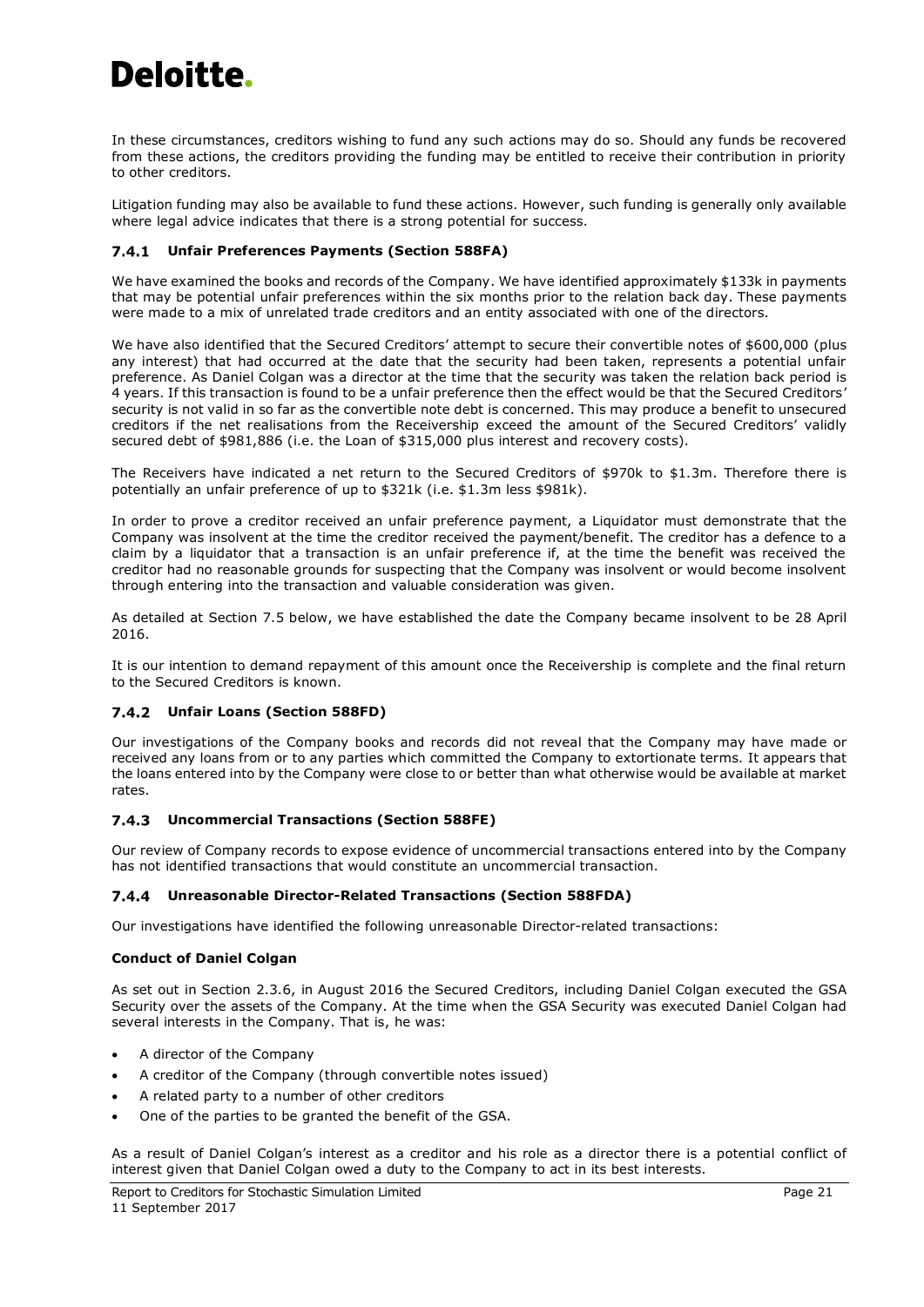

As discussed at Section [7.3.1](#page-21-1) Daniel Colgan was the chief proponent of the GSA that was put in place on 3 August 2016. This security placed Daniel Colgan and related parties at an advantage in negotiating future repayment of debts and sought to secure previously unsecured debt (i.e their convertible notes). Daniel Colgan also facilitated for the GSA to be over all of the Company's assets and not just the GasAssure asset contrary to the Directors' alleged intention. The only benefit to the Company from the GSA was temporary funding of c.\$315k, but with substantial detriment given that previously unsecured debt of c.\$600k (convertible notes held by the Secured Creditors) was now purported to be secured and that security extended to all of the Company's assets.

In the event that the Company is placed into liquidation, a Liquidator would examine Daniel Colgan's conduct and whether there may be a potential claim against Daniel Colgan for breaches of his director's duties and whether any of the transactions entered into by Daniel Colgan whilst he was a director, including the GSA, could be set aside as unreasonable director related transactions, and funds recovered for the benefit of creditors as a whole.

The potential remedy for breach of Section 588FDA of the Act may be for one or more of the following:

- (a) The GSA is void in its entirety; or
- (b) The GSA is limited to only the GasAssure asset; and/or
- (c) The GSA only extends to the \$315,000 Loan.

Recovery on this potential cause of action is likely to involve costly legal action. The legal issues and factual circumstances are complex and the chances of successful recovery are therefore uncertain. Furthermore, as noted earlier, we would need to receive funding to take such action from a creditor or a litigation funder. Given these factors we have not included any estimated return to creditors on liquidation. Creditors should contact us if they wish to help fund pursuing this or any other claim.

### **Arrangements to Avoid Employee Entitlements (Section 596AB)**

We have not to date identified any transactions of this nature.

### **Transactions with the Purpose of Defeating Creditors (Section 588FE(5))**

We have conducted a review of the transactions of the Company for the six months prior to the relation back day to identify any transactions that may have been entered into with the purpose of defeating creditors.

Aside from the potential preference payments outlined above, we have not to date identified any transactions undertaken for the purposes of defeating creditors that would be recoverable by a liquidator.

### **Circulating security interests created within Six Months (Section 588FJ)**

A search of the Personal Property Securities Register (**PPSR**) reveals that no floating circulating security interests have been perfected over the Company's assets in the six months prior to the relation back day.

### <span id="page-24-0"></span>**Insolvent trading (section 588G)**

Directors have a positive duty to prevent a company from trading whilst it is insolvent (Section 588G). If a director is found to have contravened section 588G he may be ordered to pay an amount of compensation to the company equal to the amount of loss or damage suffered by creditors as a result of the contravention.

Information about possible insolvent trading is relevant to creditors when making a decision about the future of the company as directors of the company may generally only be pursued for insolvent trading if the company is in Liquidation.

As with the voidable transaction analysis above, a claim against directors for breaches of the insolvent trading provisions are only possible on liquidation.

Our investigations have been extensive, but are preliminary. As detailed above, the Company had trading losses in FY16 and YTD17 and negative working capital. These are both indicators of insolvency.

On the basis of our preliminary investigations, it appears that the Company may have been insolvent from at least 28 April 2016 when the Company first ceased meeting its superannuation obligations. Based on our preliminary estimated statement of position and subject to the sales process run by the Receivers and Managers, the estimated loss caused by the Directors failure to prevent the Company from trading whilst insolvent may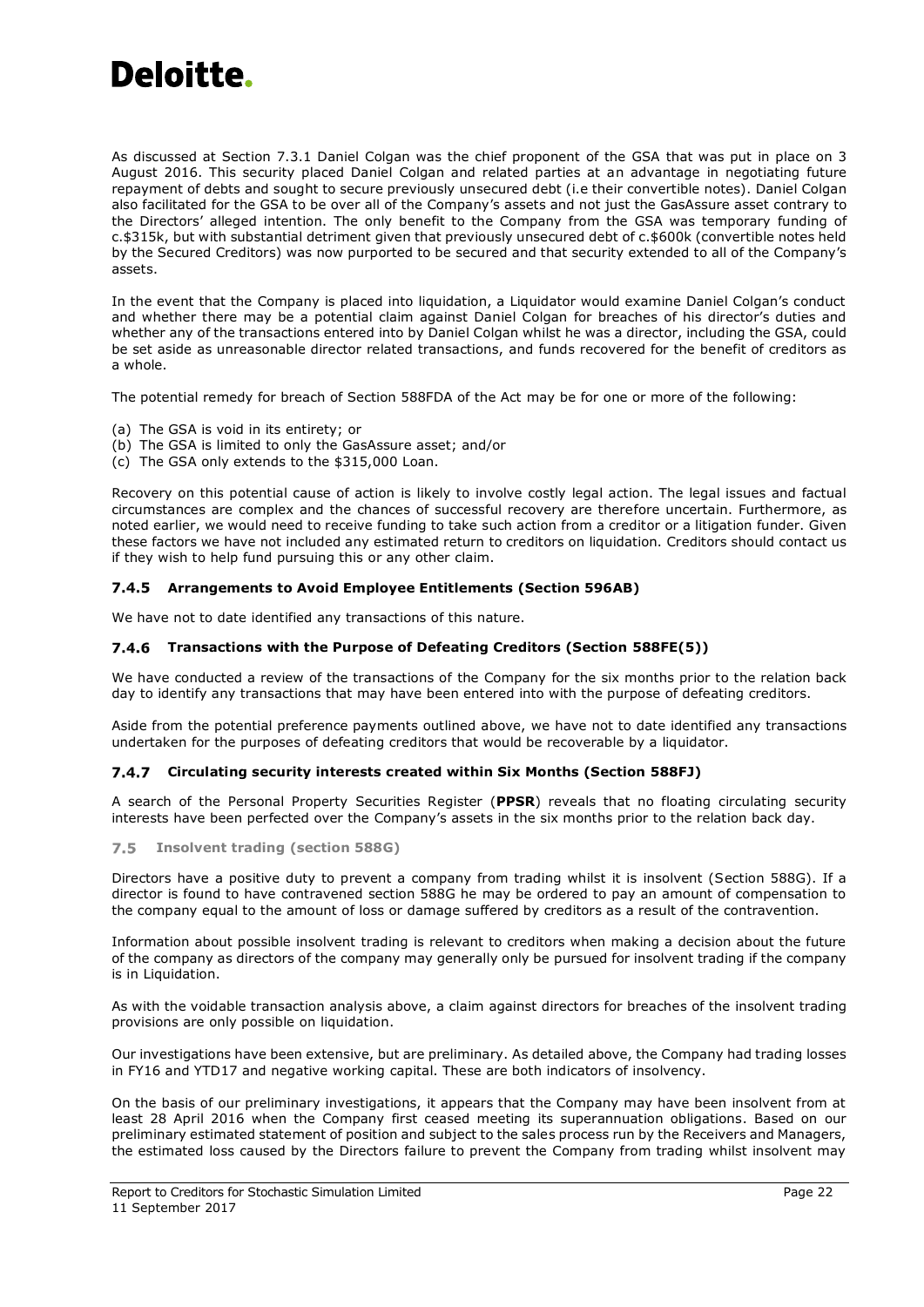be c.\$661k. Ultimately, the issue of insolvency would need to be determined on the basis of available evidence presented to a Court.

Other indicators of insolvency include:

- Continuing losses. As detailed above, the Company incurred losses in FY16 (\$520k) and YTD17 (\$417k)
- Current Ratio below 1 (refer to Section [3.4](#page-14-0) above) since at least 30 June 2015 and continuing until the date of appointment
- Overdue Commonwealth and State taxes of \$108k and \$28k respectively as per the books and records of the Company as at the date of our appointment
- Inability to borrow further funds. Following the execution of the GSA in August 2016, the Company had limited access to further funds
- Overdraft facility was regularly at its limit
- Solicitor's letters, summons, judgement or warrants issued against the company. We are aware of such claims against the Company specifically from the Secured Creditors.

A Liquidator would investigate further the possibility of taking action against the Company's directors for breaches of their duties to prevent insolvent trading. If it is established that a director has breached his or her duties to prevent the Company from incurring debts whilst it was insolvent, a Liquidator could recover from those directors an amount equal to the loss that has been suffered by the creditors whose debts remain unpaid.

If a Liquidator chooses to pursue an insolvent trading action, creditors are prevented from taking their own action against the Director(s) for compensation. If a Liquidator does not choose to take any action in this regard, a creditor may commence proceedings on its own behalf but only with the consent of the Liquidator or the Court.

Insolvent trading actions would potentially be brought against all persons that were directors since 28 April 2017 for the period during which they were directors.

#### $7.6$ **Directors' personal financial positions**

The financial position of Directors and Daniel Colgan and their ability to compensate for any damages awarded against them in the event proceedings were taken by a Liquidator is relevant to the consideration of the commerciality of further action.

Our investigations into the personal affairs of the Directors and Daniel Colgan have been limited to public information, information provided by the Directors, or authorised by the Directors to be disclosed by third parties.

Our enquiries and results are as follows:

## **Andrew Wadsley**

A property search reveals the Director jointly owns real property at 1360 Huon Road, Neika, Tasmania, however, it is mortgaged to Suncorp Metway Ltd.

### **Leo Mullins**

A property search reveals the Director does not have any real property in his personal name. However a property search of the entities related to Leo Mullins indicates that JMS owns real property at 2 Pinegrove Mews, Currambine, Western Australia, mortgaged to National Australia Bank Limited.

### **Paul Kristensen**

A property search reveals the Director jointly owns real property at Unit 6D, 29 Trafalgar Road, East Perth, Western Australia, mortgaged to National Australia Bank Limited.

## **John Davidson**

A property search reveals the Director does not have any real property in his personal name.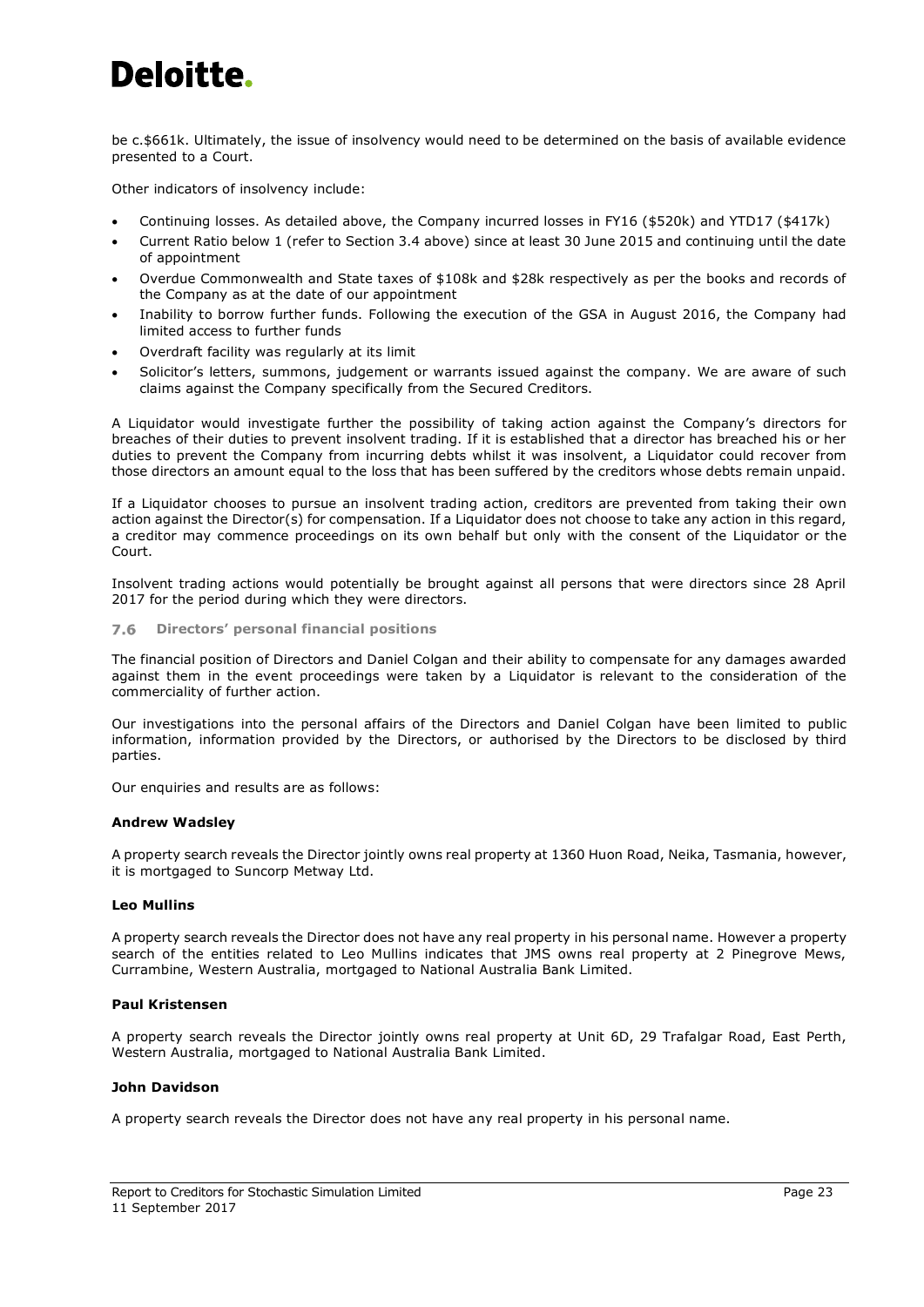## **Daniel Colgan**

A property search reveals the Director jointly owns real property at the following locations:

- 25 Kurrajong Drive, Thornlie, Western Australia, mortgaged to the National Australia Bank Limited
- 103 Caporn Street, Mariginiup, Western Australia, mortgaged to the Commonwealth Bank of Australia Limited
- 89 Caporn Street, Mariginiup, Western Australia, mortgaged to the Commonwealth Bank of Australia **Limited**
- Unit 4, 283 Newcastle Street, Northbridge, Western Australia, mortgaged to St George Bank Limited
- Unit 2, 283 Newcastle Street, Northbridge, Western Australia, mortgaged to AMP Bank Limited.

In the event that the Company is placed into liquidation we would request a statement of assets and liabilities from each of the Directors and former Directors in order for us to consider their financial capacity to meet any claims which a Liquidator may make against them.

The Directors have available to them a defence to any action under Section 588G(2) of the Act if at the time of incurring the liabilities, that they had reasonable grounds to expect that the Company was solvent and would remain so. In this regard the Directors were at various times leading up to the appointment of the Receivers in discussions with the Secured Creditors and other parties in respect to potential recapitalisation options. These actions to seek new capital may be a potential defence available to the Directors against a claim for a breach of Section 588G of the Act.

As with other claims, taking action for breach of the insolvent trading provisions may involve costly litigation and as we are without funds, we will require funding from creditors or litigation funders. Given the existing lack of funding and potential defences that are available there is uncertainty as to any recovery and, accordingly we have not factored in any return at this stage to creditors.

#### <span id="page-26-0"></span>8 **Estimated return from a winding up**

#### $8.1$ **Introduction**

We have prepared an analysis of the likely realisation under liquidation on two bases. Both bases High and Low are outlined below. Both liquidation scenarios involve:

- Closure of the Company
- No surplus from the sale of the Company's assets by the Receivers after costs and application of the Secured Creditors' debt to the purchase price of such assets
- No recovery for breaches of unreasonable director related transactions or insolvent trading provisions
- Employees are paid in full from the proceeds of the research and development rebate and/or by contribution from the Secured Creditors
- Any debtor recoveries and/or surplus from the research and development rebate after payment of employee entitlements is fully utilised in meeting the Receivers' costs and/or reducing the Secured Creditors' debt.

### **Comparative scenarios**

Following is a comparison of the realisations possible should the company proceed into liquidation, being High and Low scenarios: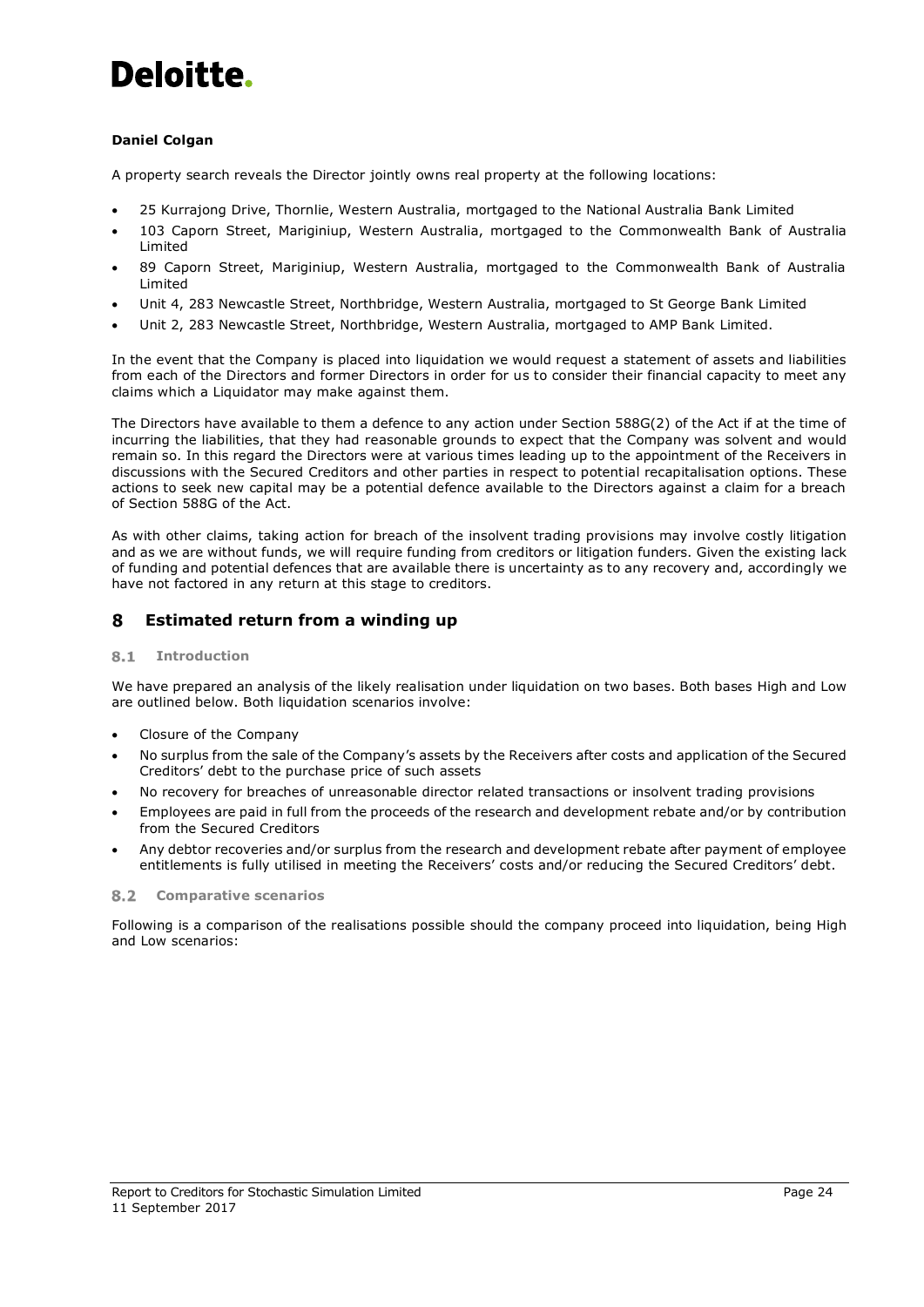|                                                                 |               | Liquidation    |          |
|-----------------------------------------------------------------|---------------|----------------|----------|
| \$'000                                                          | <b>Note</b>   | Low            | High     |
| <b>Circulating assets</b>                                       |               |                |          |
| Cash on hand                                                    | 5.1           | 13             | 13       |
| Surplus circulating assets from the Receivers and Managers      | 8.2.1         | $\blacksquare$ |          |
| <b>Total circulating assets</b>                                 |               | 13             | 13       |
| <b>Non-circulating assets</b>                                   |               |                |          |
| Surplus non-circulating assets from the the Receivers and       |               |                |          |
| Managers                                                        | 8.2.1         |                |          |
| <b>Total non-circulating assets</b>                             |               |                |          |
| Total assets available for priority creditors                   |               | 13             | 13       |
| <b>Priority claims</b>                                          |               |                |          |
| Administrators' current fees                                    | 12            | (105)          | (105)    |
| Administrators' future fees                                     | 12            | (15)           | (15)     |
| Administrators' materials and expenses incurred                 | 12            | (8)            | (8)      |
| Liquidators' fees                                               | 12            | (125)          | (75)     |
| Liquidators' materials and expenses                             | 12            | (6)            | (4)      |
| Employee claims                                                 | 8.2.2         | (150)          |          |
| <b>Total priority claims</b>                                    |               | (411)          | (207)    |
| Total assets available for unsecured creditors                  |               | (398)          | (195)    |
| <b>Unsecured creditors</b>                                      |               |                |          |
| Trade creditors                                                 | 8.2.3         | (179)          | (163)    |
| Convertible note holders                                        | 8.2.4         | (655)          | (655)    |
| Unsecured loans                                                 | 4.1.11        | (784)          | (784)    |
| <b>ANZ Overdraft</b>                                            | 4.1.11        | (68)           | (68)     |
| Related party amounts owing                                     | 8.2.5         | (1, 355)       | (746)    |
| Directors' fees                                                 | 4.1.11        | (288)          | (288)    |
| Statutory taxes                                                 | 8.2.6         | (28)           | (28)     |
| Residual Secured Creditors' debt                                | 8.2.1         | (764)          | (753)    |
| <b>Total unsecured creditors</b>                                |               | (4, 121)       | (3, 484) |
| <b>Recovery actions</b>                                         |               |                |          |
| Potential preference, unreasonable director related transaction |               |                |          |
| recoveries                                                      | 7.4.1 & 7.4.4 |                | 321      |
| Potential breach of director duties recoveries                  | 7.3.1         | Unknown        | Unknown  |
| Potential insolvent trading recoveries                          | 7.5           | Unknown        | Unknown  |
| Total estimated surplus/(deficit)                               |               | (4,519)        | (3,357)  |
| Registered security interest dividend rate (cents per \$)       |               | Unknown        | Unknown  |
| Employee priority creditor dividend rate (cents per $$$ )       |               | 100            | 100      |
| Unsecured creditor dividend rate (cents per \$)                 |               | Nil            | 4        |

Source: Deloitte analysis

The values included in the return to creditor's summary above are on a forced sale basis, as discussed below.

## **High scenario**

These values have been included on the basis that there is potential for an increased recovery or realisation above that of a pessimistic position for specific assets. Where there are two estimates of the value of an asset, the higher value has been included in the optimistic calculations. Achieving these values is subject to a number of factors that would arise during the realisation process. This is largely dependent on recovery of potential preferences, lower liquidation costs and overall unsecured claims.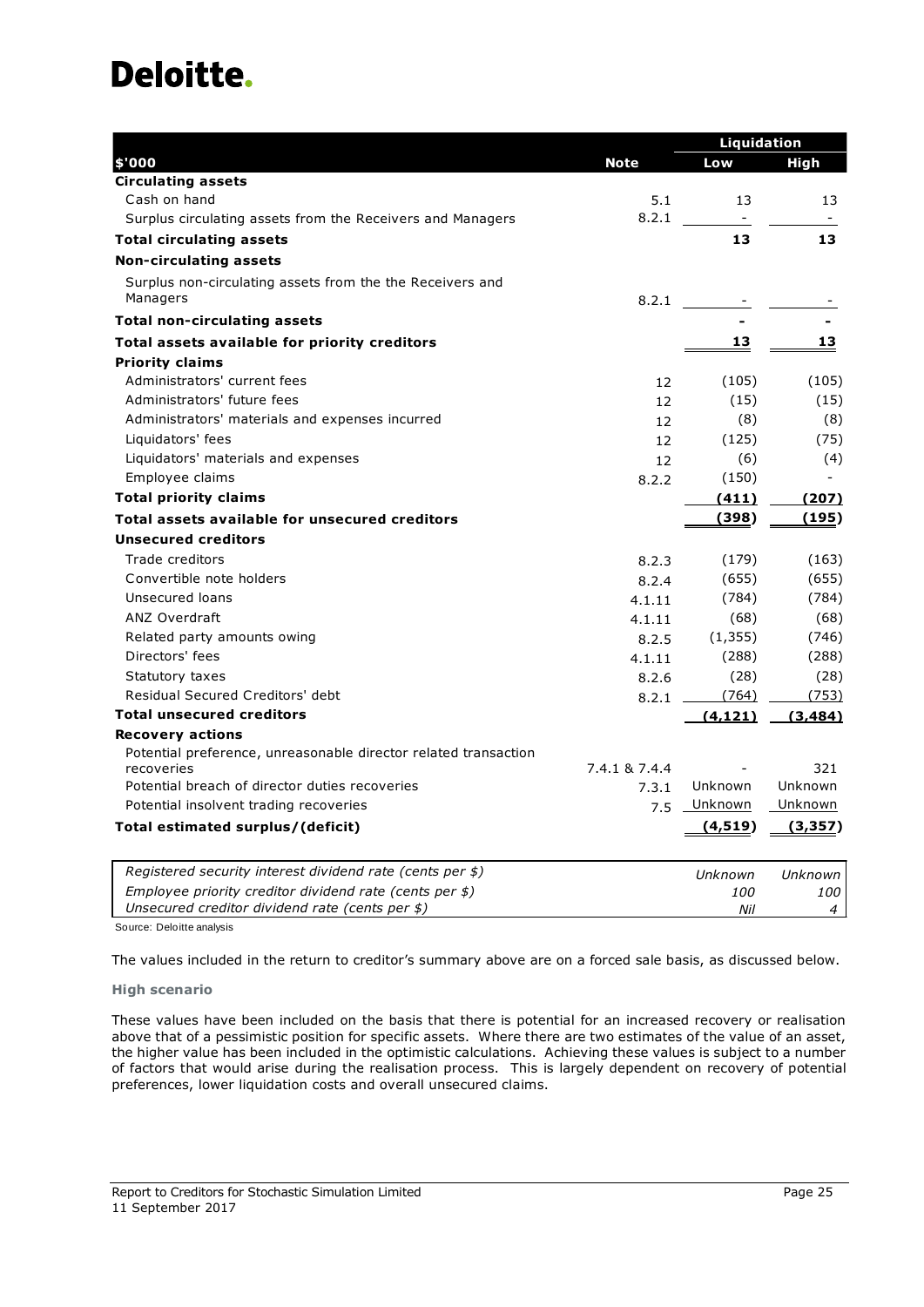

### **Low scenario**

The values included in this calculation are considered the lower possible values recoverable from the specific assets of the company. These amounts have been calculated by either discounting for a reduced return or where two values were provided for an asset, the lower value was included.

## **Surplus circulating and non-circulating assets from the Receivers**

The Receivers have advised us that the Secured Creditors' debt as at 24 August 2017 was \$1,734,360 and that the anticipated shortfall to the Secured Creditors will be between \$431,491 and \$764,168. For the purposes of our analysis we have assumed in the High scenario that the recovery of a \$321k preference (Section 7.4.1) is successful and therefore increases the residual claim of the Secured Creditors.

Given that the Secured Creditors are indicating a shortfall we have assumed that no amounts from circulating or non-circulating asset recoveries will flow back to the Company. The shortfall to the Secured Creditors ranks as an unsecured debt of the Company.

The amount owed to the Secured Creditors may increase under Section 560 of the Act for any amounts paid by them to satisfy employee entitlements.

## **Employee entitlements**

The Receivers have advised that the Company is eligible for a research and development rebate and that this rebate will be applied to paying all employee entitlements of c.\$147k. The Receivers have also advised that should the research and development rebate not be sufficient then the Secured Creditors will pay any shortfall to employees. Based on this we have assumed that in the High scenario employee entitlements are fully paid from the research and development rebate and so no amount is listed as being outstanding to employees in the liquidation. In the Low scenario we have assumed that the Secured Creditors pay the employee entitlements in full and are entitled to the priority under Section 560 of the Act for amounts so paid and therefore the full amount of employee entitlements are listed in the table.

## 8.2.3 Trade creditors

Our High scenario assumes that trade creditors are as per the Company's records (Section 4.1.11) and our Low scenario assumes trade creditor claims are 10% higher.

### **Convertible note holders**

The amount listed does not include the convertible notes and interest thereon that are held by the Secured Creditors. The shortfall on the Secured Creditors' convertible notes is factored into the shortfall amount included separately in the table. As discussed at Section 2.3.6 our legal advice is that these convertible notes may not be secured and therefore any amount of the Secured Creditors' convertible loan debt that may have been repaid from the sale of the business may be recoverable as an unfair preference.

## **Related party amounts owing**

Includes amounts owed to the Directors' related entities. Our High scenario assumes that the amount owed to PSI is \$28,911 as per Section 4.1.11 and the Company's records, plus all other amounts owed to related parties. The Low scenario assumes the amount owed to PSI is \$666,967 as per the POD lodged by PSI, plus all other amounts owed to related parties.

### **Statutory taxes**

The amount of \$28k relates to the Company's payroll tax liability. We have assumed that \$108k owed to the ATO will be set-off by the ATO when they pay the research and development rebate.

#### 8.3 **Overall realisations in liquidation scenarios**

Under the Low scenario we do not estimate a return to unsecured creditors. On the High scenario a return of 4c on the dollar may be received.

A return is only possible if there are recoveries upon potential unfair preferential payments, breaches of director's duties, insolvent trading and/or claims for unreasonable director related transactions.

#### 8.4 **Effect on employees**

In relation to Employee Entitlements, a priority exists over the secured creditor in relation to circulating assets.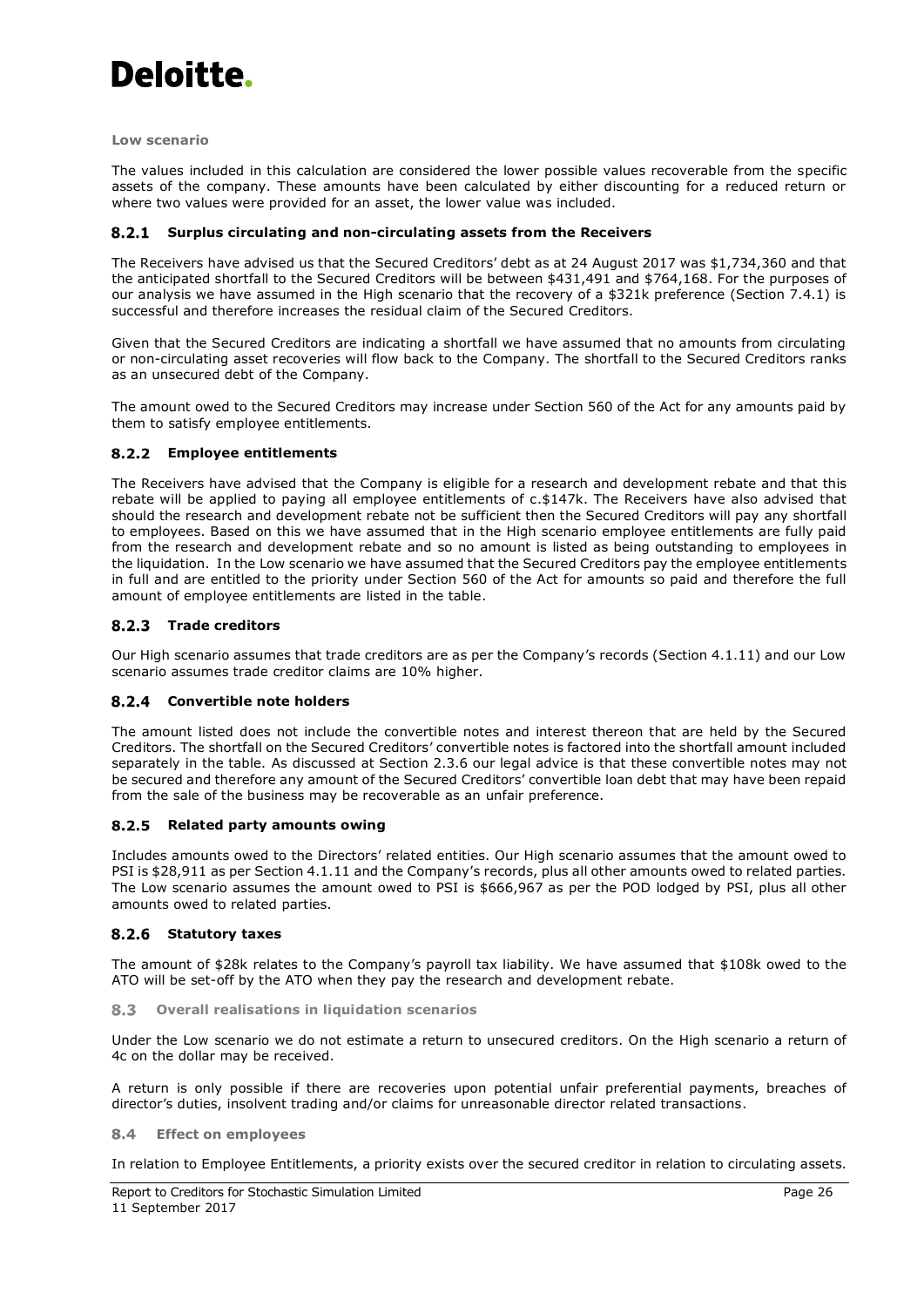The Receivers and Managers have advised that employees will be paid in full.

Should there for some reason be inadequate funds for the payment of employee entitlements, employees may be entitled to apply to FEG for payment.

FEG may cover successful applicants for outstanding wages, annual leave and termination notice. However, FEG does not cover outstanding superannuation entitlements, nor excluded employees, including the Directors of the Company. The Liquidators would assist employees in applying to FEG.

#### <span id="page-29-0"></span>**Deed of Company Arrangement ("DOCA")** 9

We have not received a proposal for a DOCA as at the date of this report. We do not expect to receive a proposal prior to the second meeting, but should that change creditors will be updated at that meeting.

## <span id="page-29-1"></span>**Administrators' opinion**

### **Introduction**

The following options are available to creditors do decide:

- the Company execute a deed of company arrangement; or
- the administration end; or
- the Company be wound up.

Our opinions on each option and our reasons for the opinions are discussed below.

## **The Company execute a DOCA**

As we have not received a DOCA proposal, we cannot therefore recommend that it would be in the creditors' interests for the Company to execute a DOCA.

### **The administration should end**

Based on our analysis, the Company is presently insolvent and unable to pay its debts as and when they fall due.

Ending the administration would not be in the best interests of creditors and would expose the Directors to the possibility of liability for insolvent trading. Accordingly, we cannot recommend that the administration end and control be returned to the Directors.

### 10.4 The Company be wound up

As no DOCA has been proposed and the Company is insolvent there is no other option but that creditors place the Company into liquidation.

### 10.5 Recommendation

In our opinion, creditors would be best served if the Company is wound up.

We reserve the right to change our recommendation to creditors should a DOCA proposal is received subsequent to the date of this report.

Should we receive any new information relevant to creditors between issuing this report and the date of the creditors meeting; a summary will be made available on the Administration website at [www.deloitte.com/au/stochastic.](https://www.stochasticsimulation.com/)

## <span id="page-29-2"></span>**Other material information**

We are not aware of any other information that is materially relevant to creditors being able to make an informed decision on the Company's future.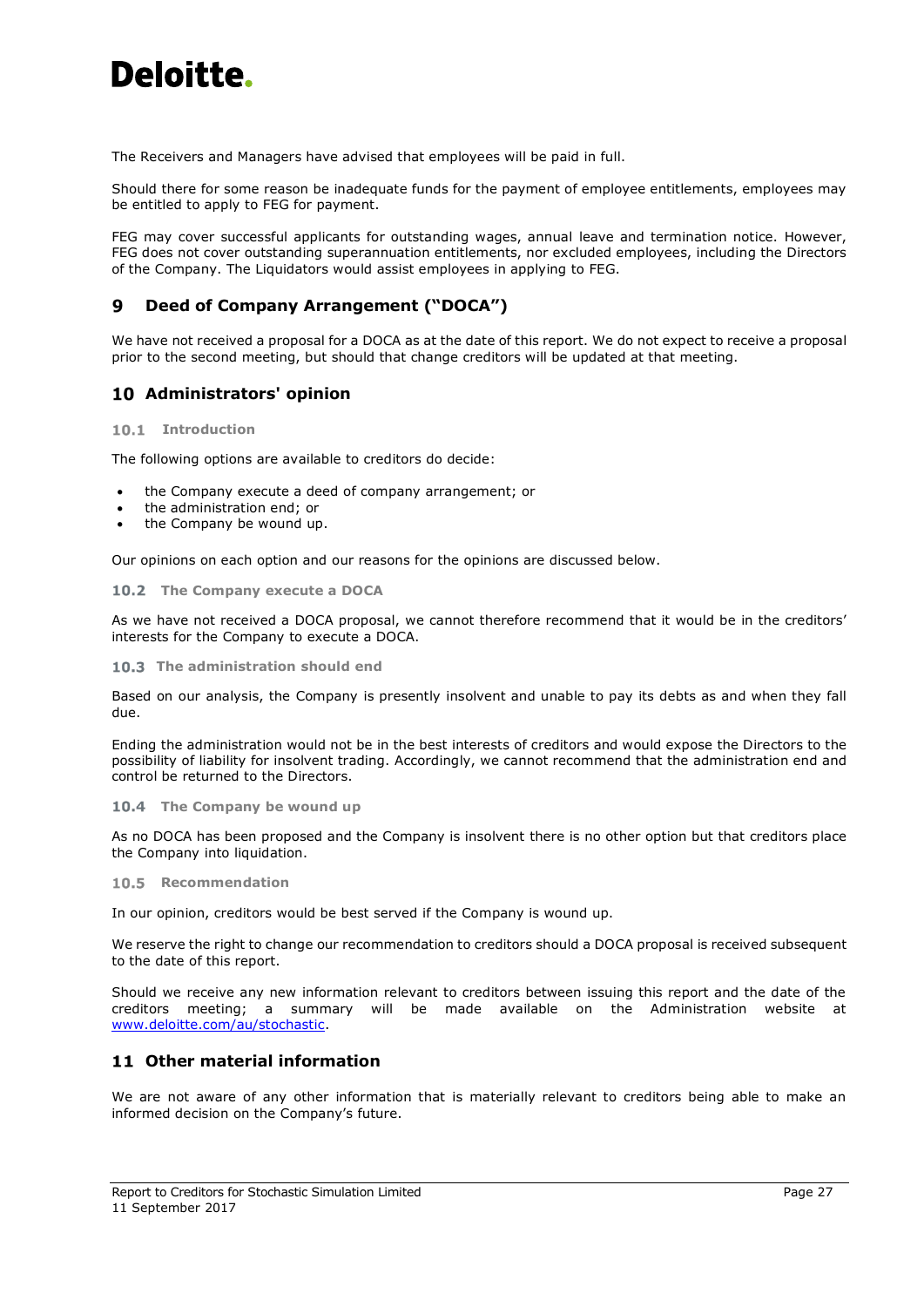## <span id="page-30-0"></span>**12 Remuneration**

Creditors are directed to the Information Sheet – Approving Fees: a guide for Creditors, a copy of which is attached as Appendix C.

**Voluntary administration** 

The Administrators' remuneration is based on the firm's hourly rates which are included in Appendix D to this report. Creditor approval for fees will be sought at the second meeting of creditors.

The time costs incurred to 25 August 2017 are as follows:

|                                        | Amount (\$) |
|----------------------------------------|-------------|
| Voluntary Administrators' Remuneration | 105,439.50  |
| GST                                    | 10,543.95   |
| Total (including GST)                  | 115,983.45  |

A summary of the time spent by us and our staff in the administration to 25 August 2017 at their respective hourly rates is attached as Appendix D. We expect that a further \$14,826.00 will be incurred by us in the period 26 August 2017 to 19 September 2017, the date of the second creditors meeting.

At the second meeting of creditors, we will propose a resolution in relation to the unpaid fees from the Company to 25 August 2017 and estimated future fees for the period 26 August 2017 to 19 September 2017, the date of the second creditors meeting. If a lesser amount is incurred only the amount actually incurred will be paid.

These fees will be capped and accordingly we will be unable to draw fees more than this amount without further approval by creditors.

Should creditors resolve to adjourn the second meeting of creditors, we will seek approval of our fees incurred after 19 September 2017 at subsequent meetings of creditors.

Please note that none of these fees include disbursements, which an Administrator is entitled to draw as and when incurred.

### **Liquidation**

The Liquidators' remuneration is based on the firm's hourly rates which are included in Appendix D to this report. Creditor approval for fees will be sought at the second meeting of creditors where a detailed narrative will be submitted together with the fee breakdown of work performed by the Liquidators' staff.

The estimated fees for the liquidation from 19 September 2017 to completion of the liquidation are as follows:

|                           | Amount (\$) |
|---------------------------|-------------|
| Liquidators' Remuneration | 125,367.50  |
| GST                       | 12,536.75   |
| (including GST)<br>Tota   | $-904.2$    |

A summary of the estimated time to be spent by the Liquidators' and their staff in the liquidation from 19 September 2017 to completion of the liquidation at their respective hourly rates is attached as Appendix D.

At the second meeting of creditors, we will propose a resolution in relation to the estimated Liquidators' fees from 19 September 2017 to completion of the liquidation. If a lesser amount is incurred only the amount actually incurred will be paid.

These fees will be capped and accordingly we will be unable to draw fees more than this amount without further approval by creditors.

## <span id="page-30-1"></span>13 Meeting

Pursuant to Section 439A(3) of the Act, we have attached a notice convening the second meeting of creditors to be held on 19 September 2017 at the offices of Deloitte Financial Advisory Pty Ltd, Ground floor Auditorium Tower 2, Brookfield Place, 123 St Georges Terrace Perth WA, at 11:00 AM WST (see Form 529 enclosed as Appendix E).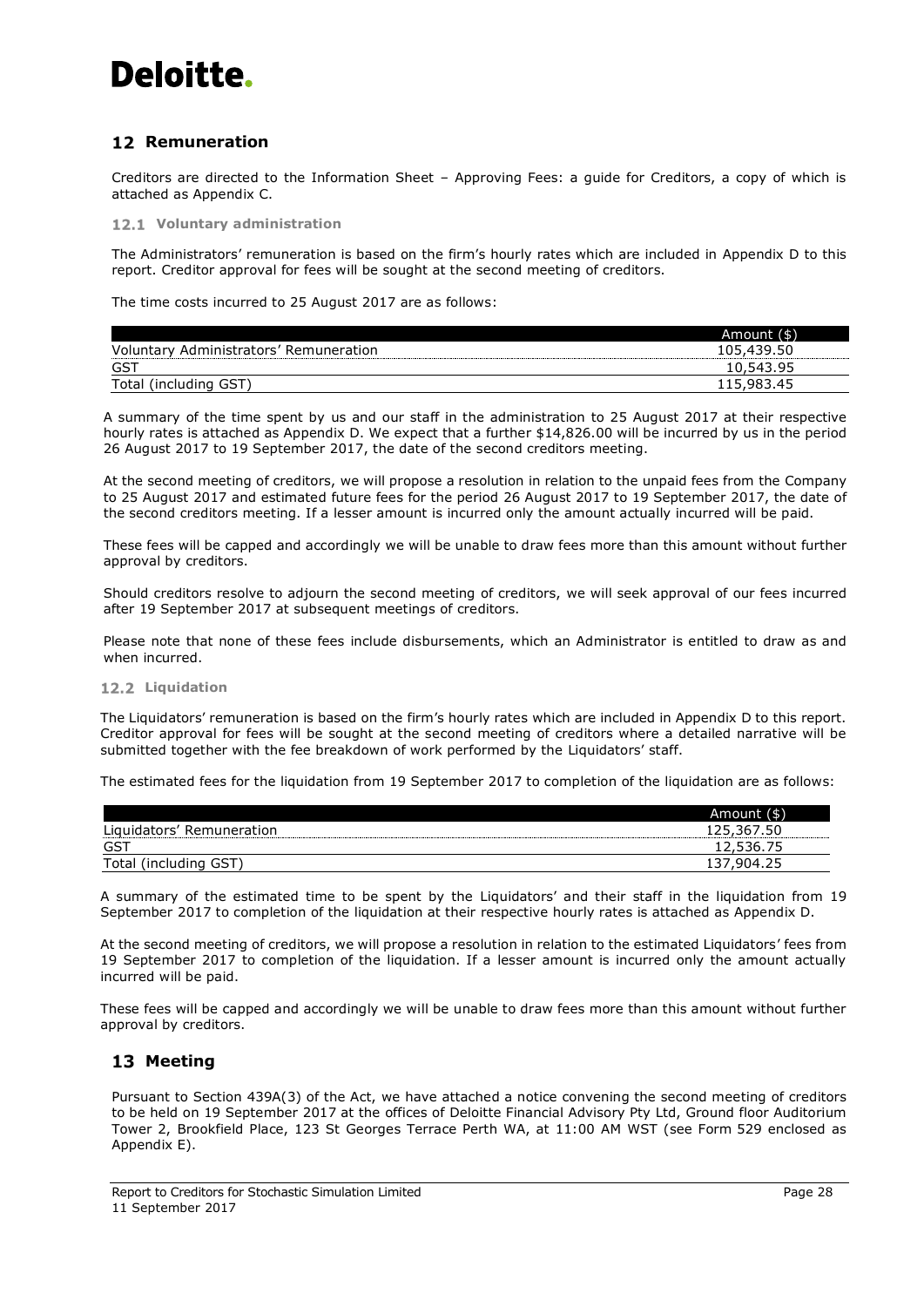At this meeting creditors will be asked to resolve whether:

- the Company execute a deed of company arrangement; or
- the administration end; or
- the Company be wound up.

Attendance at this meeting is not compulsory. Creditors may attend and vote in person, by proxy or by attorney. The appointment of a proxy must be made in accordance with Form 532 (copy attached as Appendix G).

A specific proxy can be lodged showing approval or rejection of each resolution. Proxy forms or facsimiles thereof must be lodged with the Administrators prior to the commencement of the meeting. Where a facsimile copy of a proxy is sent, the original must be lodged with the Administrators within 72 hours after receipt of the facsimile. An attorney of the creditor must show the instrument by which he or she is appointed to the Chairman of the meeting, prior to the commencement of the meeting.

Please note that a creditor is required to lodge a Proof of Debt or Claim (copy attached) to be entitled to vote at the second meeting of creditors. A creditor will not be able to vote at the meeting unless a Proof of Debt or Claim is lodged with me prior to the commencement of the meeting.

If a creditor wishes to rely upon the Proof of Debt or Claim that they lodged with us at the first meeting of creditors, held on 13 April 2017, they must make reference to that Proof of Debt or Claim when submitting a proxy, or when attending the second meeting of creditors.

We trust that creditors find this report informative and useful. In the event that you have any queries regarding the contents of this report, or the administration in general, please do not hesitate to contact Tyron Lopes of this office on (08) 9365 8171 or Jordan Basso on (08) 9365 7849.

Yours faithfully

 $2$ 

Jason Tracy **Voluntary Administrator**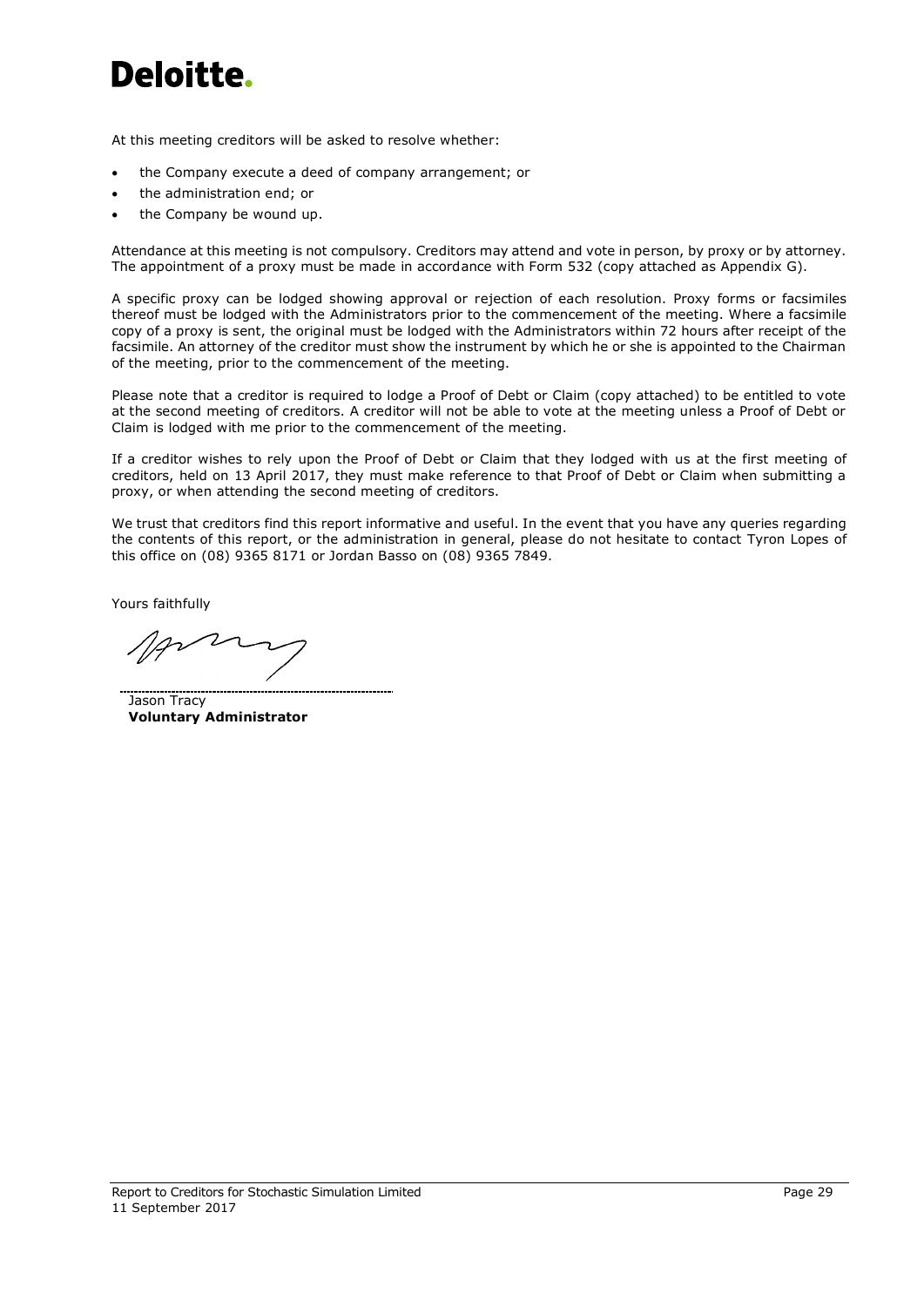<span id="page-32-0"></span>**Appendix A - Declaration of Independence, Relevant Relationships and Indemnities**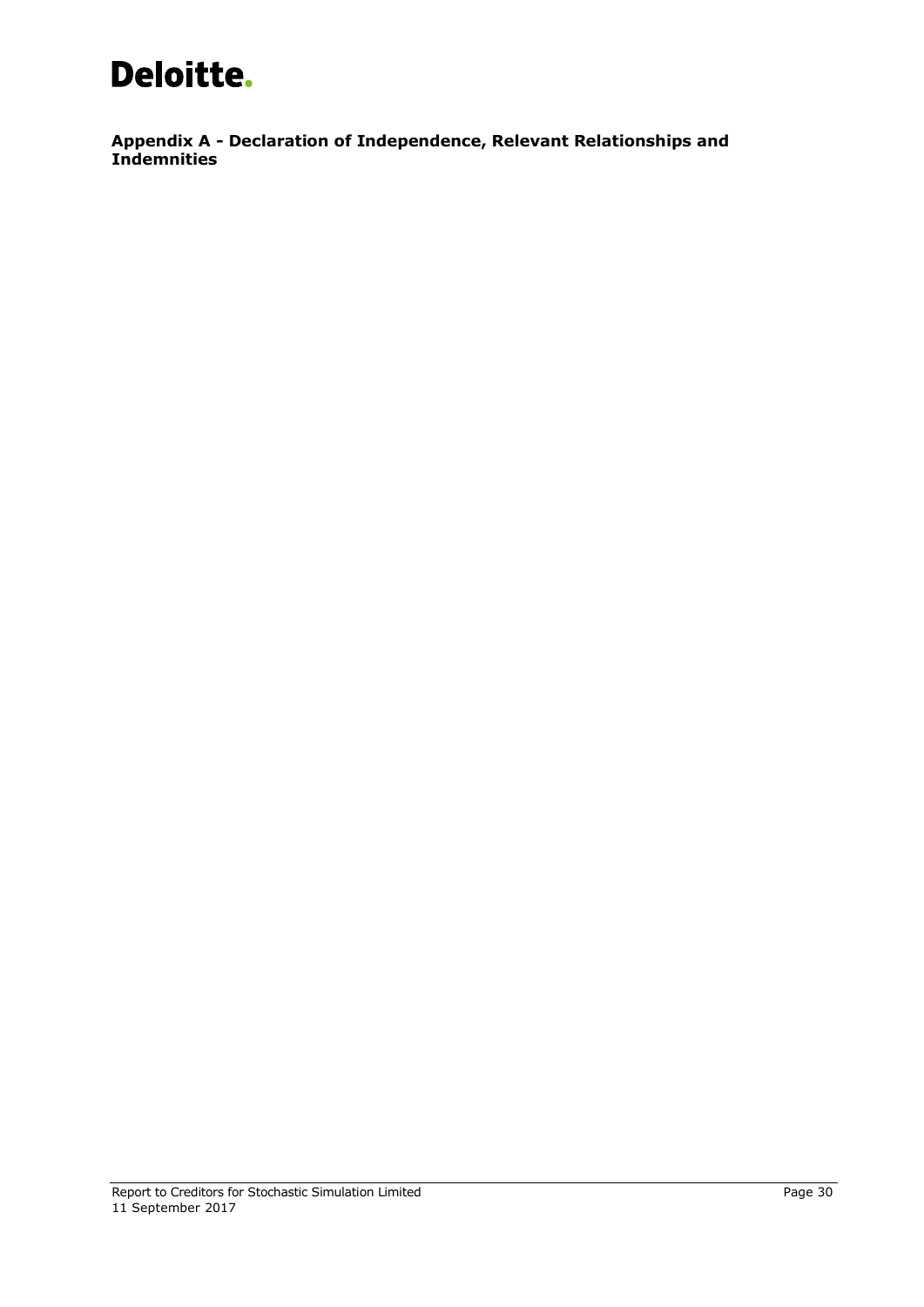## **Declaration of Independence, Relevant Relationships and Indemnities**

## **Stochastic Simulation Ltd (the Company) ACN 132 012 296**

This document requires the Practitioners appointed to an insolvent entity to make declarations as to:

- A. their independence generally;
- B. relationships, including
	- (i) the circumstances of the appointment;
	- (ii) any relationships with the company and others within the previous 24 months;
	- (iii) any prior professional services for the company within the previous 24 months;
	- (iv) that there are no other relationships to declare; and
- C. any indemnities given, or up-front payments made, to the Practitioner.

This declaration is made in respect of ourselves, our partners and Deloitte Financial Advisory Pty Limited (**Deloitte**).

## **A. Independence**

We, Jason Mark Tracy and Richard John Hughes of Deloitte have undertaken a proper assessment of the risks to our independence prior to accepting the appointment as Joint and Several Administrators of the Company in accordance with the law and applicable professional standards. This assessment identified no real or potential risks to our independence. We are not aware of any reasons that would prevent us from accepting this appointment.

## **B. Declaration of Relationships**

### **i. Circumstances of appointment**

This appointment was referred to us by Mr John Townsend. We have had no professional or other relationship with Mr Townsend in the past. Mr Townsend is a shareholder of the Company and had been given Mr Tracy's name by a contact of his (Mr Townsend's) as being somebody that could assist in providing restructuring and insolvency advice to the Company.

On 8 March 2017 Mr Townsend telephoned Jason Tracy and explained that the Company may need professional restructuring advice. Mr Leo Mullins, a director of the Company then emailed to Mr Tracy various pieces of information to help explain the Company's background and financial position. A meeting was then held at the offices of the Company on 9 March 2017 between Mr Mullins, Mr Townsend, Mr Tracy, Jude Morris (an employee of Deloitte Financial Advisory Pty Ltd), Mr Andrew Wadsley (a director of the Company) and Paul Kristensen (a director of the Company). The purpose of this meeting was to gain information on the financial position of the Company. On 10 March 2017 we provided the Company with a proposal to assist with a restructure of the Company.

From 13 March 2017 to 21 March 2017 we received further information on the financial position of the Company and Mr Tracy had approximately three telephone discussions with Mr Mullins. These discussions involved Mr Mullins providing updates on how the Company was to deal with claims made by a creditor of the Company. On 30 March 2017 Mr Mullins called Mr Tracy and advised that Mr Daniel Colgan and related parties had appointed receivers and managers to the Company. On 31 March 2017 Mr Tracy and Mr Mullins held another telephone call where Mr Tracy discussed the options available to the Company following the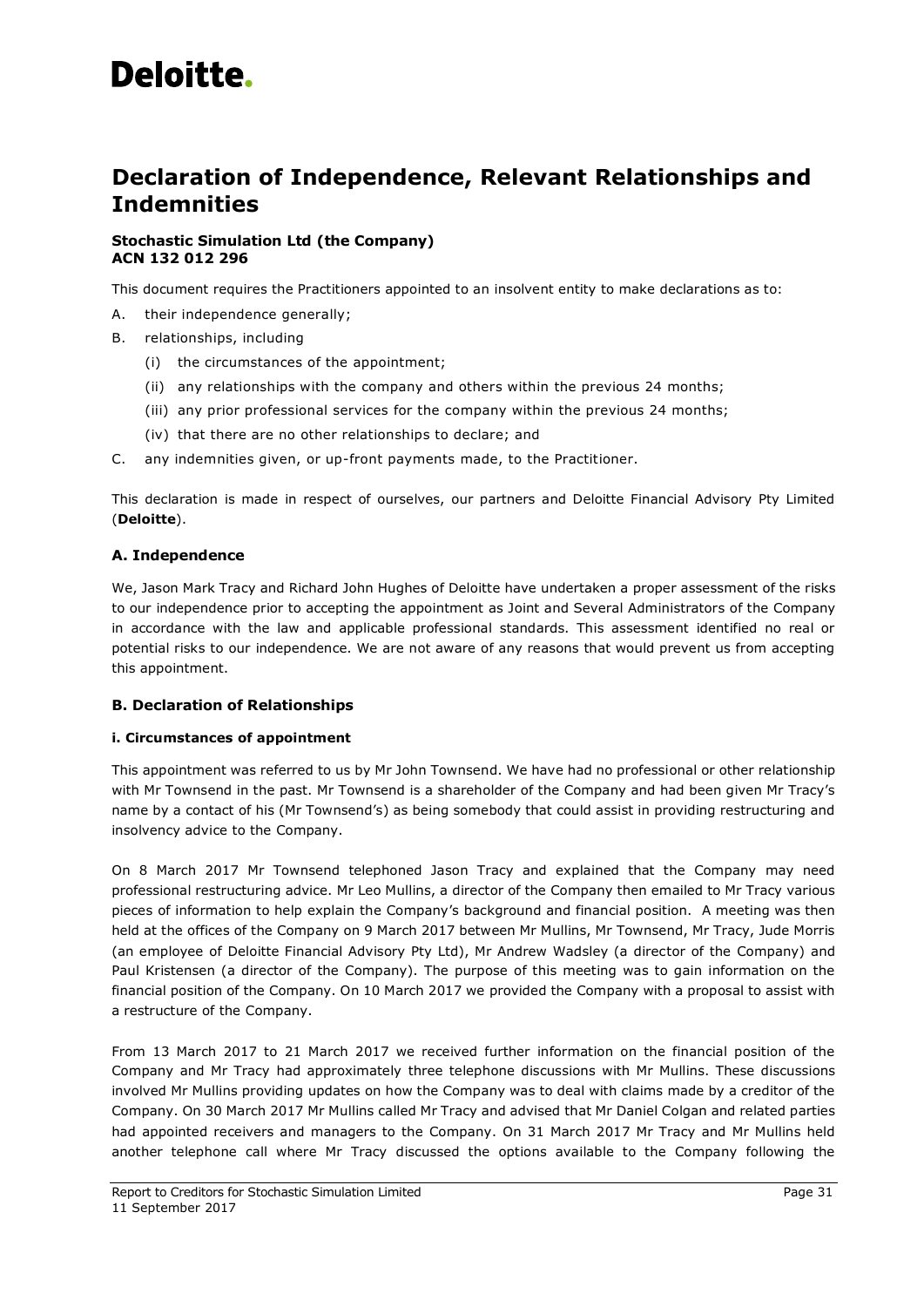appointment of the receivers and managers. One such option was the appointment of voluntary administrators to the Company.

On 1 April 2017 Mr Tracy held a teleconference with all the directors of the Company where the voluntary administration process was discussed, and to discuss funding of the administrators. It was agreed at this meeting that an indemnity for the voluntary administrators' fees and costs of up to \$50,000 would be provided.

On 2 April 2017 Mr Tracy received a telephone from Mr Sil La Puma (Mr La Puma's company ISA Pty Ltd is a 5.1% shareholder of Stochastic Simulation Ltd) whereby Mr La Puma advised that an amount of \$15,000 had been paid into the trust account of Deloitte Touche Tohmatsu by way of an up-front payment for the voluntary administrators' fees.

The payment of \$15,000 represents an up-front payment of our fees and costs.

On 3 April 2017 the directors of the Company resolved to appoint us as voluntary administrators.

On 13 April 2017 Mr Tracy received an email from Robert McClelland representing a convertible note holder Vemac Ascent Investments Pty Ltd. Mr McClelland indicated that Vemac Ascent Investments Pty Ltd and ACN 137 837 613 Pty Ltd would transfer \$5,000 into the Company's Administration account to cover some of the costs of the appointment. Mr McClelland indicated that the funding split for the \$5,000 would be 70% borne by Vemac Ascent Investments Pty Ltd and the remaining 30% would be borne by ACN 137 837 613 Pty Ltd. ACN 137 837 613 Pty Ltd is a Company related to Andrew Duncan, and is a creditor of the Company.

The payment of \$5,000 represents an up-front payment of our fees and costs.

On 28 April 2017, David John of Herbert Smith Freehills, solicitor for the Administrators, sent an email to the Chris Pearce of Blackwall Legal LLP, solicitor for Bryan Hughes, Renee O'Driscoll and Daniel Bredenkamp of Pitcher Partners (**Receivers and Managers**) and Daniel Colgan as Trustee for the Sette Selle Trust, Nathan Colgan and Cornelia Colgan as Trustees for the Kinsale Trust, Dorothy and Martin Colgan (**Secured Creditors**), outlining the approximate costs of \$10,000 that would likley be incurred to prepare an application to extend the convening period of the Administration. On 2 May 2017 Chris Pearce responded that the Secured Creditors would fund the costs required to prepare the application for the extension to the convening period. Herbert Smith Freehills' costs will be billed directly to the Secured Creditors' solicitors, Blackwall Legal LLP.

On or around 28 May 2017 Mr Tracy received a phone call from Andrew Duncan representing ACN 137 837 613 Pty Ltd. Mr Duncan indicated that ACN 137 837 613 Pty Ltd would transfer \$1,500 into the Company's Administration account to cover some of the costs of the appointment, this amount was received on 13 June 2017.

The payment of \$1,500 represents an up-front payment of our fees and costs.

At this stage the provision of any further funding by way of an indemnity or payment of costs is subject to further discussion. We will update this document and advise creditors should this position change.

We have received no remuneration so far for any of our dealings with the Company and its directors.

In our opinion these dealings do not affect our independence for the following reasons:

- These dealings were predominately in the nature of a pre-appointment discussions and were limited to the financial position of the Company
- During all discussions and meetings advice was limited to verbal discussions of the potential options available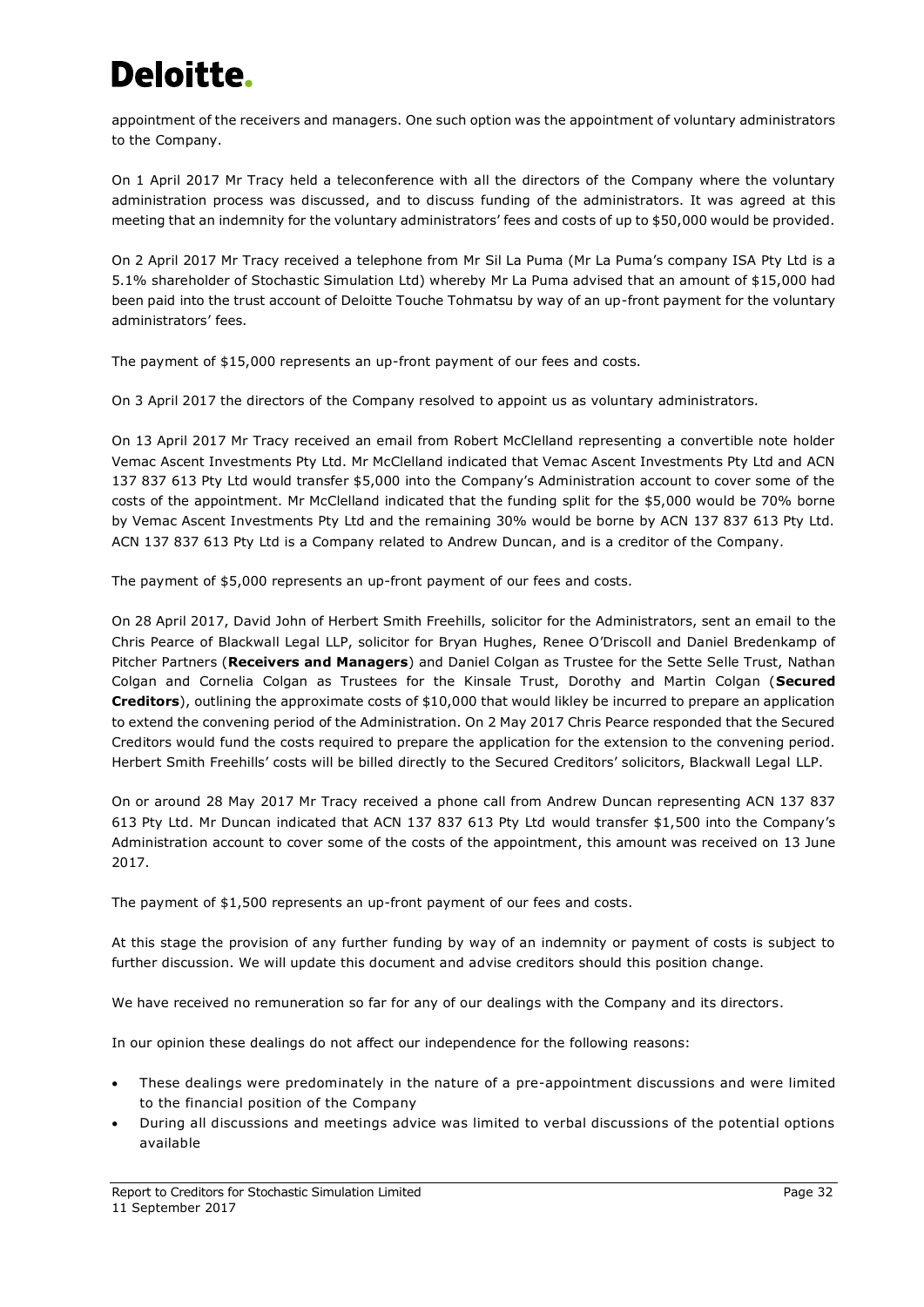- It is our opinion that these dealings do not present a conflict or impediment as we do not consider ourselves to be bound to provide services to the Company in relation to this matter or in any way obligated to deliver a favourable outcome to any party, nor will the advice provided be subject to review and challenge during the course of the voluntary administration
- The Courts and the ARITA's Code of Professional Practice specifically recognise the need for practitioners to provide advice on the insolvency process and the options available and do not consider that such advice results in a conflict or is an impediment to accepting the appointment.

We have provided no other information or advice to the Company, the directors and its advisors prior to our appointment beyond that outlined in this DIRRI.

## **ii. Relevant Relationships (excluding Professional Services to the Company)**

Neither we, nor our firm, have, or have had within the preceding 24 months, any relationships with the Company, an associate of the Company, a former insolvency practitioner appointed to the Company or any person or entity that has a charge on the whole or substantially whole of the Company's property.

## **iii. Prior Professional services to the Company**

Neither we, nor our firm, have provided any professional services to the Company in the previous 24 months.

## **iv. No other relevant relationships to disclose**

There are no other known relevant relationships, including personal, business and professional relationships, from the previous 24 months with the Company**,** an associate of the Company**,** a former insolvency practitioner appointed to the Company or any person or entity that has security over the whole or substantially whole of the Company's property that should be disclosed.

## **C. Indemnities and up-front payments**

We have been provided with the following indemnities and or upfront payments for remuneration for the conduct of this administration**:**

| <b>Name</b> | <b>Relationship with company</b> | Nature of indemnity or<br>payment                                                                                                                                                                                                                                                                                             |
|-------------|----------------------------------|-------------------------------------------------------------------------------------------------------------------------------------------------------------------------------------------------------------------------------------------------------------------------------------------------------------------------------|
| ISA Pty Ltd | Shareholder (5.1% shareholding)  | ISA Pty Ltd has agreed to provide<br>up-front funding in relation to our<br>remuneration for the conduct of<br>the administration (as approved in<br>accordance with the Corporations<br>Act 2001) up to an amount of<br>\$15,000. This does not affect any<br>other indemnities that we may be<br>entitled to under statute. |
|             |                                  | Further, the up-front funding was<br>not based on any agreement to<br>provide a specific outcome for the<br>Administration. We do not believe<br>this creates a conflict.<br>The up-front funding is for<br>approximately \$15,000 including<br>our professional fees,<br>disbursements and costs. An                         |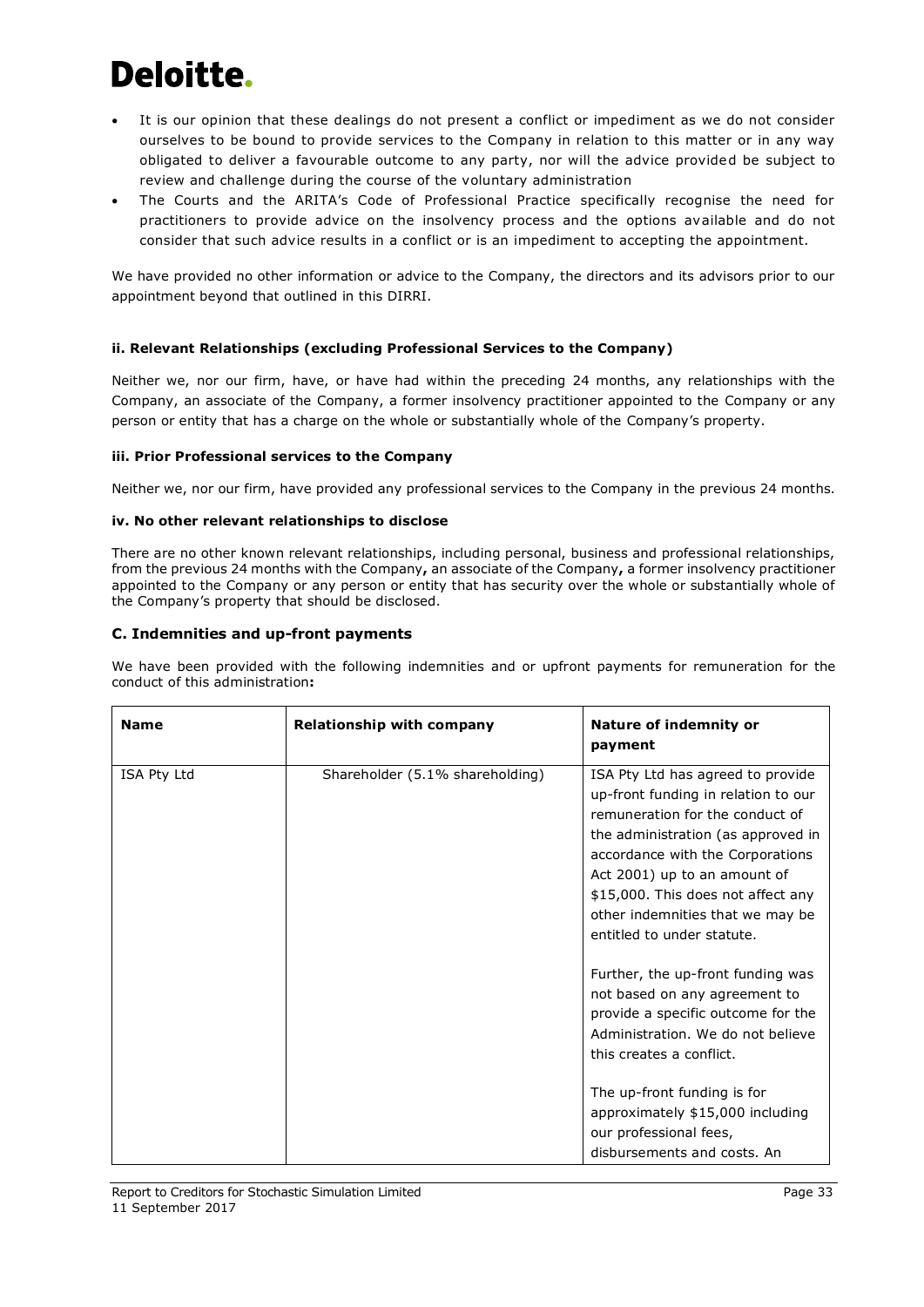|                                     |                                                   | amount of \$15,000 was paid into<br>the trust account of Deloitte<br>Touche Tohmatsu on 3 April 2017<br>by way of any upfront payment                                                                                                                                                                                                                                                                                                                                                                                                                                                                                                                                                                                                                                                                                             |
|-------------------------------------|---------------------------------------------------|-----------------------------------------------------------------------------------------------------------------------------------------------------------------------------------------------------------------------------------------------------------------------------------------------------------------------------------------------------------------------------------------------------------------------------------------------------------------------------------------------------------------------------------------------------------------------------------------------------------------------------------------------------------------------------------------------------------------------------------------------------------------------------------------------------------------------------------|
|                                     |                                                   | for our fees and costs. The up-<br>front payment will be applied to<br>our professional fees,<br>disbursements and costs. We will                                                                                                                                                                                                                                                                                                                                                                                                                                                                                                                                                                                                                                                                                                 |
|                                     |                                                   | only apply the up-front payment<br>for our professional fees and<br>disbursements upon receiving                                                                                                                                                                                                                                                                                                                                                                                                                                                                                                                                                                                                                                                                                                                                  |
|                                     |                                                   | creditor approval to do so. We will<br>apply the up-front payment for<br>costs of the administration (e.g.                                                                                                                                                                                                                                                                                                                                                                                                                                                                                                                                                                                                                                                                                                                        |
|                                     |                                                   | for legal costs) as when such<br>costs are incurred and due for<br>payment.                                                                                                                                                                                                                                                                                                                                                                                                                                                                                                                                                                                                                                                                                                                                                       |
| Vemac Ascent<br>Investments Pty Ltd | Convertible Note holder (face value<br>\$300,000) | Vemac Ascent Investments Pty<br>Ltd has agreed to provide an up-<br>front payment in relation to our<br>remuneration for the conduct of<br>the administration (as approved in<br>accordance with the Corporations<br>Act 2001) up to an amount of<br>\$3,500. This does not affect any<br>other indemnities that we may be<br>entitled to under statute.                                                                                                                                                                                                                                                                                                                                                                                                                                                                          |
|                                     |                                                   | Further, the up-front payment<br>was not based on any agreement<br>to provide a specific outcome for<br>the Administration. We do not<br>believe this creates a conflict.<br>The up-front payment is for<br>approximately \$3,500 including<br>our professional fees,<br>disbursements and costs. An<br>amount of \$3,500 was paid into<br>the Administration account of the<br>Company on 18 April 2017 by way<br>of any up-front payment for our<br>fees and costs. The up-front<br>payment will be applied to our<br>professional fees, disbursements<br>and costs. We will only apply the<br>up-front payment for our<br>professional fees and<br>disbursements upon receiving<br>creditor approval to do so. We will<br>apply the up-front payment for<br>costs of the administration (e.g.<br>for legal costs) as when such |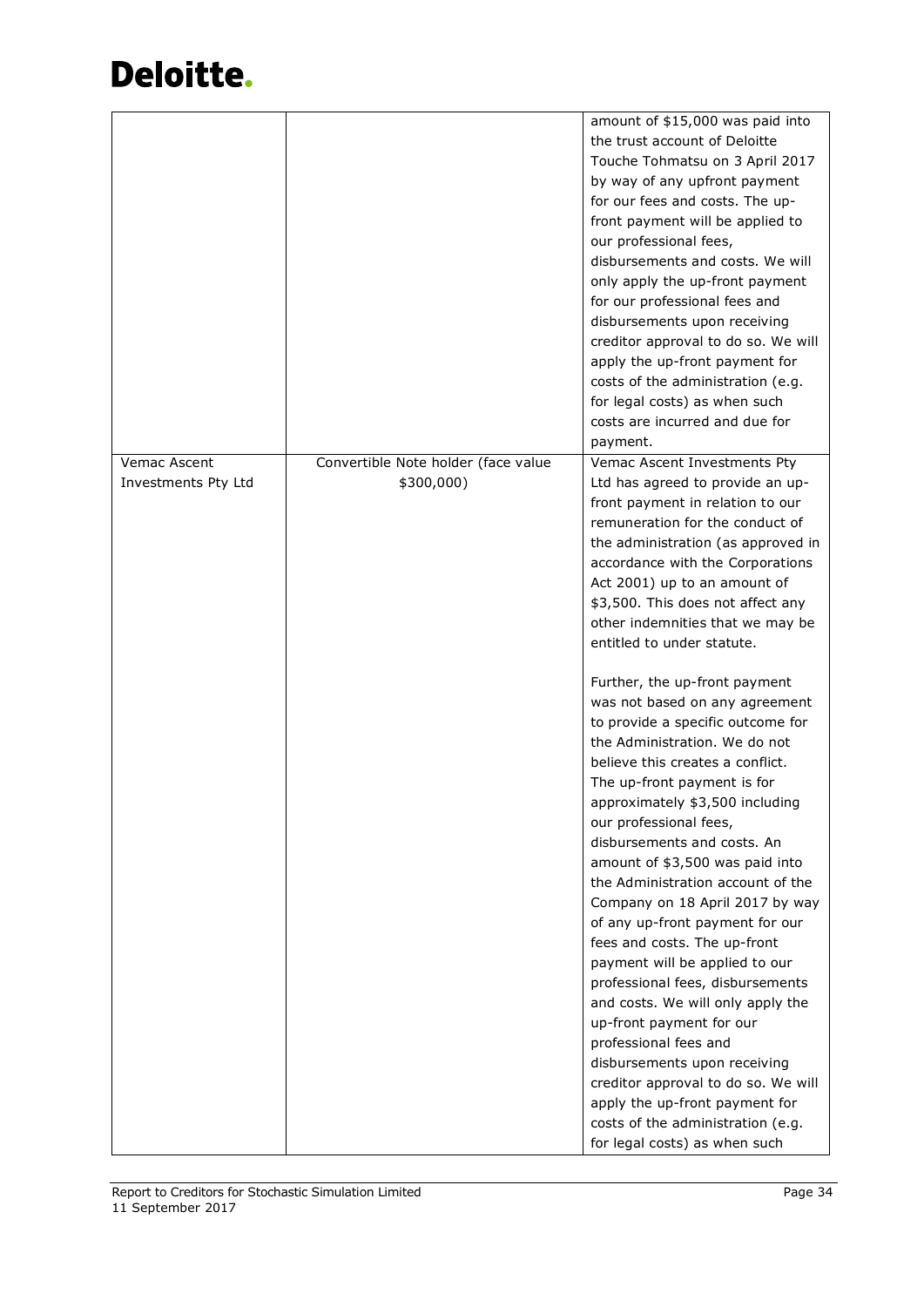|                        |                                           | costs are incurred and due for      |
|------------------------|-------------------------------------------|-------------------------------------|
|                        |                                           | payment.                            |
| ACN 137 837 613 Pty    | Unsecured creditor (informal proof of     | ACN 137 837 613 Pty Ltd has         |
| Ltd                    | debt lodged for \$156,000)                | agreed to provide an up-front       |
|                        |                                           | payment in relation to our          |
|                        |                                           | remuneration for the conduct of     |
|                        |                                           | the administration (as approved in  |
|                        |                                           | accordance with the Corporations    |
|                        |                                           | Act 2001) up to an amount of        |
|                        |                                           | \$3,000. This does not affect any   |
|                        |                                           | other indemnities that we may be    |
|                        |                                           | entitled to under statute.          |
|                        |                                           |                                     |
|                        |                                           | Further, the up-front payment       |
|                        |                                           | was not based on any agreement      |
|                        |                                           | to provide a specific outcome for   |
|                        |                                           | the Administration. We do not       |
|                        |                                           | believe this creates a conflict.    |
|                        |                                           | The up-front payments total         |
|                        |                                           | approximately \$3,000 and are for   |
|                        |                                           | our professional fees,              |
|                        |                                           | disbursements and costs. An         |
|                        |                                           | amount of \$1,500 was paid into     |
|                        |                                           | the Administration account of the   |
|                        |                                           | Company on 18 April 2017 and a      |
|                        |                                           | further amount of \$1,500 was       |
|                        |                                           | paid into the Administration        |
|                        |                                           | account of the Company on 13        |
|                        |                                           | June 2017 by way of an up-front     |
|                        |                                           | payment for our fees and costs.     |
|                        |                                           | The up-front payment will be        |
|                        |                                           | applied to our professional fees,   |
|                        |                                           | disbursements and costs. We will    |
|                        |                                           | only apply the up-front payment     |
|                        |                                           | for our professional fees and       |
|                        |                                           | disbursements upon receiving        |
|                        |                                           | creditor approval to do so. We will |
|                        |                                           | apply the up-front payment for      |
|                        |                                           | costs of the administration (e.g.   |
|                        |                                           | for legal costs) as when such       |
|                        |                                           | costs are incurred and due for      |
|                        |                                           | payment.                            |
| Daniel Colgan as       | Secured creditor and convertible note     | The Secured Creditors have          |
| Trustee for the Sette  | holder (informal proof of debt lodged for | agreed to pay the Administrators'   |
| Selle Trust, Nathan    | \$1,310,000                               | Solicitors in relation to the costs |
| Colgan and Cornelia    |                                           | for the preparation of the          |
| Colgan as Trustees for |                                           | application for the extension to    |
| the Kinsale Trust,     |                                           | the convening period. This does     |
| Dorothy and Martin     |                                           | not affect any other indemnities    |
| Colgan (Secured        |                                           | that we may be entitled to under    |
| Creditors)             |                                           | statute.                            |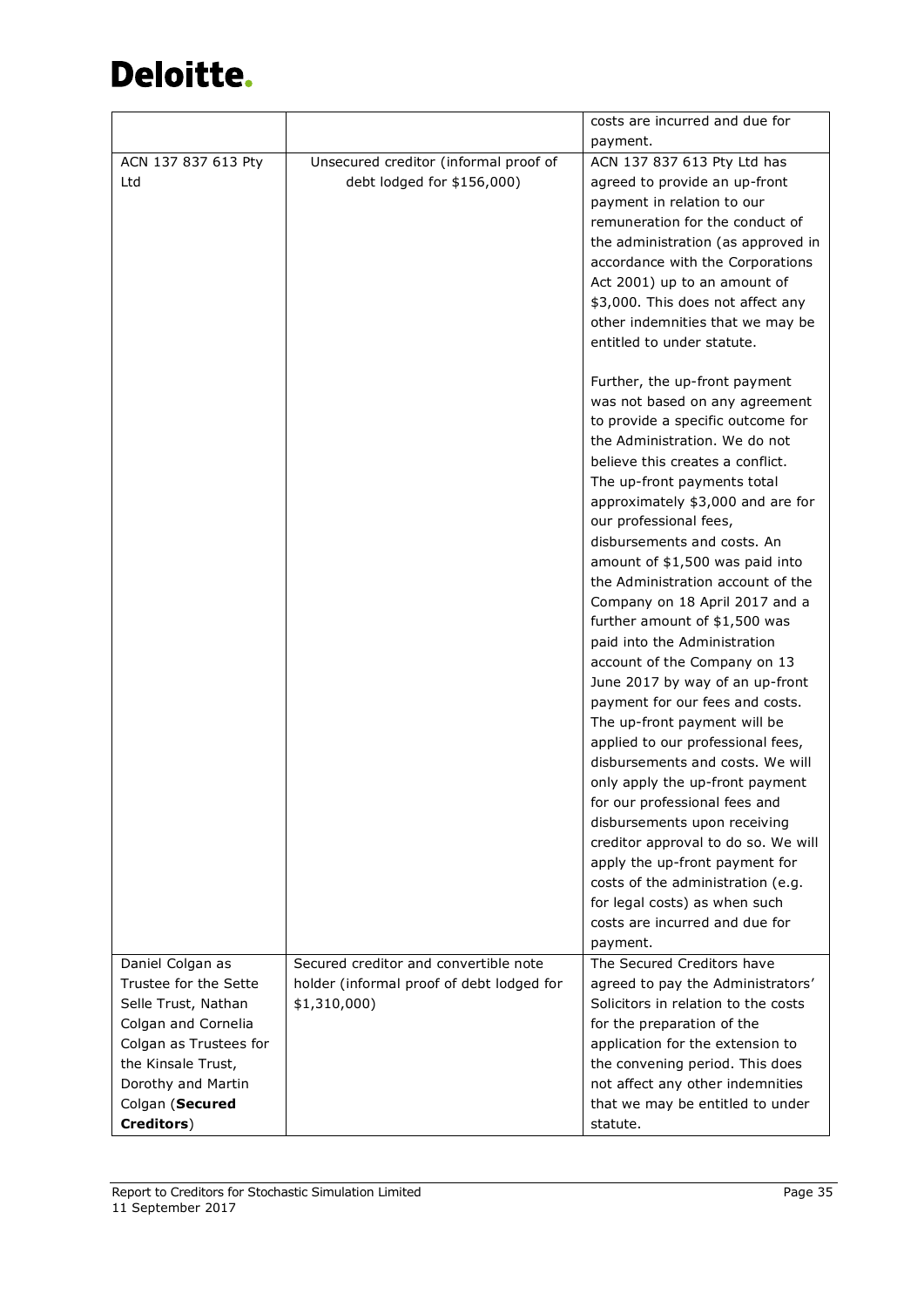|  | Further, any payment of the        |
|--|------------------------------------|
|  | Administrators' solicitors was not |
|  | based on any agreement to          |
|  | provide a specific outcome for the |
|  | Administration. We do not believe  |
|  | this creates a conflict. The       |
|  | proposed payment is for            |
|  | approximately \$10,000 and will    |
|  | be paid directly to the            |
|  | Administrators' solicitors.        |

This does not include statutory indemnities. We have not received any other indemnities or upfront payments that should be disclosed.

Dated: 11 September 2017

Jason Mark Tracy **Richard John Hughes** Richard John Hughes

## **Note:**

- 1. If circumstances change, or new information is identified, we are required under the Corporations Act and the ARITA Code of Professional Practice to update this Declaration and provide a copy to creditors with our next communication as well as table a copy of any replacement declaration at the next meeting of the insolvent's creditors.
- 2. Any relationships, indemnities or up-front payments disclosed in the DIRRI must not be such that the Practitioner is no longer independent. The purpose of components B and C of the DIRRI is to disclose relationships that, while they do not result in the Practitioner having a conflict of interest or duty, ensure that creditors are aware of those relationships and understand why the Practitioner nevertheless remains independent.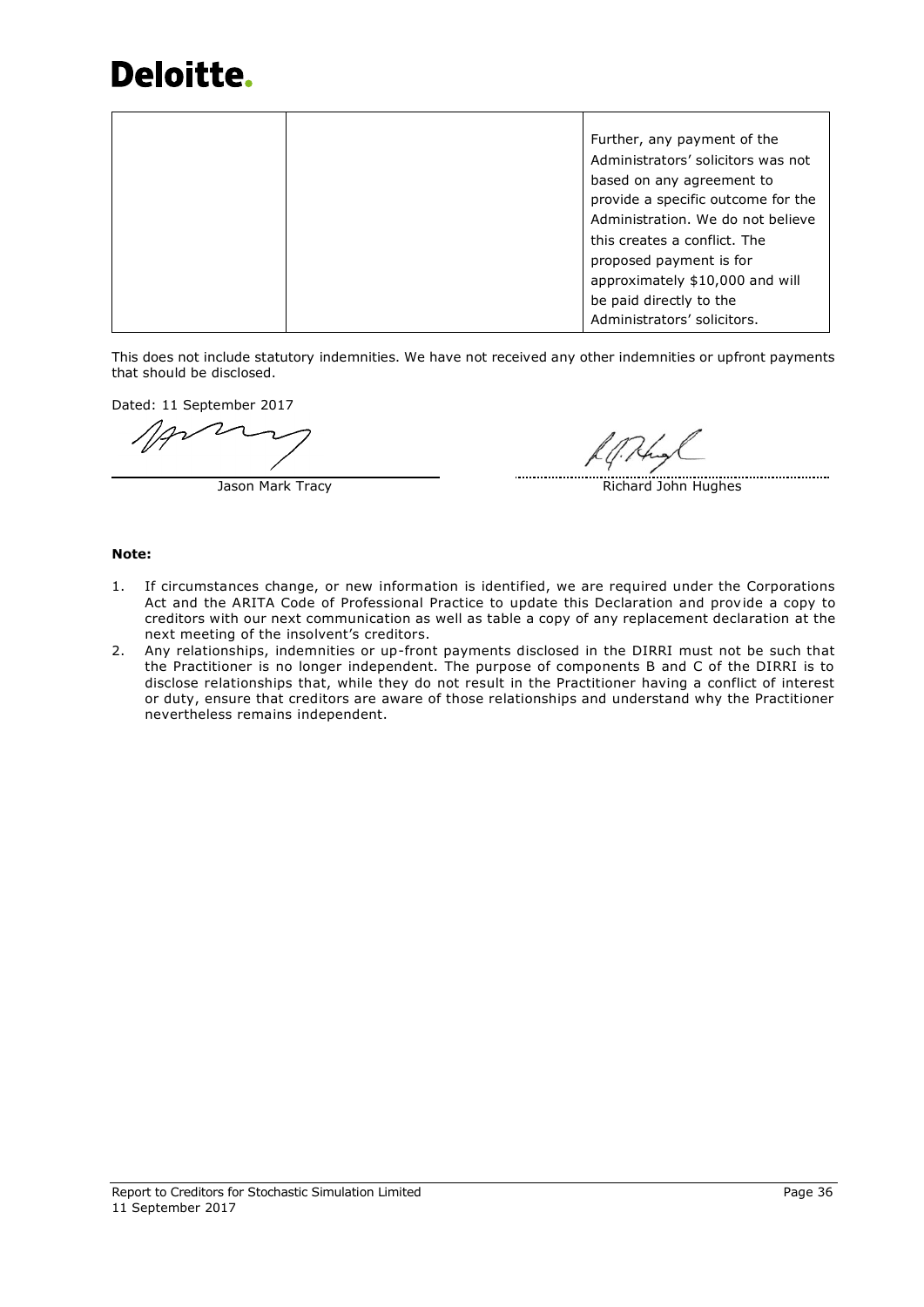<span id="page-39-0"></span>**Appendix B - Information sheet – offences, recoverable transactions, etc.**

Please refer to [www.deloitte.com/au/stochastic](https://www.stochasticsimulation.com/)

If you are unable to access this website please contact Deloitte on (08) 9365 7849 to request a copy of this document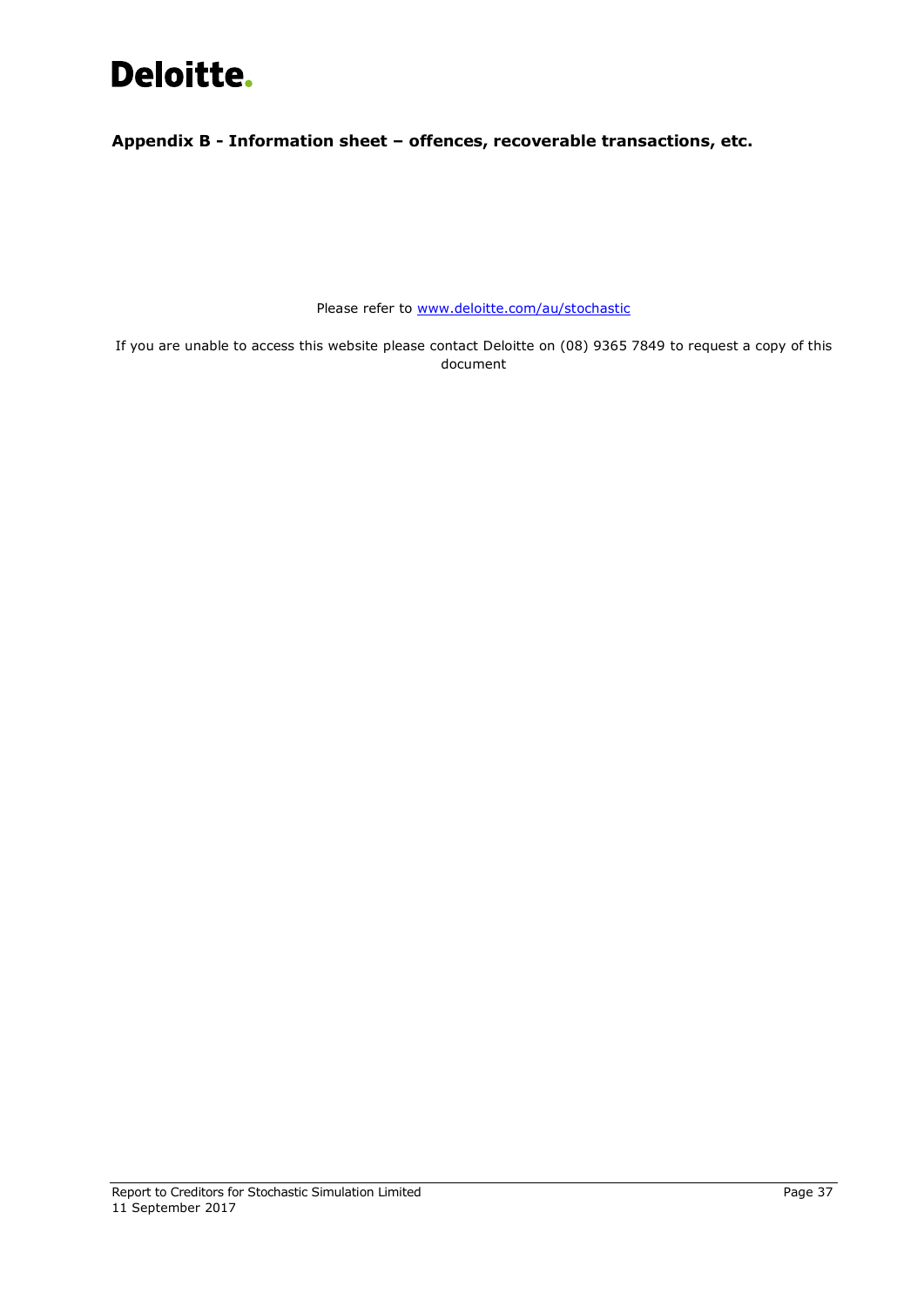## <span id="page-40-0"></span>**Appendix C - Approving fees: A guide for creditors**

Please refer to [www.deloitte.com/au/stochastic](https://www.stochasticsimulation.com/)

<span id="page-40-1"></span>If you are unable to access this website please contact Deloitte on (08) 9365 7849 to request a copy of this document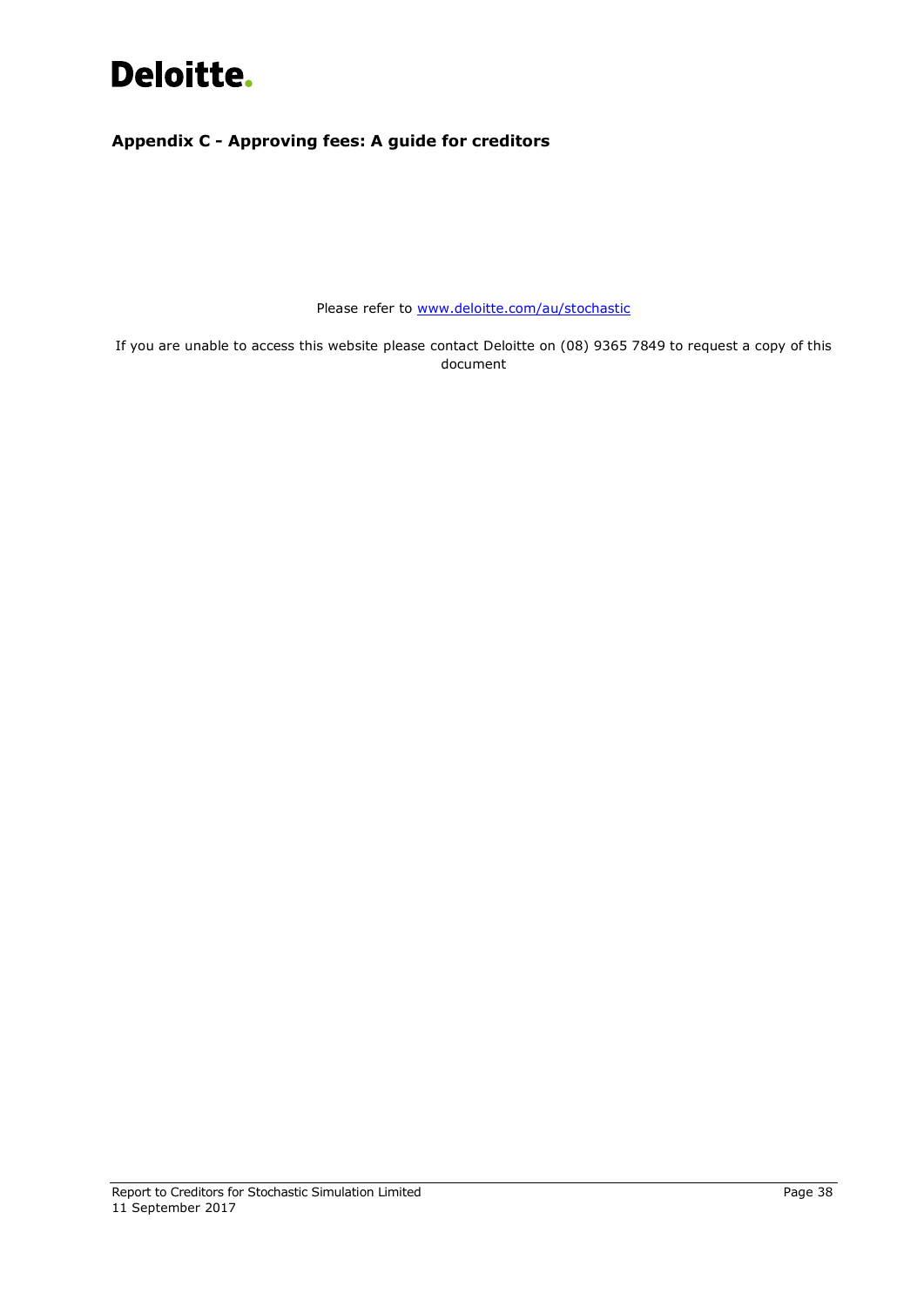## **Appendix D - Remuneration report for Stochastic Simulation Ltd (the Company)**

## **Remuneration Methods**

There are four basic methods that can be used to calculate the remuneration charged by an insolvency practitioner. They are:

### *Time based / hourly rates*

This is the most common method. The total fee charged is based on the hourly rate charged for each person who carried out the work multiplied by the number of hours spent by each person on each of the tasks performed.

### *Fixed Fee*

The total fee charged is normally quoted at the commencement of the administration and is the total cost for the administration. Sometimes a practitioner will finalise an administration for a fixed fee.

### *Percentage*

The total fee charged is based on a percentage of a particular variable, such as the gross proceeds of assets realisations.

### *Contingency*

The practitioner's fee is structured to be contingent on a particular outcome being achieved.

## **Method chosen**

Given the nature of a voluntary administration, our remuneration has been calculated on time based / hourly rates basis. This is because:

- We will only be paid for work done, subject to sufficient realisations of the Company's assets
- It ensures creditors are only charged for work that is performed. Our time is recorded and charged in six minute increments a nd staff are allocated to duties according to their relevant experience and qualifications
- We are required to perform a number of tasks which do not relate to the realisation of assets, e.g. responding to creditor enquiries, reporting to ASIC, distributing funds in accordance with the provisions of the Corporations Act 2001
- We are unable to estimate with certainty the total amount of fees necessary to complete all tasks required in this Administration.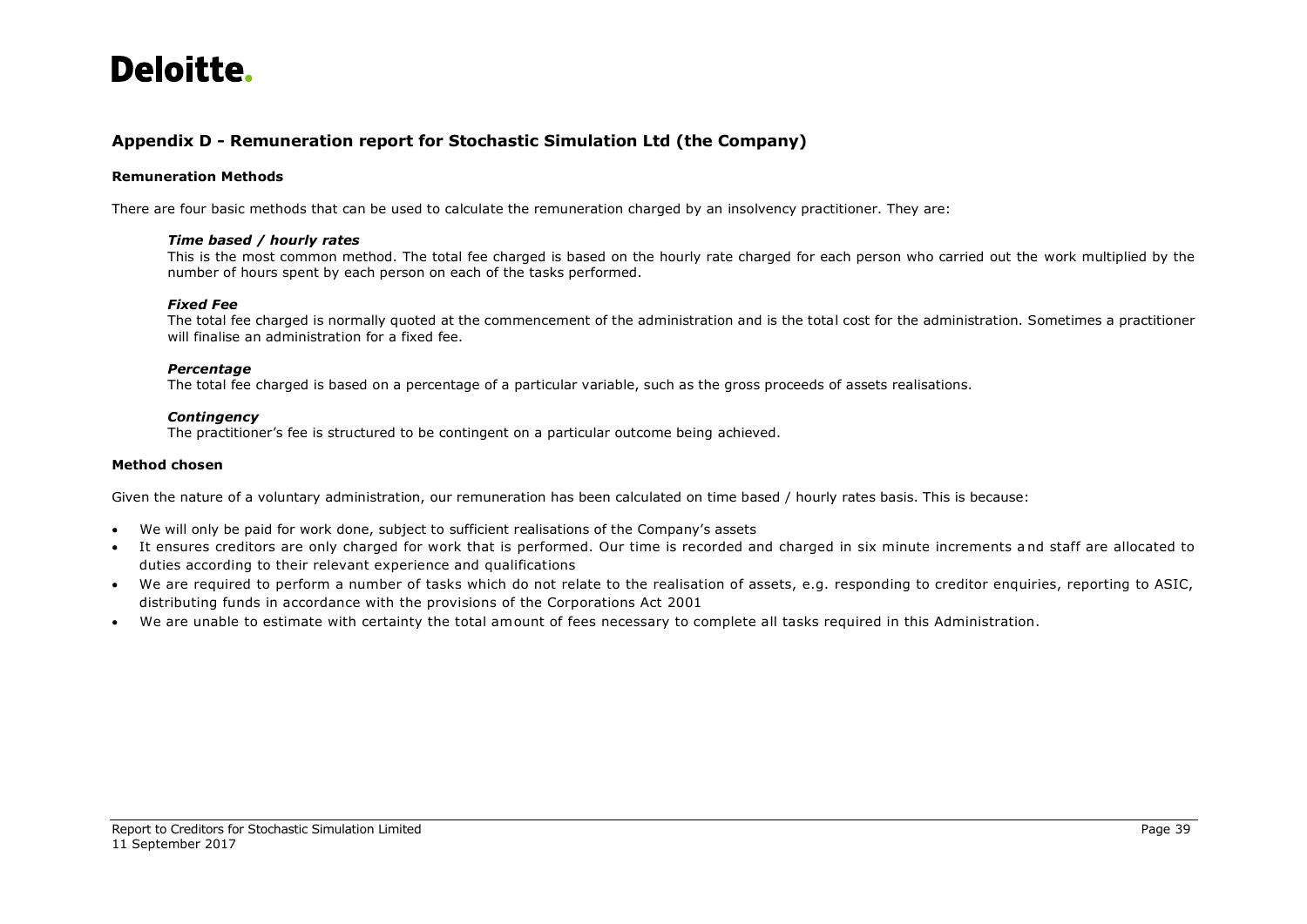## **Deloitte Hourly Rates**

The rates for our remuneration calculation are set out in the following table together with a general guide showing the qualifications and experience of staff engaged in the administration and the role they take in the Administration. The hourly rates charged encompass the total cost of providing professional services and should not be compared to an hourly wage. All rates are show exclusive of GST.

| Title                          | <b>Description</b>                                                                                                                                                                                                                                                                                                                                                       | <b>Hourly Rate</b><br>(excl GST) |
|--------------------------------|--------------------------------------------------------------------------------------------------------------------------------------------------------------------------------------------------------------------------------------------------------------------------------------------------------------------------------------------------------------------------|----------------------------------|
| <b>Appointee</b>               | Registered Liquidator. Brings his or her specialist skills to the administration or insolvency task.                                                                                                                                                                                                                                                                     | \$615                            |
| <b>Partner</b>                 | Registered Liquidator. Brings his or her specialist skills to the administration or insolvency task.                                                                                                                                                                                                                                                                     | \$615                            |
| <b>Principal</b>               | Typically CA or CPA qualified with in excess of 10 years' experience on insolvency matters with a number of years at<br>manager level. Answerable to the appointee but otherwise responsible for all aspects of an administration. Capable of<br>controlling all aspects of an administration. May be appropriately qualified to take appointments in his/her own right. | \$510                            |
| Director/<br><b>Consultant</b> | Typically CA or CPA qualified with in excess of 8 years' experience on insolvency matters with a number of years at<br>manager level. Answerable to the appointee but otherwise responsible for all aspects of an administration. Capable of<br>controlling all aspects of an administration. May be appropriately qualified to take appointments in his/her own right.  | \$510                            |
| Manager                        | Typically CA or CPA qualified with in excess of 8 years' experience on insolvency matters with a number of years at<br>manager level. Well-developed technical and commercial skills. Able to deal with complex issues arising in an<br>administration.                                                                                                                  | \$440                            |
| <b>Senior Analyst</b>          | Typically completed or near completion of CA or CPA qualifications with 4 to 6 years insolvency experience. Assists in<br>planning and control of smaller matters as well as performing some more difficult tasks on larger matters.                                                                                                                                     | \$330                            |
| Analyst                        | Typically studying towards CA or CPA qualification with 2 to 4 years insolvency experience. Works under supervision of<br>more senior staff in performing day-to-day fieldwork.                                                                                                                                                                                          | \$220                            |
| Graduate                       | Junior staff member who has completed a university degree with less than one year's experience working on insolvency<br>matters. Works under supervision of more senior staff in performing day-to-day fieldwork.                                                                                                                                                        | \$115                            |
| <b>Secretary</b>               | Advanced secretarial skills                                                                                                                                                                                                                                                                                                                                              | \$170                            |

Our best estimate for the cost of the Administration to completion is \$120,265.50 and to complete the liquidation \$125,367.50.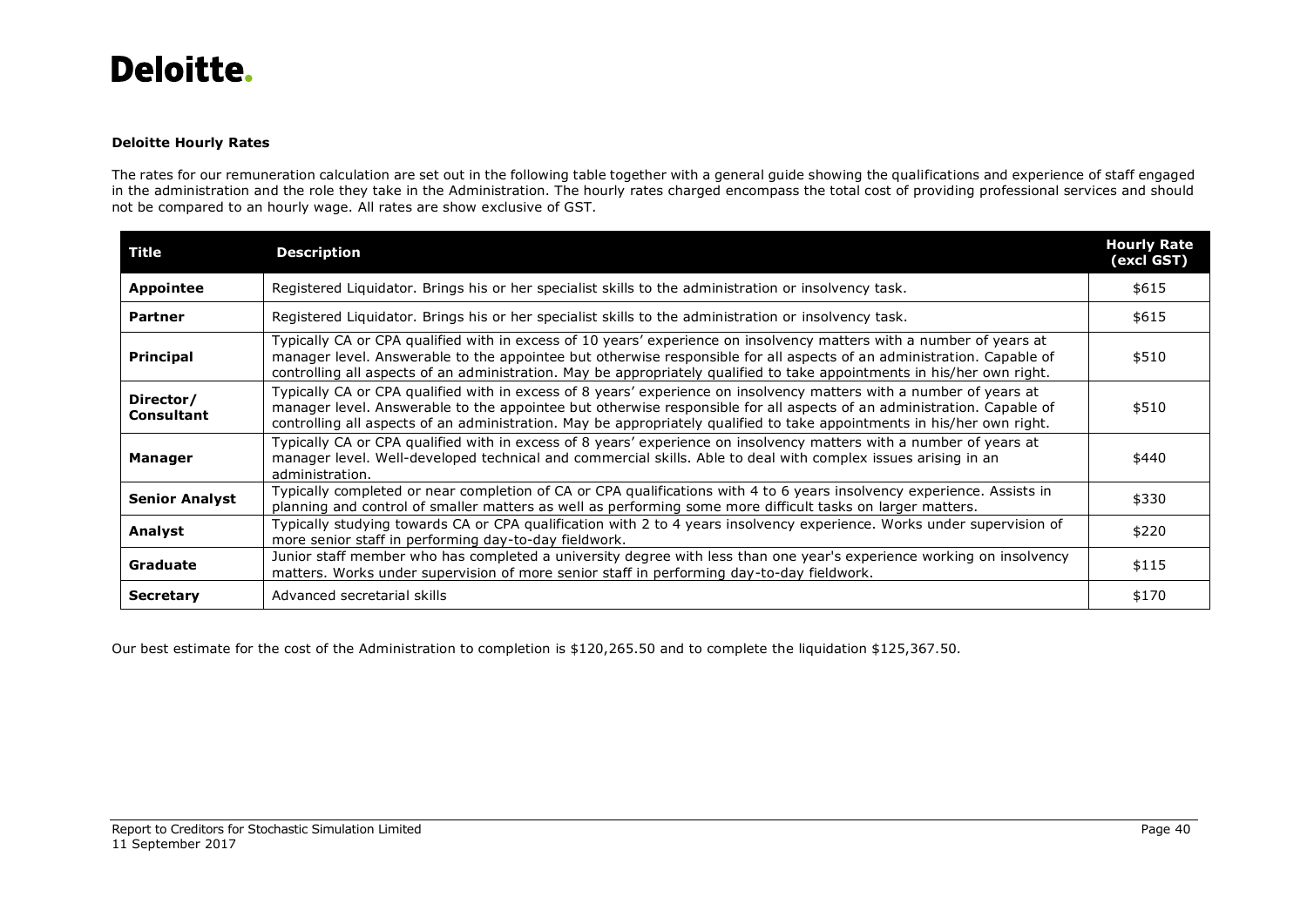

### **Remuneration Sought**

### **Part 1. Declaration**

We, Jason Tracy and Richard Hughes, have undertaken a proper assessment of this remuneration claim for our appointment as Joint and Several Administrators of the Company in accordance with the law and applicable professional standards. We are satisfied that the remuneration claimed is in respect of necessary work, properly performed in the conduct of the administration.

### **Part 2. Executive Summary**

To date no remuneration has been approved and paid in this administration. This remuneration report details approval sought for the following fees:

### **Current remuneration approval sought:**

| <b>Voluntary Administration</b>                                      |                        |
|----------------------------------------------------------------------|------------------------|
| Resolution 1: 3 April 2017 to 25 August 2017                         | \$105,439.50 (ex GST)  |
| Resolution 2: 26 August 2017 to end of the voluntary administration* | \$14,826.00 (ex GST)   |
| Total - Voluntary Administration                                     | $$120,265.50$ (ex GST) |
| Liquidation                                                          |                        |
| Resolution 3: Commencement of the liquidation to completion*         | $$125,367.50$ (ex GST) |

\*Approval for the future remuneration sought is based on an estimate of the work necessary to the completion of the Administration/Liquidation. Should additional work be necessary beyond what is contemplated, further approval may be sought from creditors.

Please refer below for full details of the calculation and composition of the remuneration approval sought.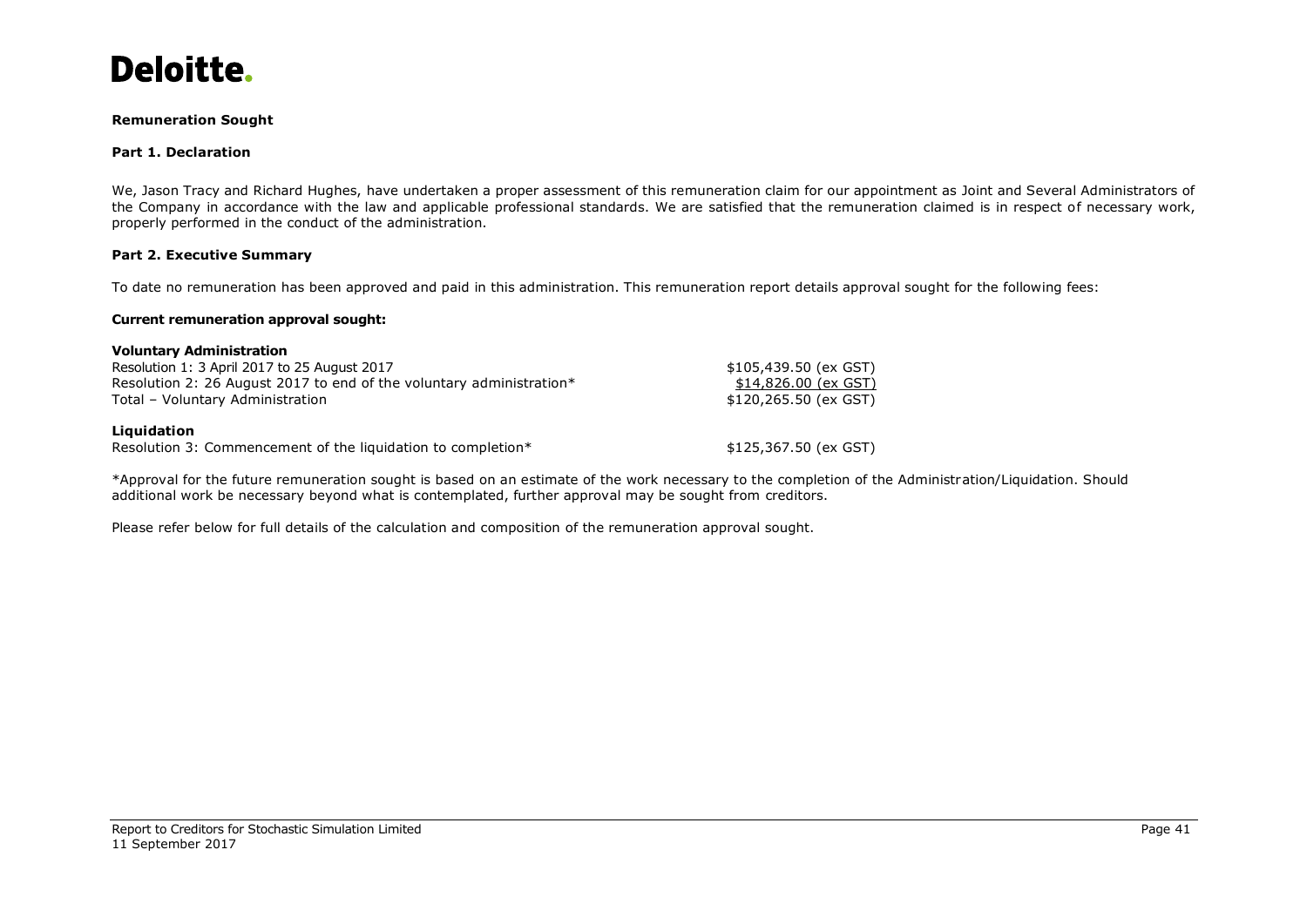## **Part 3. Description of work to be completed**

## **Resolution 1: Description of Work Completed from 3 April 2017 to 25 August 2017**

|                  | <b>General Description</b>           | <b>Includes</b>                                                                                           |
|------------------|--------------------------------------|-----------------------------------------------------------------------------------------------------------|
|                  | <b>Creditor Enquiries</b>            | Receive and follow up creditor enquiries via telephone and email                                          |
|                  |                                      | Review and prepare correspondence to creditors and their representatives via facsimile,<br>email and post |
|                  |                                      | Notification to creditors of extension to the convening period                                            |
|                  | Sale of Business / Secured Creditors | Oversight of Receivers and Managers/Secured Creditors sale process                                        |
|                  |                                      | Request and review Receivers and Managers' reports and updates                                            |
|                  |                                      | Correspondence and discussions with parties regarding potential DOCA                                      |
|                  | Legal                                | Correspondence, discussions and meetings with Secured Creditors' lawyers                                  |
|                  |                                      | Correspondence, discussions and meetings with legal advisors                                              |
|                  |                                      | Consider and prepare application to extend the convening period                                           |
| <b>Creditors</b> |                                      | Review of legal advice                                                                                    |
| 145 hours        | Creditor reports                     | Preparing 439A, investigation, meeting and general reports to creditors                                   |
| \$51,039.00      |                                      | Prepare and send initial circular to creditors                                                            |
|                  | Dealing with proofs of debt          | Receiving and filing POD's when not related to a dividend                                                 |
|                  |                                      | Correspondence with Office of State Revenue and ATO regarding POD's when not related<br>to a dividend     |
|                  | Meeting of Creditors                 | Preparation of meeting notices, proxies and advertisements                                                |
|                  |                                      | Forward notice of meeting to all known creditors                                                          |
|                  |                                      | Preparation of meeting file, including agenda, certificate of postage, attendance register,               |
|                  |                                      | list of creditors, reports to creditors, advertisement of meeting and draft minutes of<br>meeting         |
|                  |                                      | Preparation and lodgement minutes of meetings with ASIC                                                   |
|                  |                                      | Respond to stakeholder queries and questions immediately following meeting                                |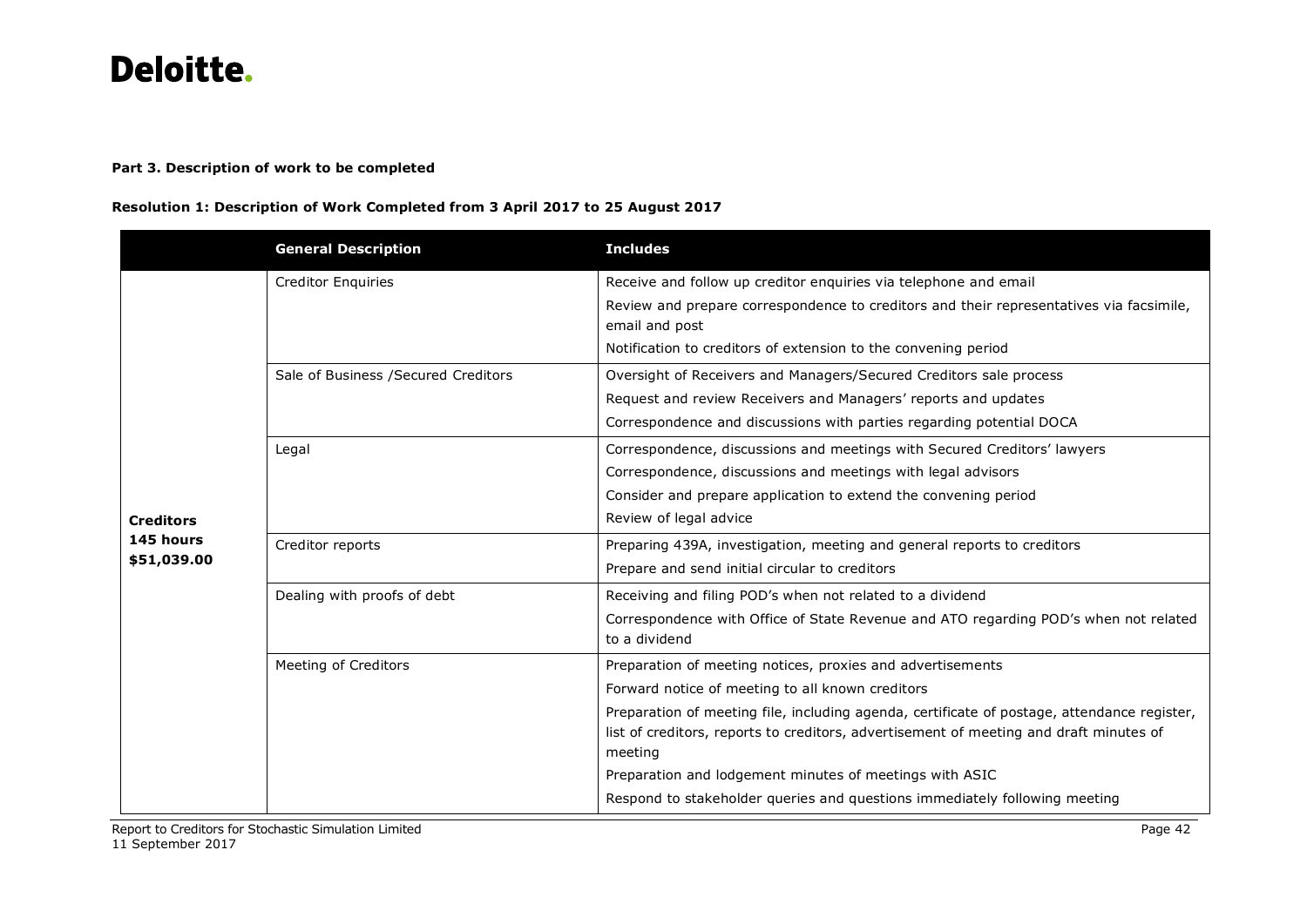|                   | <b>General Description</b>  | <b>Includes</b>                                                                                |  |
|-------------------|-----------------------------|------------------------------------------------------------------------------------------------|--|
|                   | Employees enquiry           | Attendance at site to discuss administration process and respond to queries from<br>employees  |  |
|                   |                             | Receive and follow up employee enquiries via telephone and email                               |  |
|                   |                             | Review and prepare correspondence to employees and their representatives via email<br>and post |  |
| <b>Employees</b>  |                             | Preparation of letters to employees advising of their entitlements                             |  |
| 6.4 hours         | <b>FEG</b>                  | Correspondence with FEG                                                                        |  |
| \$2,899.00        | Calculation of entitlements | Calculating employee entitlements                                                              |  |
|                   |                             | Reviewing employee files and Company's books and records                                       |  |
|                   |                             | Reconciling superannuation accounts                                                            |  |
|                   |                             | Reviewing awards                                                                               |  |
|                   | Other employee issues       | Correspondence with Child Support                                                              |  |
|                   |                             | Correspondence with Centrelink                                                                 |  |
|                   | Conducting investigation    | Collection of Company's books and records                                                      |  |
|                   |                             | Reviewing Company's books and records                                                          |  |
|                   |                             | Review and preparation of Company nature and history                                           |  |
|                   |                             | Conducting and summarising statutory searches                                                  |  |
|                   |                             | Preparation of comparative financial statements                                                |  |
|                   |                             | Preparation of investigation file                                                              |  |
| Investigation     |                             | Preparation and lodgement of supplementary report if required                                  |  |
| <b>76.7 Hours</b> |                             | Identify and quantify potential recovery claims                                                |  |
| \$31,713.00       | Section 438D Report         | Draft and finalise Administrators' report pursuant to Section 438D of the Corporations<br>Act  |  |
|                   |                             | Preparing statutory investigation reports                                                      |  |
|                   |                             | Review of potential insolvent trading                                                          |  |
|                   | Litigation / Recoveries     | Meetings with potential litigation funders                                                     |  |
|                   |                             | Internal meetings to discuss status of potential litigation / recoveries                       |  |
|                   |                             | Liaising with solicitors regarding recovery actions                                            |  |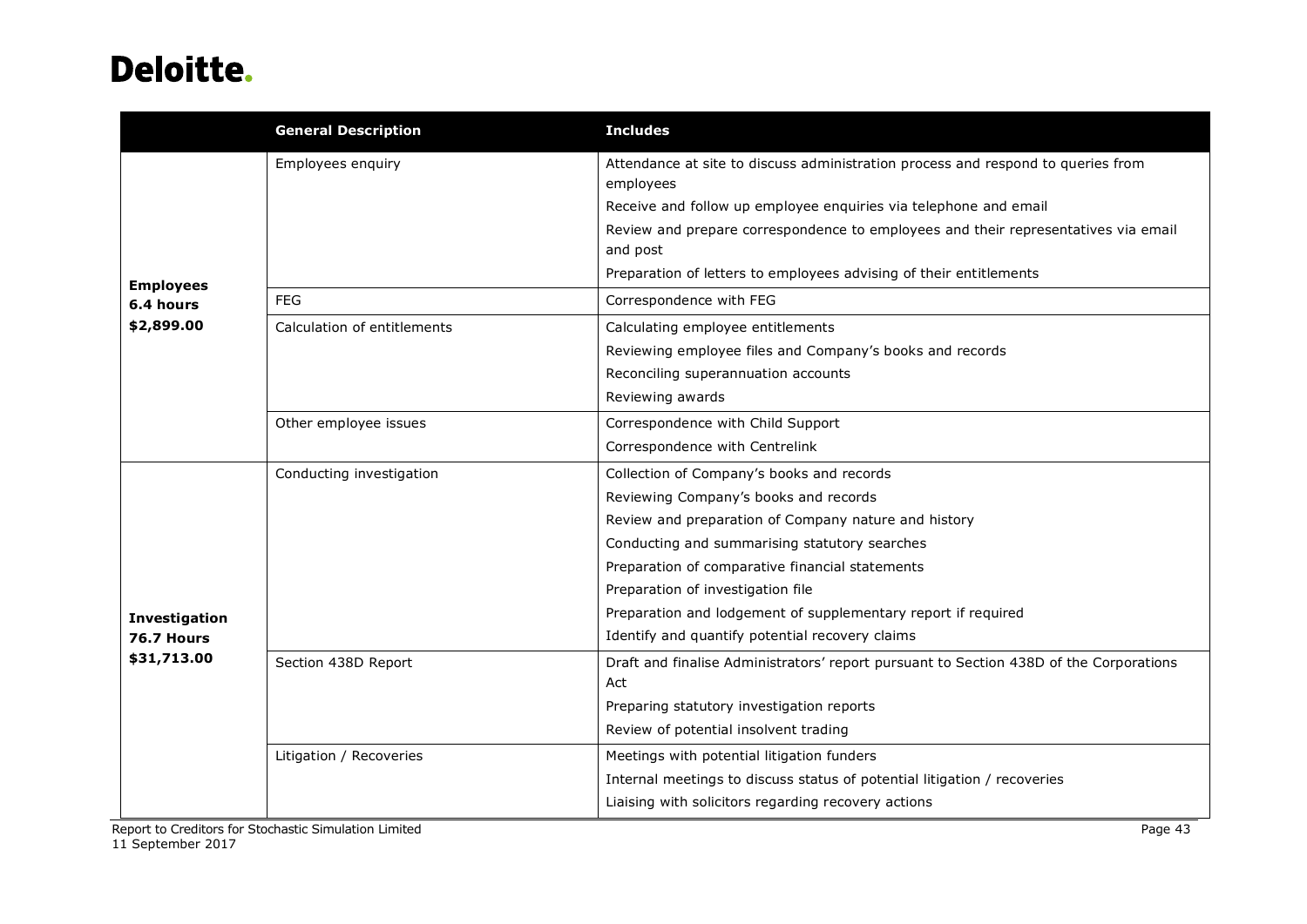|                           | <b>General Description</b>                 | <b>Includes</b>                                                                 |
|---------------------------|--------------------------------------------|---------------------------------------------------------------------------------|
|                           | Correspondence                             | Notifying relevant parties of appointment                                       |
|                           |                                            | Ongoing correspondence with notified parties in relation to the Administration  |
|                           |                                            | Responding to shareholder queries                                               |
|                           | Document maintenance/file review/checklist | First month review                                                              |
|                           |                                            | Filing of documents                                                             |
|                           |                                            | File reviews                                                                    |
|                           |                                            | Updating checklists                                                             |
|                           | Insurance                                  | Identification of potential issues requiring attention of insurance specialists |
|                           |                                            | Correspondence with Willis regarding initial and ongoing insurance requirements |
| Administration            |                                            | Reviewing insurance policies                                                    |
| 80.9 Hours<br>\$19,788.50 |                                            | Correspondence with previous brokers                                            |
|                           | Bank account administration                | Preparing correspondence opening and closing accounts                           |
|                           |                                            | Requesting bank statements                                                      |
|                           |                                            | Bank account reconciliations                                                    |
|                           |                                            | Correspondence with bank regarding specific transfers                           |
|                           | ASIC Form 524 and other forms              | Preparing and lodging ASIC forms                                                |
|                           | ATO & other statutory reporting            | Notification of appointment                                                     |
|                           |                                            | Preparing BAS'                                                                  |
|                           |                                            | Completing group certificates                                                   |
|                           | Planning / Review                          | Discussions regarding status of administration                                  |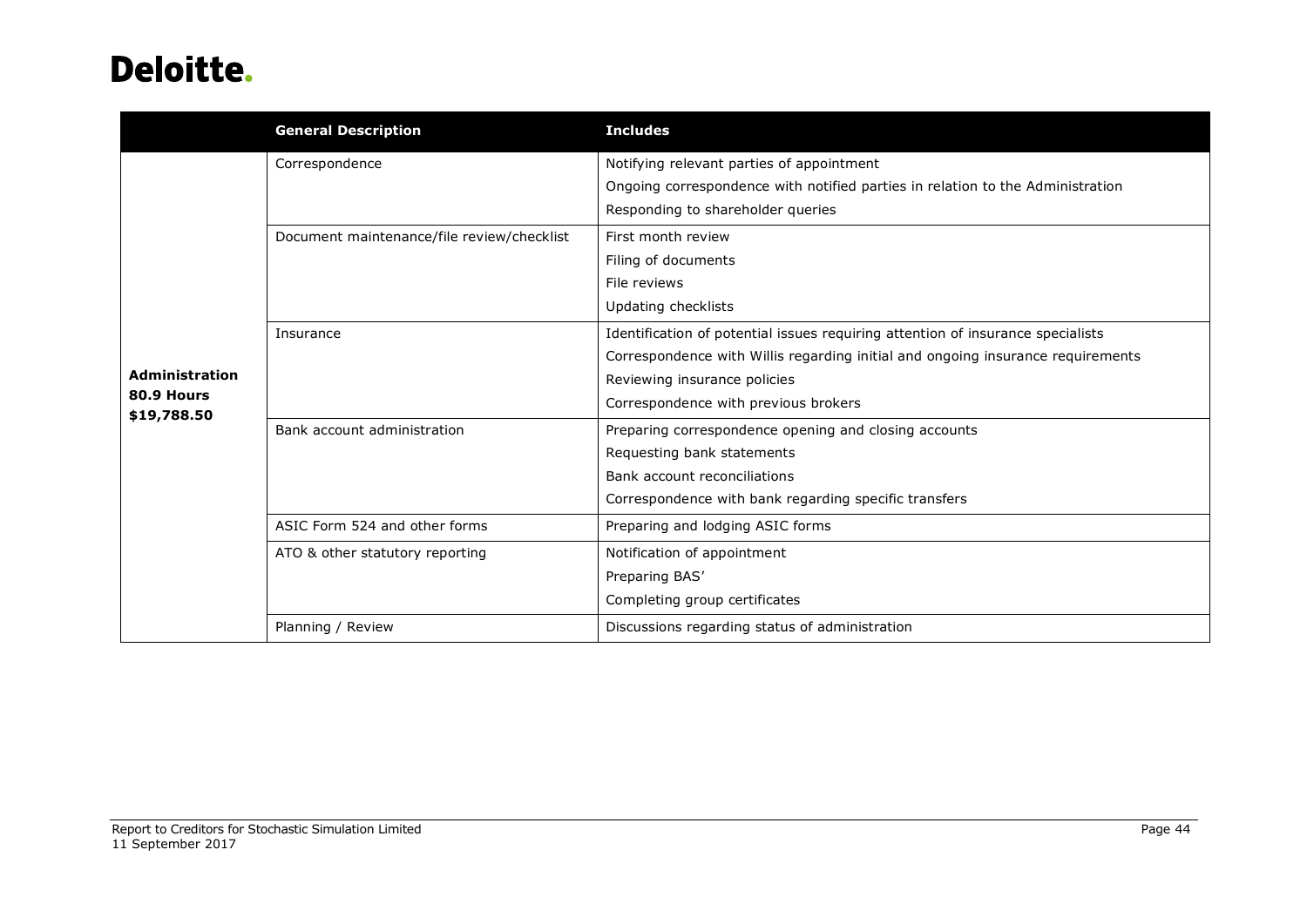## **Calculation of Remuneration**

### **Stochastic Simulation Limited (Receivers and Managers) (Administrators Appointed) ACN 132 012 296**

**Administrators' professional fees and costs for the period 3 April 2017 to 25 August 2017**

|                                         |                 |               |                          |             |                          |               |                          |              |                  |                          | Task Area                |       |               |                          |                |
|-----------------------------------------|-----------------|---------------|--------------------------|-------------|--------------------------|---------------|--------------------------|--------------|------------------|--------------------------|--------------------------|-------|---------------|--------------------------|----------------|
| <b>Employee</b>                         | <b>Position</b> | Rate<br>$(*)$ | <b>Hours</b>             | Total $(*)$ |                          | <b>Assets</b> |                          |              | <b>Creditors</b> |                          | <b>Employees</b>         |       | Investigation |                          | Administration |
|                                         |                 |               |                          |             | <b>Hours</b>             |               |                          | <b>Hours</b> |                  | <b>Hours</b>             |                          | Hours |               | Hours                    |                |
| Tracy, Jason                            | Partner         | 615           | 16.6                     | 10,209.00   | $\overline{\phantom{a}}$ |               | -                        | 3.9          | 2,398.50         | 2.0                      | 1,230.00                 | 8.0   | 4,920.00      | 2.7                      | 1,660.50       |
| Hughes, Richard                         | Partner         | 615           | 0.5                      | 307.50      | $\overline{\phantom{a}}$ |               | -                        |              |                  |                          |                          |       |               | 0.5                      | 307.50         |
| Morris, Jude                            | Director        | 510           | 58.0                     | 29,580.00   | $\overline{\phantom{a}}$ |               | ۰                        | 26.1         | 13,311.00        | 2.4                      | 1,224.00                 | 22.9  | 11,679.00     | 6.6                      | 3,366.00       |
| Kendall, Clayton                        | Director        | 510           | 3.0                      | 1,530.00    | $\sim$                   |               | -                        | 3.0          | 1,530.00         | $\overline{\phantom{a}}$ | $\overline{\phantom{a}}$ | -     | . .           | $\overline{\phantom{a}}$ |                |
| Lopes, Tyron                            | Sr Analyst      | 330           | 170.3                    | 56,199.00   | $\sim$                   |               | $\overline{\phantom{a}}$ | 95.0         | 31,350.00        | 1.0                      | 330.00                   | 45.8  | 15,114.00     | 28.5                     | 9,405.00       |
| Staley, Adam                            | Sr Analyst      | 330           | 3.0                      | 990.00      | -                        |               | -                        | 2.3          | 759.00           | $\overline{\phantom{a}}$ |                          |       | . .           | 0.7                      | 231.00         |
| Basso, Jordan                           | Graduate        | 115           | 57.6                     | 6,624,00    |                          |               |                          | 14.7         | 1,690.50         | 1.0                      | 115.00                   |       |               | 41.9                     | 4,818.50       |
| <b>Total professional fees</b><br>309.0 |                 | 105,439.50    | $\overline{\phantom{a}}$ |             | $\overline{\phantom{0}}$ | 145.0         | 51,039.00                | 6.4          | 2,899.00         | 76.7                     | 31,713.00                | 80.9  | 19,788.50     |                          |                |
| <b>GST</b>                              |                 |               |                          | 10,543.95   |                          |               |                          |              |                  |                          |                          |       |               |                          |                |
| <b>Total (incl. GST)</b>                |                 |               |                          | 115,983.45  |                          |               |                          |              |                  |                          |                          |       |               |                          |                |
| Average Hourly Rate                     |                 |               |                          |             |                          |               |                          |              | 352              |                          | 453                      |       | 413           |                          | 245            |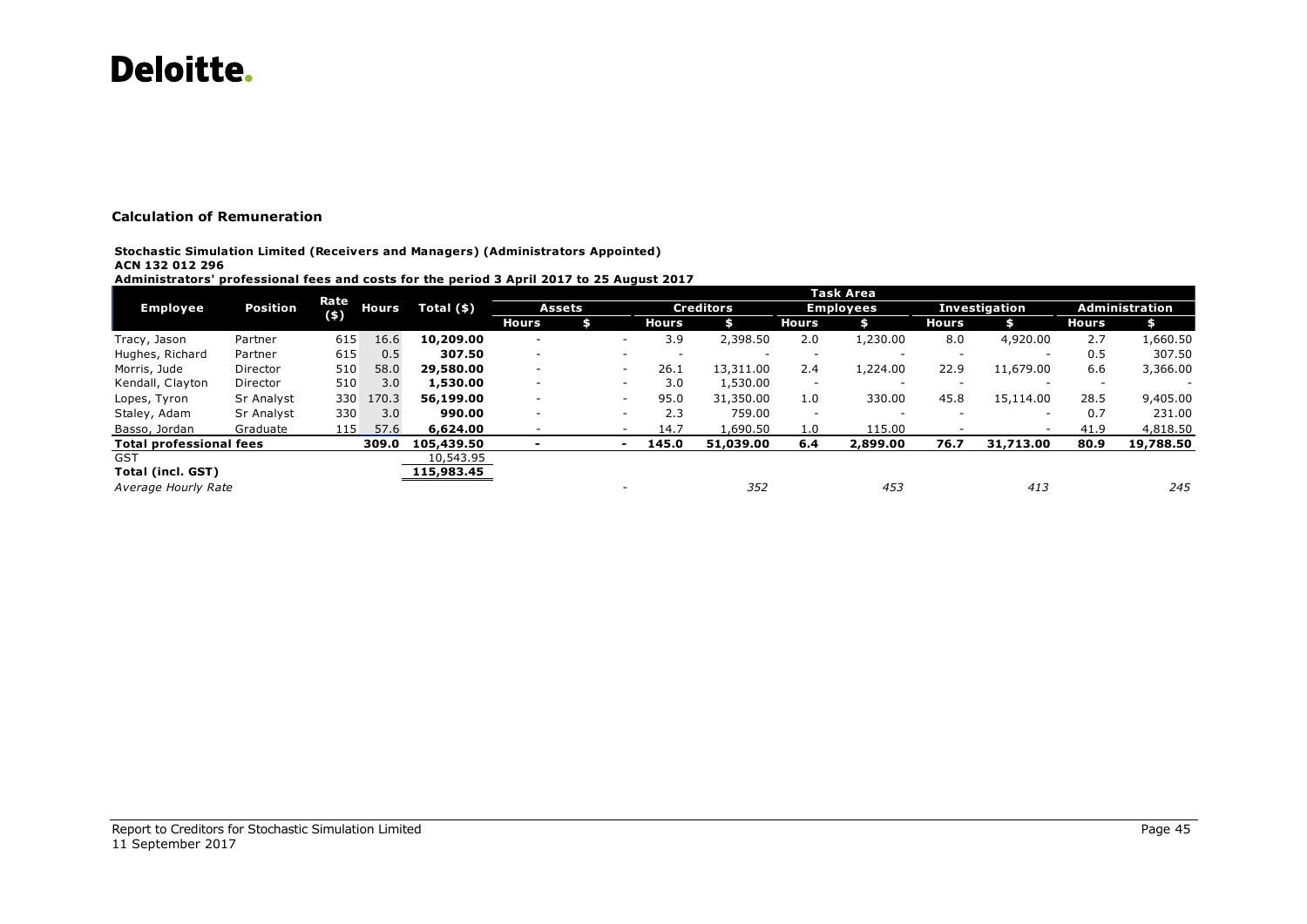## **Future fees**

**Resolution 2: Description of tasks to be completed from 26 August 2017 to 19 September 2017 (expected end date of the administration)** 

| <b>Task Area</b>                  | <b>General Description</b>                 | <b>Includes</b>                                                                             |  |  |  |  |
|-----------------------------------|--------------------------------------------|---------------------------------------------------------------------------------------------|--|--|--|--|
|                                   | <b>Creditor Enquiries</b>                  | Responding to creditor enquiries                                                            |  |  |  |  |
|                                   | Creditor reports                           | Finalise 439A report, investigation, meeting and general reports to creditors               |  |  |  |  |
|                                   | Meeting of creditors                       | Preparation meeting notices, proxies and advertisements                                     |  |  |  |  |
| <b>Creditors</b>                  |                                            | Forward notice of meeting to all known creditors                                            |  |  |  |  |
| 26.5 hours<br>\$9,107.50          |                                            | Preparation of meeting file, including agenda, certificate of postage, attendance register, |  |  |  |  |
|                                   |                                            | list of creditors, reports to creditors, advertisement of meeting and draft minutes of      |  |  |  |  |
|                                   |                                            | meeting.                                                                                    |  |  |  |  |
|                                   |                                            | Preparation and lodgement minutes of meetings with ASIC                                     |  |  |  |  |
|                                   |                                            | Respond to stakeholder queries and questions immediately following meeting                  |  |  |  |  |
| <b>Employees</b>                  | Employees enquires                         | Ongoing employee correspondence                                                             |  |  |  |  |
| 1.3 Hours<br>\$586.00             |                                            | Responding to employee enquiries as they arise                                              |  |  |  |  |
|                                   | Conducting investigation                   | Continue investigation into the Company                                                     |  |  |  |  |
|                                   |                                            | Review of potential Breaches of Director Duties, unfair preferences, unreasonable           |  |  |  |  |
| <b>Investigation</b><br>4.5 Hours |                                            | director related transactions and insolvent trading                                         |  |  |  |  |
| \$1,772.50                        |                                            | Preparing evidence and documentation of potential Breaches                                  |  |  |  |  |
|                                   | Litigation / Recoveries                    | Ongoing expected correspondence and work in relation to potential litigation/recoveries     |  |  |  |  |
|                                   | Correspondence                             | General correspondence from relevant parties                                                |  |  |  |  |
| <b>Administration</b>             | Document maintenance/file review/checklist | Filing of documents                                                                         |  |  |  |  |
| 9 Hours                           |                                            | File reviews                                                                                |  |  |  |  |
| \$3,360.00                        |                                            | Updating checklists                                                                         |  |  |  |  |
|                                   | Insurance                                  | Ongoing correspondence with insurance broker if required                                    |  |  |  |  |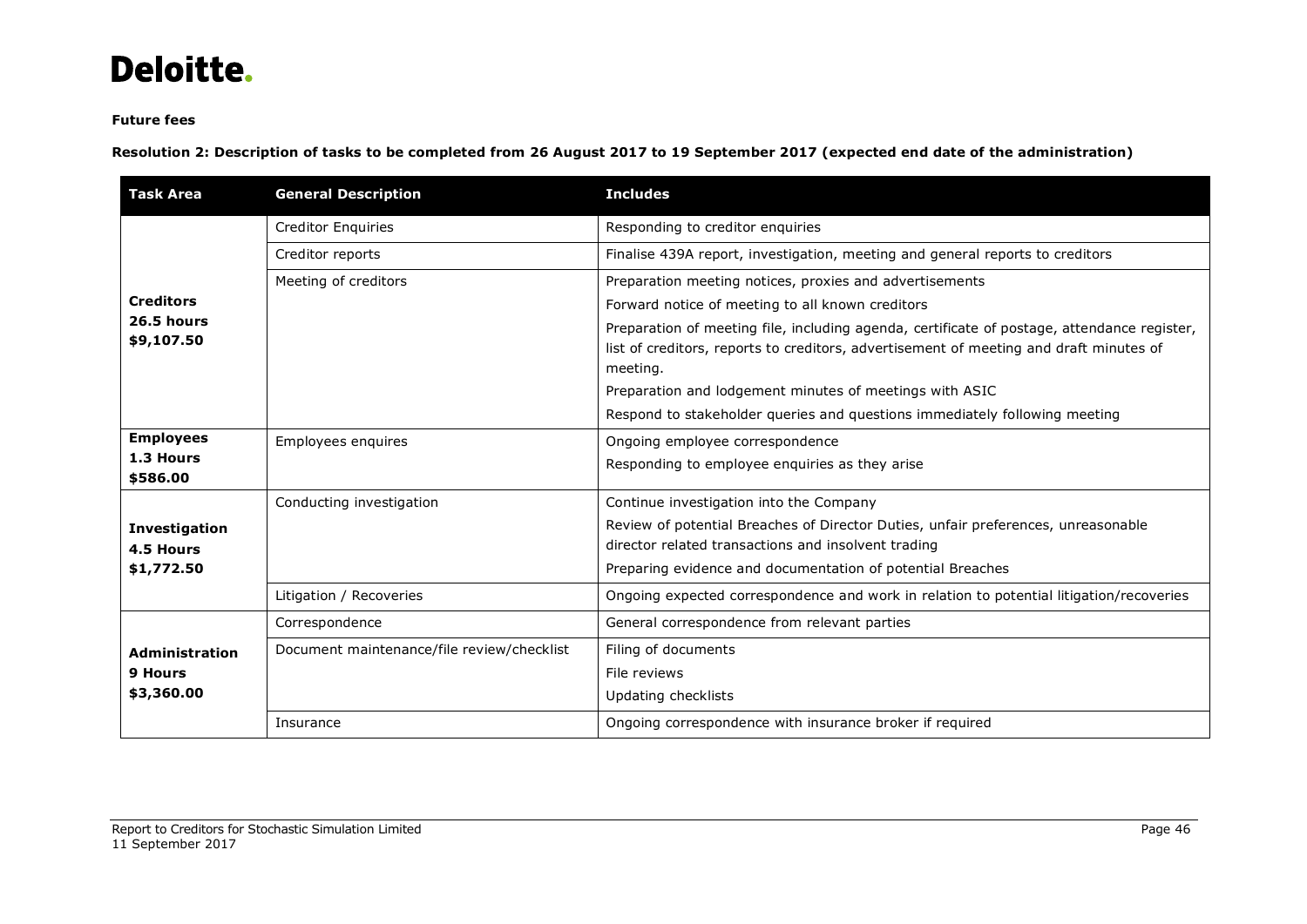| Task Area | <b>General Description</b>      | <b>Includes</b>                                                           |  |  |  |  |
|-----------|---------------------------------|---------------------------------------------------------------------------|--|--|--|--|
|           | Bank account administration     | Preparing correspondence opening and closing accounts                     |  |  |  |  |
|           |                                 | Requesting bank statements                                                |  |  |  |  |
|           |                                 | Bank account reconciliations                                              |  |  |  |  |
|           |                                 | Correspondence with bank regarding specific transfers                     |  |  |  |  |
|           | ASIC Form 524 and other forms   | Preparing and lodging ASIC forms including 505, 524, 911 etc. as required |  |  |  |  |
|           |                                 | Correspondence with ASIC regarding statutory forms                        |  |  |  |  |
|           | ATO & other statutory reporting | Maintain obligations to the ATO                                           |  |  |  |  |
|           |                                 | Correspondence with the ATO as required                                   |  |  |  |  |
|           | Finalisation                    | Notifying ATO of finalisation of administration                           |  |  |  |  |
|           |                                 | Cancelling ABN / GST / PAYG registration                                  |  |  |  |  |
|           |                                 | Completing checklists                                                     |  |  |  |  |
|           | Planning / Review               | Discussions regarding status of administration                            |  |  |  |  |
|           | Books and records / storage     | Maintaining books and records for liquidation purposes                    |  |  |  |  |

## **Calculation of Remuneration**

### **Stochastic Simulation Limited (Receivers and Managers) (Administrators Appointed)**

#### **ACN 132 012 296**

**Administrators' professional fees and costs for the period 26 August 2017 to 19 September 2017** 

|                                                     |            |               |              |                          |                          |        |              |              |                  |                          | <b>Task Area</b>         |                          |                          |              |                |
|-----------------------------------------------------|------------|---------------|--------------|--------------------------|--------------------------|--------|--------------|--------------|------------------|--------------------------|--------------------------|--------------------------|--------------------------|--------------|----------------|
| <b>Employee</b>                                     | Position   | Rate<br>$(*)$ | <b>Hours</b> | Total $(*)$              |                          | Assets |              |              | <b>Creditors</b> |                          | <b>Employees</b>         |                          | Investigation            |              | Administration |
|                                                     |            |               |              |                          | <b>Hours</b>             |        |              | <b>Hours</b> |                  | Hours                    |                          | <b>Hours</b>             |                          | <b>Hours</b> |                |
| Tracy, Jason                                        | Partner    | 615           | 4.0          | 2,460.00                 | <b>умера</b>             |        | <b>умера</b> | 2.0          | 1,230.00         | 0.5                      | 307.50                   | 0.5                      | 307.50                   | 1.0          | 615.00         |
| Hughes, Richard                                     | Partner    | 615           | 2.5          | 1,537.50                 | $\overline{\phantom{a}}$ |        |              | 0.5          | 307.50           | $\overline{\phantom{a}}$ | $\overline{\phantom{a}}$ | $\overline{\phantom{a}}$ | $\overline{\phantom{a}}$ | 2.0          | 1,230.00       |
| Morris, Jude                                        | Director   | 510           | 13.2         | 6,732.00                 | $\overline{\phantom{a}}$ |        | $\sim$       | 10.0         | 5,100.00         | 0.2                      | 102.00                   | 2.0                      | 1,020.00                 | 1.0          | 510.00         |
| Kendall, Clayton                                    | Director   | 510           | $\sim$       | $\overline{\phantom{a}}$ | -                        |        |              |              |                  | $\sim$                   | $\overline{\phantom{a}}$ | $\overline{\phantom{a}}$ |                          |              |                |
| Lopes, Tyron                                        | Sr Analyst | 330           | 7.5          | 2,475.00                 | ۰                        |        | ۰            | 4.0          | 1,320.00         | 0.5                      | 165.00                   | 1.0                      | 330.00                   | 2.0          | 660.00         |
| Staley, Adam                                        | Sr Analyst | 330           | $\sim$       |                          | -                        |        | $\sim$       |              |                  |                          | $\overline{\phantom{a}}$ |                          |                          |              |                |
| Basso, Jordan                                       | Graduate   | 115           | 14.1         | 1,621.50                 |                          |        | $\sim$       | 10.0         | 1,150.00         | 0.1                      | 11.50                    | 1.0                      | 115.00                   | 3.0          | 345.00         |
| 41.3<br><b>Total professional fees</b><br>14,826,00 |            |               | $\,$         |                          |                          | 26.5   | 9,107.50     | 1.3          | 586.00           | 4.5                      | 1,772.50                 | 9.0                      | 3,360.00                 |              |                |
| <b>GST</b>                                          |            |               |              | 482.60 l                 |                          |        |              |              |                  |                          |                          |                          |                          |              |                |
| <b>Total (incl. GST)</b>                            |            |               |              | 16,308.60                |                          |        |              |              |                  |                          |                          |                          |                          |              |                |
| Average Hourly Rate                                 |            |               |              |                          |                          |        |              |              | 344              |                          | 451                      |                          |                          |              | 373            |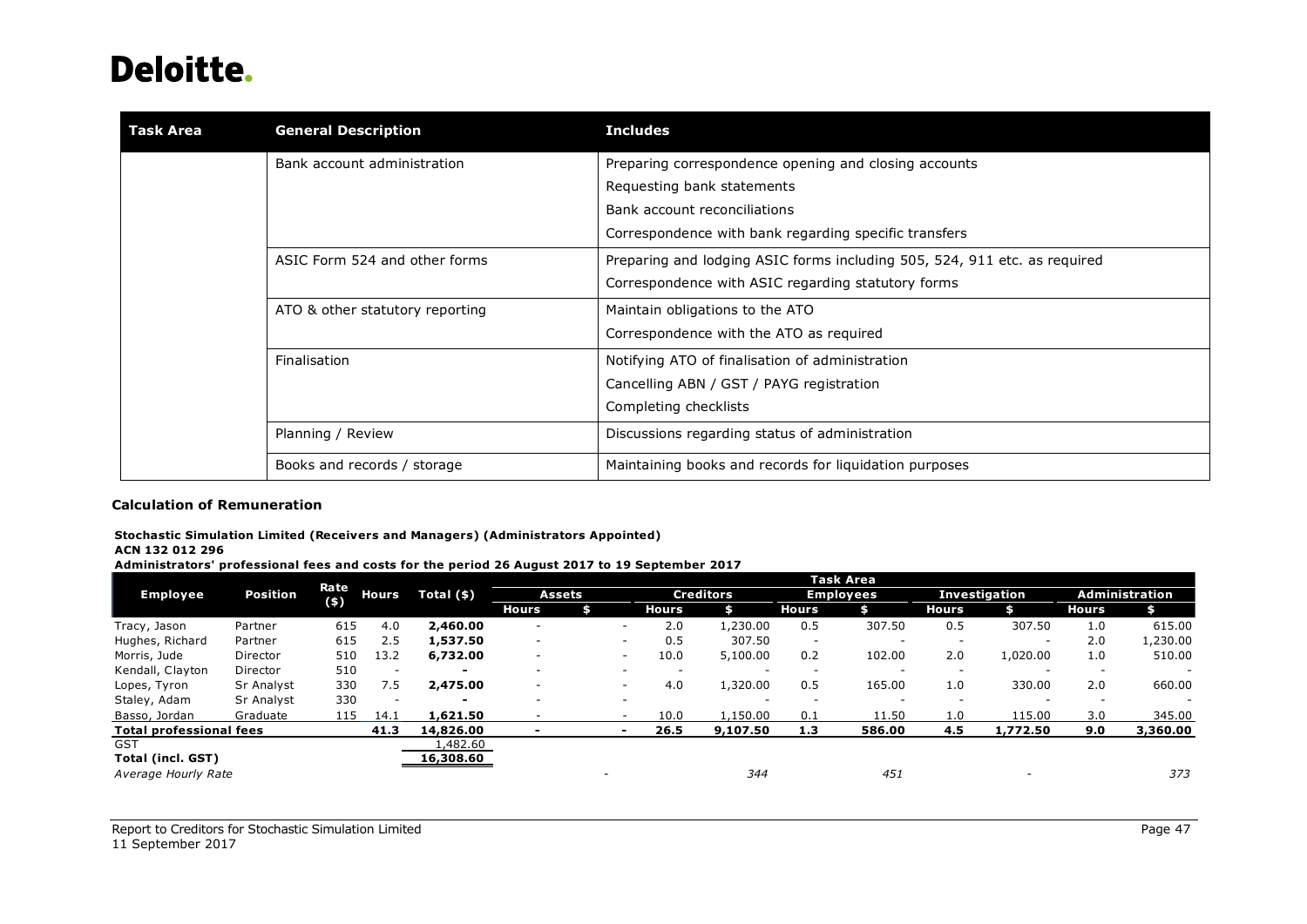| <b>Task Area</b>                          | <b>General Description</b>  | <b>Includes</b>                                                                                                                                                                                                                                                                                                                                                                                                                                          |  |  |  |  |
|-------------------------------------------|-----------------------------|----------------------------------------------------------------------------------------------------------------------------------------------------------------------------------------------------------------------------------------------------------------------------------------------------------------------------------------------------------------------------------------------------------------------------------------------------------|--|--|--|--|
| <b>Assets</b><br>11.5 Hours<br>\$4,832.50 | Sale of Business Assets     | Correspondence and discussions with Receivers and Managers/Secured Creditors<br>Consider details of sale of business process and outcome<br>Internal meetings to discuss/review                                                                                                                                                                                                                                                                          |  |  |  |  |
|                                           | Other Assets                | Tasks associated with realising other assets                                                                                                                                                                                                                                                                                                                                                                                                             |  |  |  |  |
|                                           | <b>Creditor Enquiries</b>   | Receive and follow up creditor enquiries via telephone and email<br>Maintaining creditor enquiry register<br>Review and prepare correspondence to creditors and their representatives via facsimile,<br>email and post<br>Correspondence with committee of inspection members if applicable                                                                                                                                                              |  |  |  |  |
|                                           | Creditor reports            | Preparing general reports to creditors                                                                                                                                                                                                                                                                                                                                                                                                                   |  |  |  |  |
| <b>Creditors</b>                          | Dealing with proofs of debt | Receipting and filing POD's when not related to a dividend<br>Corresponding with Office of State Revenue and ATO regarding POD's when not related<br>to a dividend                                                                                                                                                                                                                                                                                       |  |  |  |  |
| 91 Hours<br>\$31,215.00                   | Meeting of Creditors        | Preparation meeting notices, proxies and advertisements<br>Forward notice of meeting to all known creditors<br>Preparation of meeting file, including agenda, certificate of postage, attendance register,<br>list of creditors, reports to creditors, advertisement of meeting and draft minutes of<br>meeting<br>Preparation and lodgement minutes of meetings with ASIC<br>Respond to stakeholder queries and questions immediately following meeting |  |  |  |  |
|                                           | Shareholder enquires        | Notification of liquidation to creditors<br>Respond to shareholder enquiries                                                                                                                                                                                                                                                                                                                                                                             |  |  |  |  |

## **Resolution 3: Description of tasks to be completed in the event that the Company is placed into liquidation**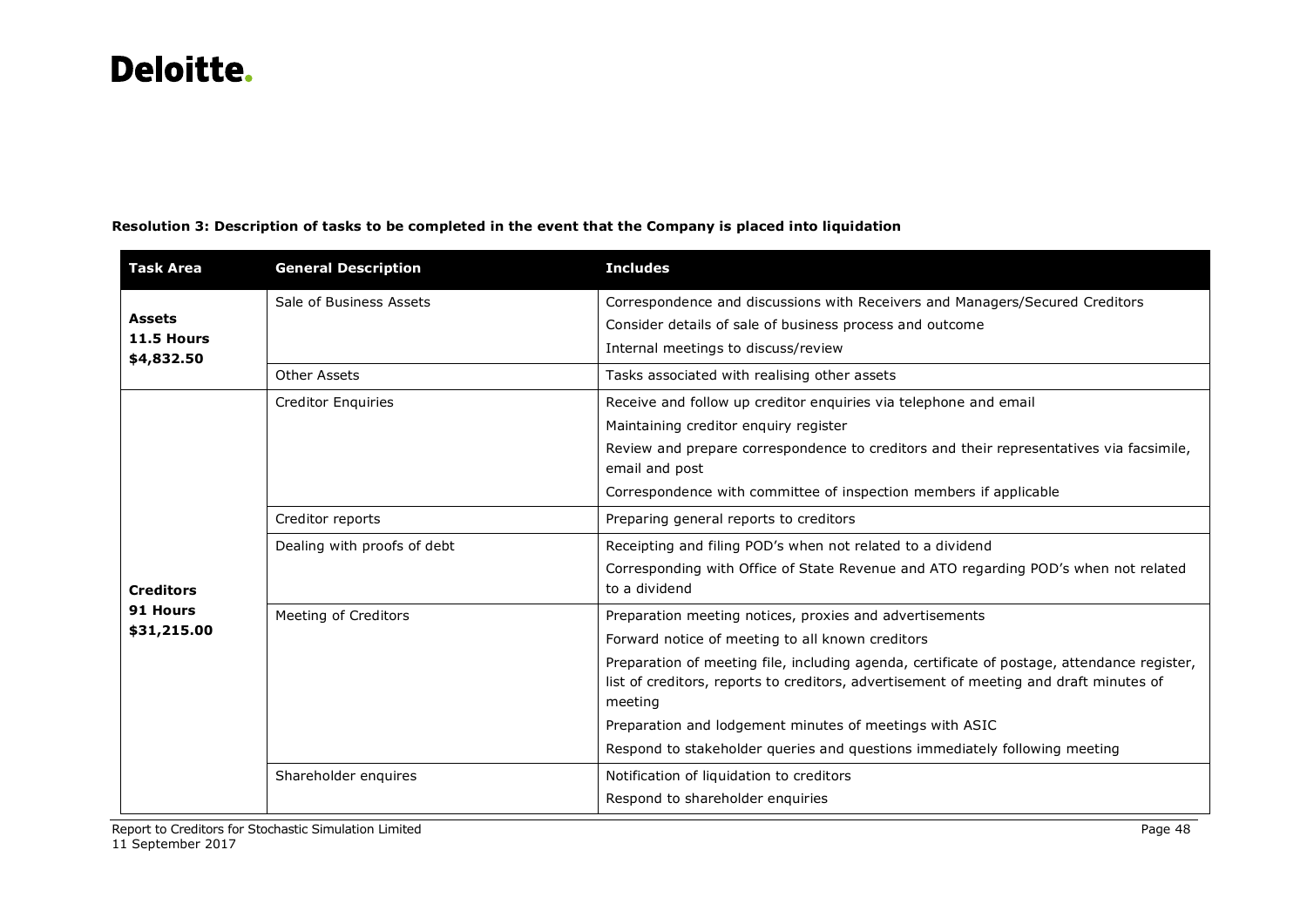| <b>Task Area</b>           | <b>General Description</b>  | <b>Includes</b>                                                                                 |  |  |  |  |
|----------------------------|-----------------------------|-------------------------------------------------------------------------------------------------|--|--|--|--|
|                            | Employees enquires          | Receive and follow up employee enquiries via telephone and email                                |  |  |  |  |
|                            |                             | Review and prepare correspondence to employees and their representatives via                    |  |  |  |  |
|                            |                             | facsimile, email and post                                                                       |  |  |  |  |
|                            |                             | Preparation of letters to employees advising of their entitlements and options available        |  |  |  |  |
|                            |                             | Receive and prepare correspondence in response to employees objections to leave<br>entitlements |  |  |  |  |
| <b>Employees</b>           | <b>FEG</b>                  | Correspondence with FEG if required                                                             |  |  |  |  |
| 22 Hours                   | Calculation of entitlements | Reviewing employee files and company's books and records                                        |  |  |  |  |
| \$6,220.00                 |                             | Reconciling superannuation accounts                                                             |  |  |  |  |
|                            |                             | Reviewing awards                                                                                |  |  |  |  |
|                            | Employee dividend           | Correspondence with employees regarding dividend                                                |  |  |  |  |
|                            |                             | Correspondence with ATO regarding SGC proof of debt                                             |  |  |  |  |
|                            |                             | Oversight of Receivers and Managers dividend payments to employees                              |  |  |  |  |
|                            | Conducting investigation    | Continue investigation from administration period                                               |  |  |  |  |
|                            |                             | Briefing lawyers regarding potential claims                                                     |  |  |  |  |
|                            |                             | Reviewing proposals from litigation funding firms and other parties                             |  |  |  |  |
|                            |                             | Commence legal proceedings                                                                      |  |  |  |  |
|                            |                             | Reporting any additional breaches to ASIC                                                       |  |  |  |  |
| Investigation<br>158 Hours |                             | Activities associated with ongoing legal proceedings against Directors of the Company           |  |  |  |  |
| \$51,920.00                |                             | Review documents requested under discovery proceedings                                          |  |  |  |  |
|                            |                             | Negotiate and review any settlement offer(s)                                                    |  |  |  |  |
|                            | Litigation / Recoveries     | Correspondence with lawyers in relation to potential recoveries                                 |  |  |  |  |
|                            |                             | Pursue legal action for recovery of funds from Directors or related parties                     |  |  |  |  |
|                            | ASIC reporting              | Preparing statutory investigation reports                                                       |  |  |  |  |
|                            |                             | Liaising with ASIC                                                                              |  |  |  |  |
| <b>Administration</b>      | Correspondence              | General correspondence with relevant parties                                                    |  |  |  |  |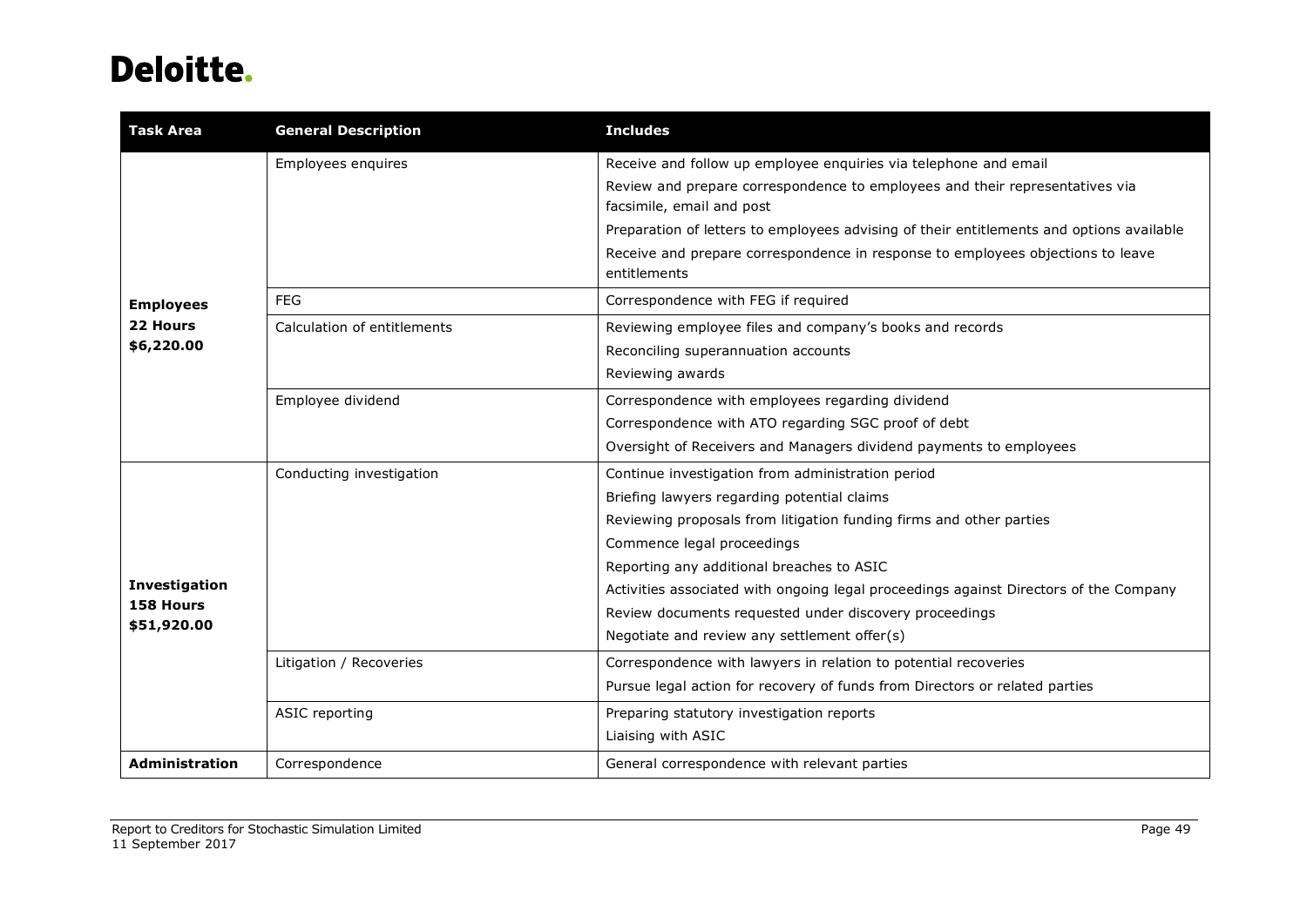| <b>Task Area</b> | <b>General Description</b>                 | <b>Includes</b>                                               |
|------------------|--------------------------------------------|---------------------------------------------------------------|
| 102 Hours        | Document maintenance/file review/checklist | First month, then 6 monthly administration review             |
| \$31,180.00      |                                            | Filing of documents                                           |
|                  |                                            | File reviews                                                  |
|                  |                                            | Updating checklists                                           |
|                  | Insurance                                  | Advise insurance broker of appointment as Liquidator          |
|                  |                                            | Ongoing correspondence with insurance broker                  |
|                  | Bank account administration                | Preparing correspondence opening and closing accounts         |
|                  |                                            | Requesting bank statements                                    |
|                  |                                            | Bank account reconciliations                                  |
|                  | ASIC Form 524 and other forms              | Preparing and lodging ASIC forms including 505, 524, 911 etc. |
|                  |                                            | Correspondence with ASIC regarding statutory forms            |
|                  | ATO & other statutory reporting            | Notification of appointment as Liquidator                     |
|                  |                                            | Preparing BAS statement                                       |
|                  | Finalisation                               | Notifying ATO of finalisation                                 |
|                  |                                            | Cancelling ABN / GST / PAYG registration                      |
|                  |                                            | Completing checklists                                         |
|                  |                                            | Finalising WIP                                                |
|                  | Planning / Review                          | Discussions regarding status of administration                |
|                  | Books and records / storage                | Dealing with records in storage                               |
|                  |                                            | Sending job files to storage                                  |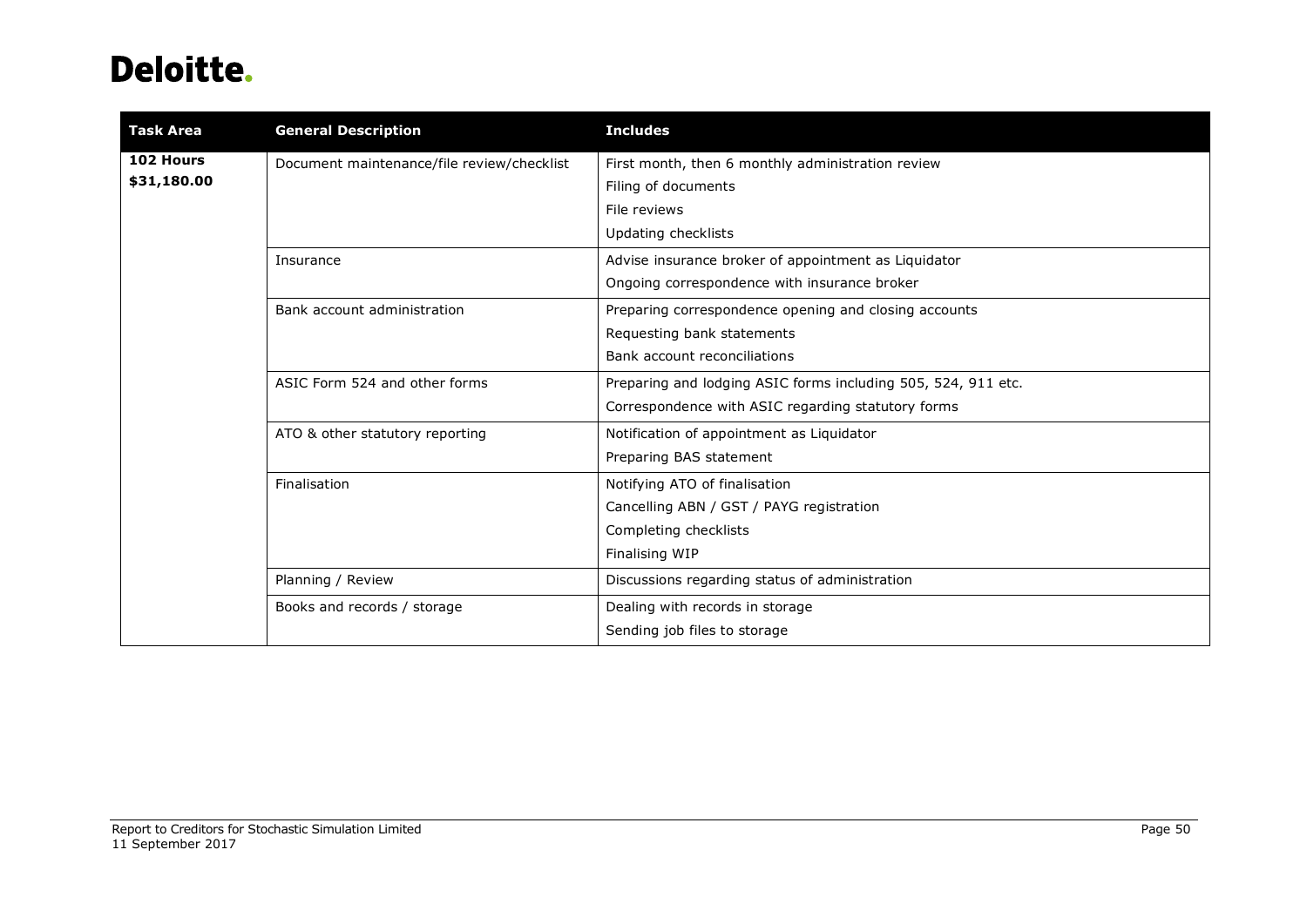### **Calculation of Remuneration**

**Stochastic Simulation Limited (Receivers and Managers) (Administrators Appointed) ACN 132 012 296**

#### **Liquidators' estimated professional fees and costs for the period 19 September 2017 to completion of Liquidation**

|                                                       |                 |               |                          |                          |              |           |                  |           |                          | Task Area                |               |           |                |           |
|-------------------------------------------------------|-----------------|---------------|--------------------------|--------------------------|--------------|-----------|------------------|-----------|--------------------------|--------------------------|---------------|-----------|----------------|-----------|
| <b>Employee</b>                                       | <b>Position</b> | Rate<br>$(*)$ | <b>Hours</b>             | Total $(*)$              | Assets       |           | <b>Creditors</b> |           | <b>Employees</b>         |                          | Investigation |           | Administration |           |
|                                                       |                 |               |                          |                          | <b>Hours</b> |           | <b>Hours</b>     | \$        | Hours                    | \$                       | <b>Hours</b>  | \$        | <b>Hours</b>   |           |
| Tracy, Jason                                          | Partner         | 615           | 39.0                     | 23,985.00                | 2.0          | .230.00   | 10.0             | 6,150.00  | 2.0                      | 1,230.00                 | 15.0          | 9,225.00  | 10.0           | 6,150.00  |
| Hughes, Richard                                       | Partner         | 615           | 6.5                      | 3,997.50                 | 0.5          | 307.50    | 1.0              | 615.00    | $\overline{\phantom{0}}$ | $\overline{\phantom{a}}$ | 3.0           | 1,845.00  | 2.0            | 1,230.00  |
| Morris, Jude                                          | Director        | 510           | 76.0                     | 38,760.00                | 3.0          | L.530.00  | 25.0             | 12,750.00 | 3.0                      | 1,530.00                 | 30.0          | 15,300.00 | 15.0           | 7,650.00  |
| Kendall, Clayton                                      | Director        | 510           | $\overline{\phantom{a}}$ | $\overline{\phantom{0}}$ | -            |           |                  |           |                          | $\overline{\phantom{a}}$ |               |           |                |           |
| Lopes, Tyron                                          | Sr Analyst      | 330           | 132.0                    | 43,560.00                | 5.0          | 1,650.00  | 25.0             | 8,250.00  | 7.0                      | 2,310.00                 | 60.0          | 19,800.00 | 35.0           | 11,550.00 |
| Staley, Adam                                          | Sr Analyst      | 330           |                          | -                        | -            |           |                  |           |                          |                          |               |           |                |           |
| Basso, Jordan                                         | Graduate        | 115           | 131.0                    | 15,065,00                | 1.0          | 115.00    | 30.0             | 3,450.00  | 10.0                     | l,150.00                 | 50.0          | 5,750.00  | 40.0           | 4,600.00  |
| <b>Total professional fees</b><br>384.5<br>125,367.50 |                 |               | 11.5                     | 4,832.50                 | 91.0         | 31,215.00 | 22.0             | 6,220,00  | 158.0                    | 51,920.00                | 102.0         | 31,180.00 |                |           |
| <b>GST</b>                                            |                 |               |                          | 12,536.75                |              |           |                  |           |                          |                          |               |           |                |           |
| <b>Total (incl. GST)</b>                              |                 |               |                          | 137,904.25               |              |           |                  |           |                          |                          |               |           |                |           |
| Average Hourly Rate                                   |                 |               |                          |                          |              | 420       |                  | 343       |                          | 283                      |               | 329       |                | 306       |

### **Part 4. Statement of remuneration claim**

Resolution 1 for fees incurred from 3 April 2017 to 25 August 2017:

"That the remuneration of the Administrators their partners and staff, for the period of the Administration from 3 April 2017 to 25 August 2017 is fixed at a sum equal to the cost of time spent by the Administrators and their partners and staff, calculated at the hourly rates as detailed in the Remuneration Report of 11 September 2017 of fees equalling \$105,439.50 plus GST and disbursements, and that the Administrators can draw the remuneration as required"

Resolution 2 for future fees from 26 August 2017 to finalisation of the Administration:

"That the prospective remuneration of the Administrators their partners and staff, calculated at the hourly rates as detailed in the Remuneration Report of 11 September 2017, for the period of the Administration from 26 August 2017 to completion of the Voluntary Administration, is fixed and approved to a maximum cap of \$14,826.00 plus GST and disbursements to be drawn only when incurred. Should a lesser amount be actually incurred, only the lesser amount will be drawn. Should a greater amount be actually incurred, further approval from Creditors will be sought."

Resolution 3 for fees from the commencement of the Liquidation to completion of the liquidation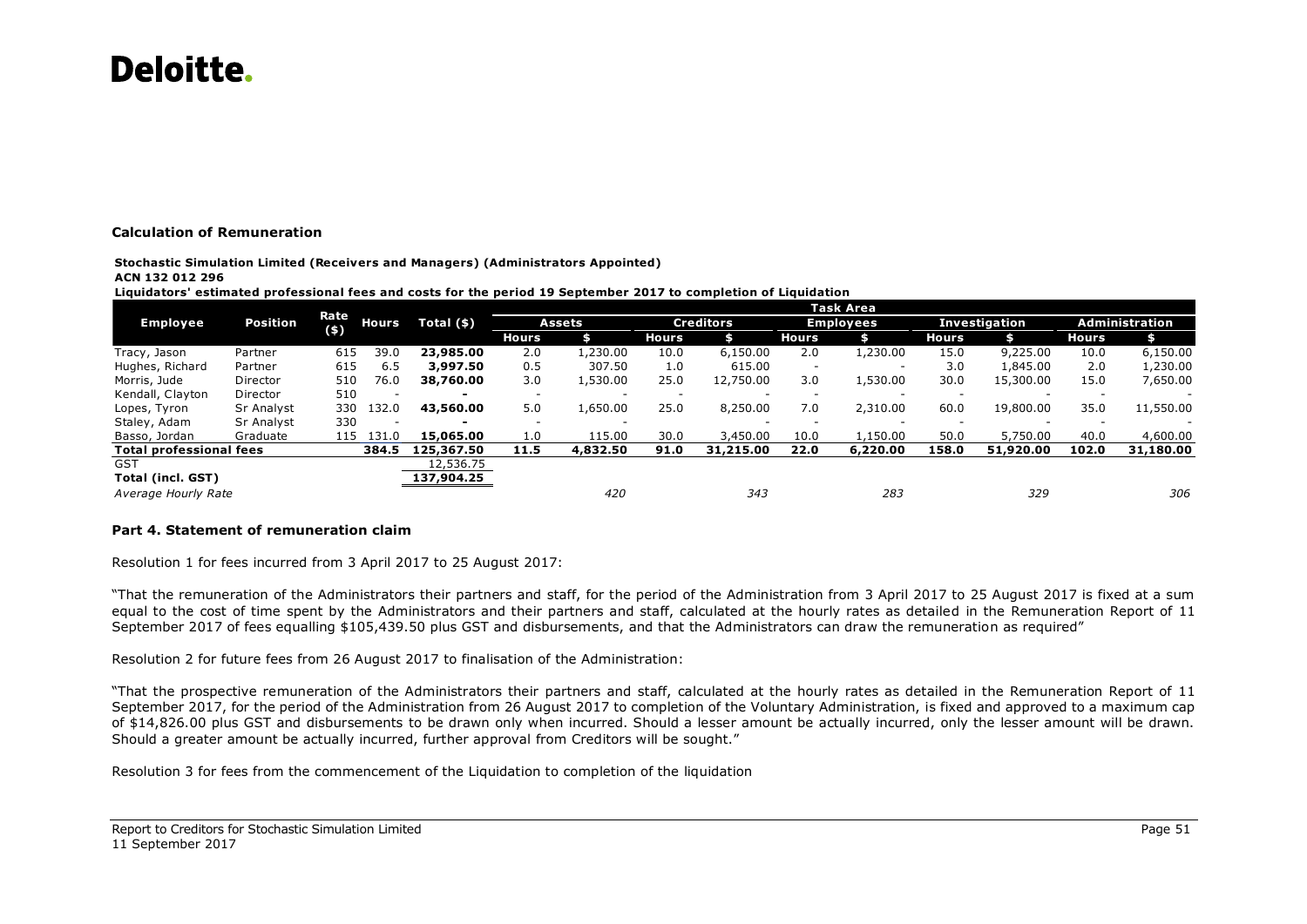"That the prospective remuneration of the Liquidators, their partners and staff, calculated at the hourly rates as detailed in the Remuneration Report of 11 September 2017, for the period from the commencement of the liquidation to completion of the liquidation, is fixed and approved to a maximum cap of \$125,367.50 plus GST and disbursements to be drawn only when incurred. Should a lesser amount be actually incurred, only the lesser amount will be drawn. Should a greater amount be actually incurred, further approval from Creditors will be sought."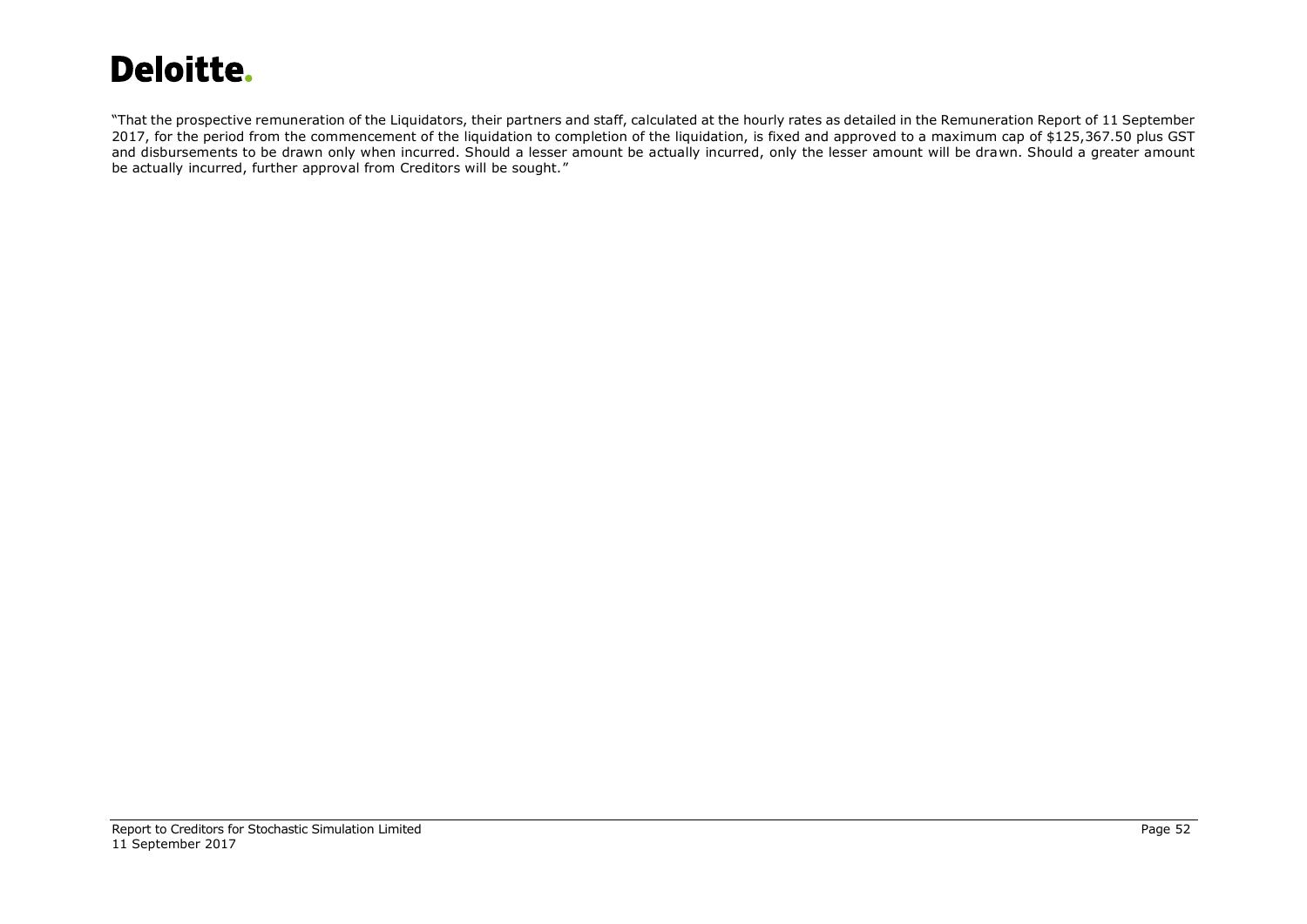

### **Part 7. Disbursements**

We have undertaken a proper assessment of disbursements claimed for the Company, in accordance with the law and applicable professional standards. We are satisfied that the disbursements claimed are necessary and proper.

Disbursements are divided into three types: **A, B1, B2.**

- **A** disbursements are all externally provided professional services. These are recovered at cost. An example of an A disbursement is legal fees.
- **B1** disbursements are externally provided non-professional costs such as travel, accommodation and search fees. B1 disbursements are recovered at cost.
- **B2** disbursements are internally provided non-professional costs such as photocopying, printing and postage. B2 disbursements, if charged to the administration, would generally be charged at cost; though some expenses such as telephone calls, photocopying and printing may be charged at a rate which recoups both variable and fixed costs.

We are not required to seek creditor approval for disbursements, but must account to creditors. Details of the basis of recovering internal disbursements in this Administration are provided below. Full details of any actual costs will be provided in this report and any future reporting.

Basis of disbursement claim (applicable for financial year ending 30 June 2018):

| Internal disbursements                                  | Rate (Excl GST)                |
|---------------------------------------------------------|--------------------------------|
| Advertising                                             | At cost                        |
| Courier                                                 | At cost                        |
| Data room fees                                          | At cost                        |
| Postage                                                 | At cost                        |
| Travel                                                  | At cost                        |
| Staff vehicle use                                       | \$0.70 per km                  |
| Stationary, printing, photocopying, telephone and faxes | 5% of incurred insolvency fees |

A summary of the disbursements incurred to date is outlined below: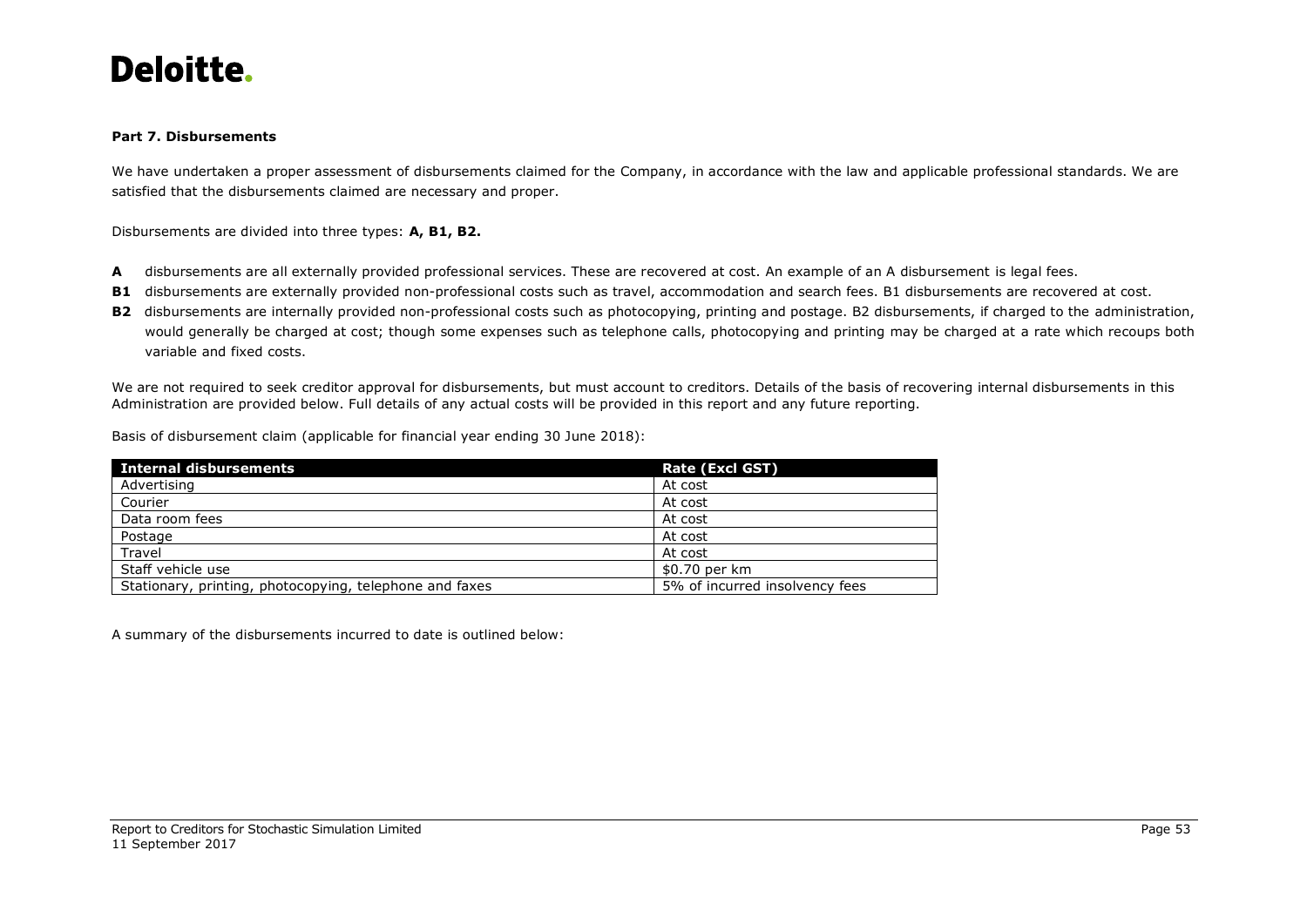## **Stochastic Simulation Limitd (Receivers and Managers) (Administrators Appointed) ACN 132 012 296**

### **Administrators' disburesments for the period 3 April 2017 to 25 August 2017**

| Stochastic Simulation Limitd (Receivers and Managers) (Administrators Appointed) |                                                                                     |          |  |  |  |  |  |
|----------------------------------------------------------------------------------|-------------------------------------------------------------------------------------|----------|--|--|--|--|--|
| ACN 132 012 296                                                                  |                                                                                     |          |  |  |  |  |  |
| Administrators' disburesments for the period 3 April 2017 to 25 August 2017      |                                                                                     |          |  |  |  |  |  |
| <b>Type</b>                                                                      | Detail                                                                              |          |  |  |  |  |  |
| $\overline{A}$                                                                   | Advertising appointment                                                             | 153.00   |  |  |  |  |  |
| - B1                                                                             | Search and filing fees, travel/parking and mileage, staff amenities, IT consumables | 2,998.00 |  |  |  |  |  |
| B <sub>2</sub>                                                                   | Photocopying, telephone & faxes etc.                                                | 5,271.98 |  |  |  |  |  |
| Total disbursements (excl. GST)                                                  |                                                                                     | 8,422.98 |  |  |  |  |  |
| <b>GST</b>                                                                       |                                                                                     | 842.30   |  |  |  |  |  |
| Total disbursements (incl. GST)<br>9,265.27                                      |                                                                                     |          |  |  |  |  |  |

### **Part 8. Report on Progress of the Administration**

Refer to the main Report to Creditors dated 11 September 2017 for the progress of the Administration.

### **Part 9. Summary of Receipts and payments**

Refer to Section 5.1 of the main Report to Creditors dated 11 September 2017 for the detailed Receipts and Payments.

### **Part 10. Indemnities and up-front payments**

We have received \$21,500 in up-front payments from three shareholders/convertible noteholders. These payments represent a contribution towards our fees and expenses in conducting the Administration that are the subject of this remuneration report and the approval sought from creditors.

### **Part 11. Queries**

Should you have any queries regarding this remuneration report, please contact Tyron Lopes of this office on telephone 08 9365 8171 or by email on tlopes@deloitte.com.au

### **Part 12. Information Sheet**

Refer to Attachment C for ASIC Information Sheet 85 Approving fees: a guide to creditors.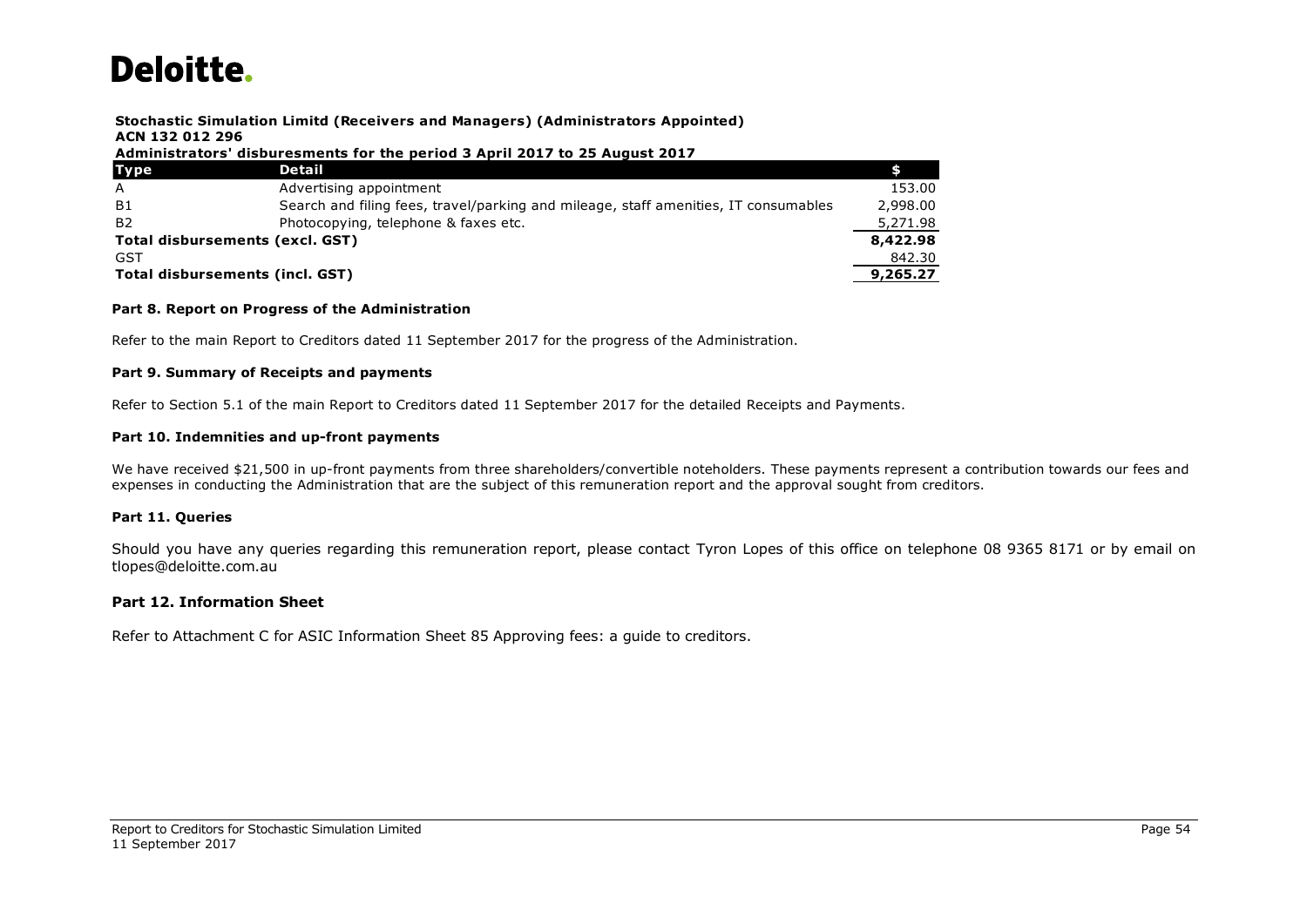

## <span id="page-57-0"></span>**Appendix E - Notice of Meeting**

### FORM 529

## CORPORATIONS ACT 2001 *Section 439A*

Subregulation 5.6.12(6)

### NOTICE OF MEETING OF CREDITORS STOCHASTIC SIMULATION LIMITED (RECEIVERS & MANAGERS APPOINTED) (ADMINISTRATORS APPOINTED) ACN 132 012 296

NOTICE is given that a meeting of the creditors of the company will be held at the Offices of Deloitte Financial Advisory Pty Ltd, Ground Floor Auditorium, Tower 2, Brookfield Place, 123 St Georges Terrace, Perth WA 6000 19 September 2017 at 11am.

## A G E N D A

- 1. To receive a Statement about the company's business, property, affairs and financial circumstances.
- 2. To receive a statement to creditors by one of the directors, explaining the circumstances leading up to the administration.
- 3. To receive the report of the Administrator.
- 4. Questions from creditors.
- 5. For creditors to resolve:
	- a. that the company execute a deed of company arrangement; or
	- b. that the administration should end; or
	- c. that the company be wound up.
- 6. To fix the remuneration of the Joint & Several Administrators.
- 7. If the company is to execute a Deed of Company Arrangement to fix the remuneration of the Deed Administrator.
- 8. If the company is wound up, to consider appointing a Committee of Inspection.
- 9. If no Committee is appointed, to fix the remuneration of the Liquidators.
- 10. If no Committee is appointed, to consider the destruction of the books and records at the conclusion of the winding up.
- 11. Any other business that may be lawfully brought forward.

Proxies to be used at the meeting should be lodged at the office of the Joint & Several Administrators by 4.00pm on the day prior to the meeting. A creditor can only be represented by proxy or by an attorney pursuant to corporations Regulations 5.6.28 and 5.6.32 (inclusive) and if a body corporate by a representative appointed pursuant to Section 250D.

In accordance with Regulation 5.6.23(1) of the Corporations Regulations, creditors will not be entitled to vote at this meeting unless they have previously lodged particulars of their claim against the company in accordance with the Corporations Regulations and that clause has been admitted for voting purposes wholly or in part by the voluntary administrator.

DATED this 11th day of September 2017.

JASON TRACY JOINT & SEVERAL ADMINISTRATOR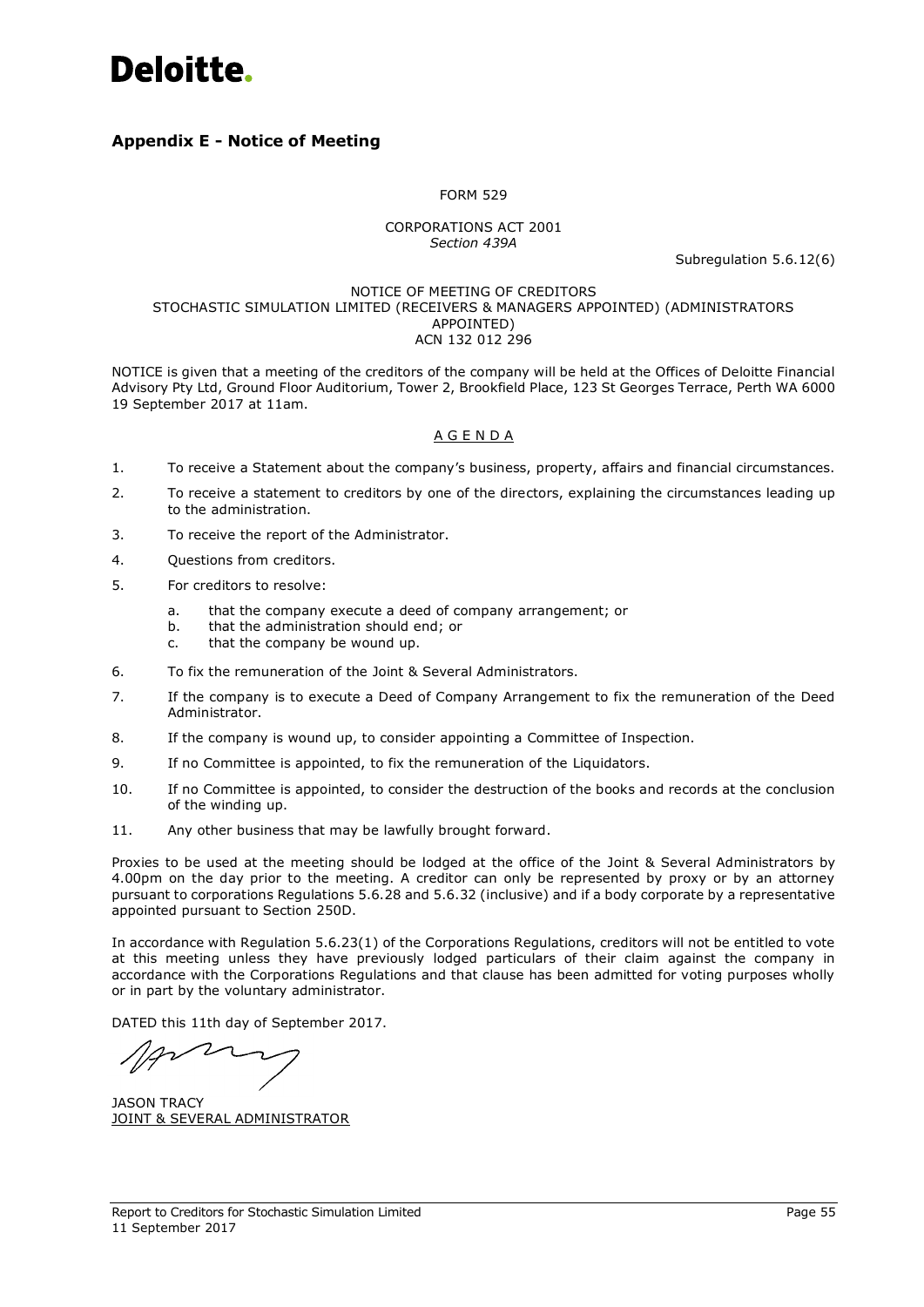

Deloitte Financial Advisory Pty Ltd Tower 2 Brookfield Place 123 St Georges Terrace PERTH WA 6000

Telephone: (08) 9365 7849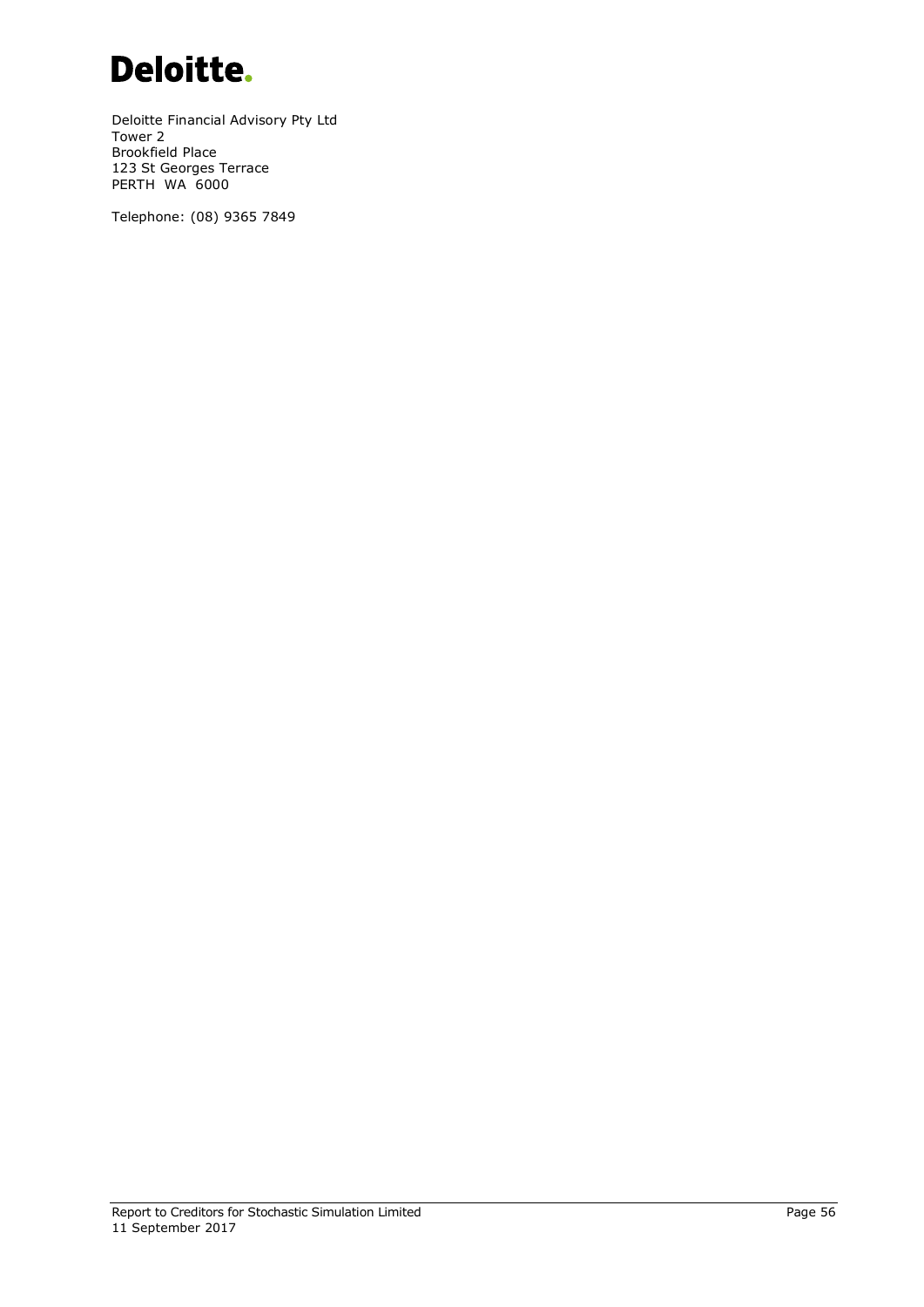<span id="page-59-0"></span>**Appendix F - Proof of debt**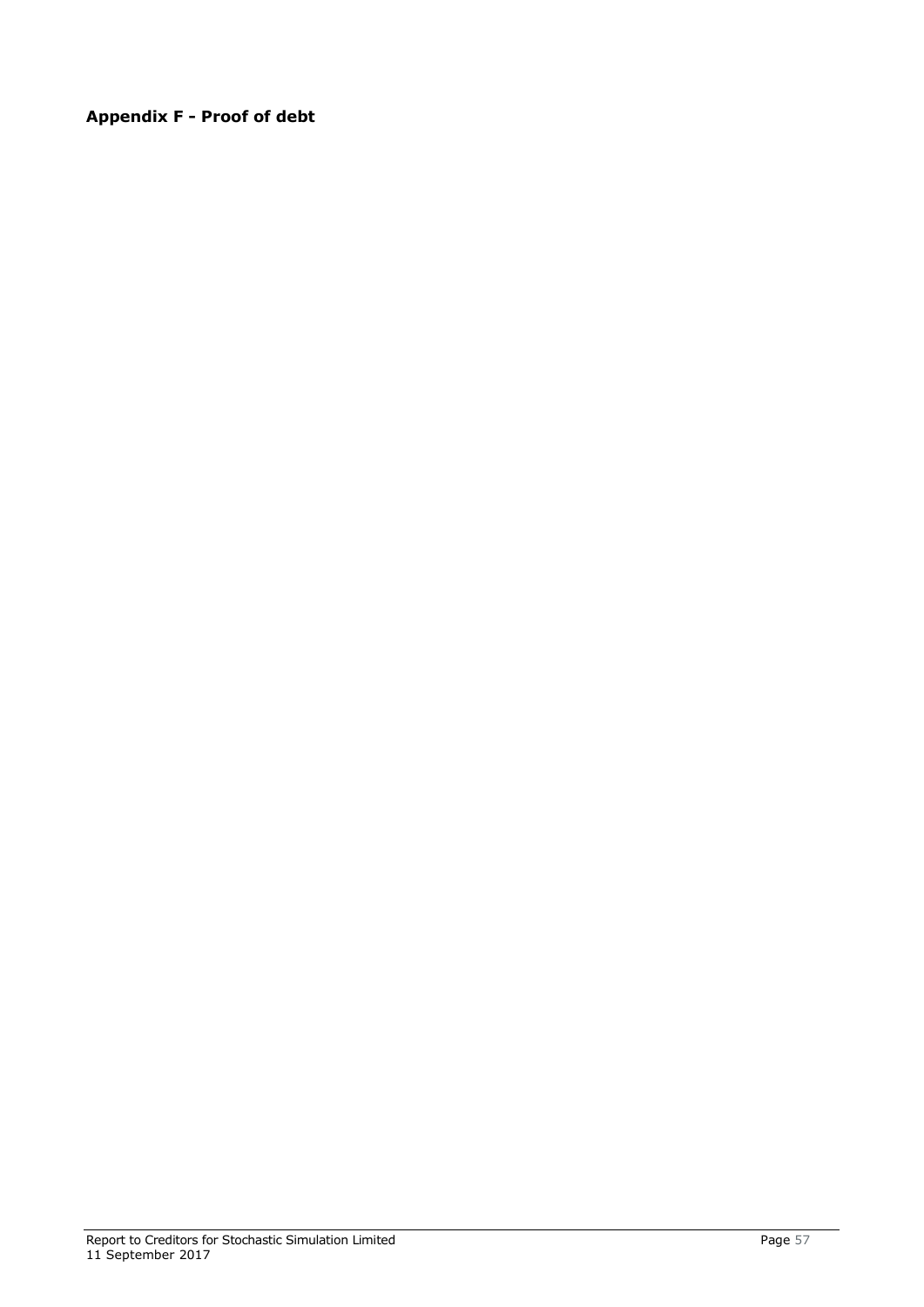### INFORMAL PROOF OF DEBT FORM Regulation 5.6.47

|                                                             | ACN 132 012 296 | STOCHASTIC SIMULATION LIMITED (RECEIVERS & MANAGERS APPOINTED) (ADMINISTRATORS APPOINTED)                              |
|-------------------------------------------------------------|-----------------|------------------------------------------------------------------------------------------------------------------------|
| Name of creditor:                                           |                 |                                                                                                                        |
| Address of creditor:                                        |                 |                                                                                                                        |
|                                                             |                 |                                                                                                                        |
| ABN:                                                        |                 |                                                                                                                        |
| Telephone number:                                           |                 |                                                                                                                        |
| Amount of debt claimed:                                     |                 |                                                                                                                        |
|                                                             |                 | Consideration for debt (i.e, the nature of goods or services supplied and the period during which they were supplied): |
|                                                             |                 |                                                                                                                        |
|                                                             |                 |                                                                                                                        |
| Is the debt secured?                                        | YES/NO          |                                                                                                                        |
| If secured, give details of security including dates, etc:  |                 |                                                                                                                        |
|                                                             |                 |                                                                                                                        |
|                                                             |                 |                                                                                                                        |
| Other information:                                          |                 |                                                                                                                        |
|                                                             |                 |                                                                                                                        |
|                                                             |                 |                                                                                                                        |
| Signature of Creditor<br>(or person authorised by creditor) |                 | Dated                                                                                                                  |
| <b>Notes:</b>                                               |                 |                                                                                                                        |

Under the Corporations Regulations, a creditor is not entitled to vote at a meeting unless (Regulation 5.6.23):

a. his or her claim has been admitted, wholly or in part, by the Joint & Several Administrators; or

b. he or she has lodged with the Joint & Several Administrators particulars of the debt or claim, or if required, a formal proof of debt.

At meetings held under Section 436E and 439A, a secured creditor may vote for the whole of his or her debt without regard to the value of the security.

Proxies must be made available to the Joint & Several Administrators.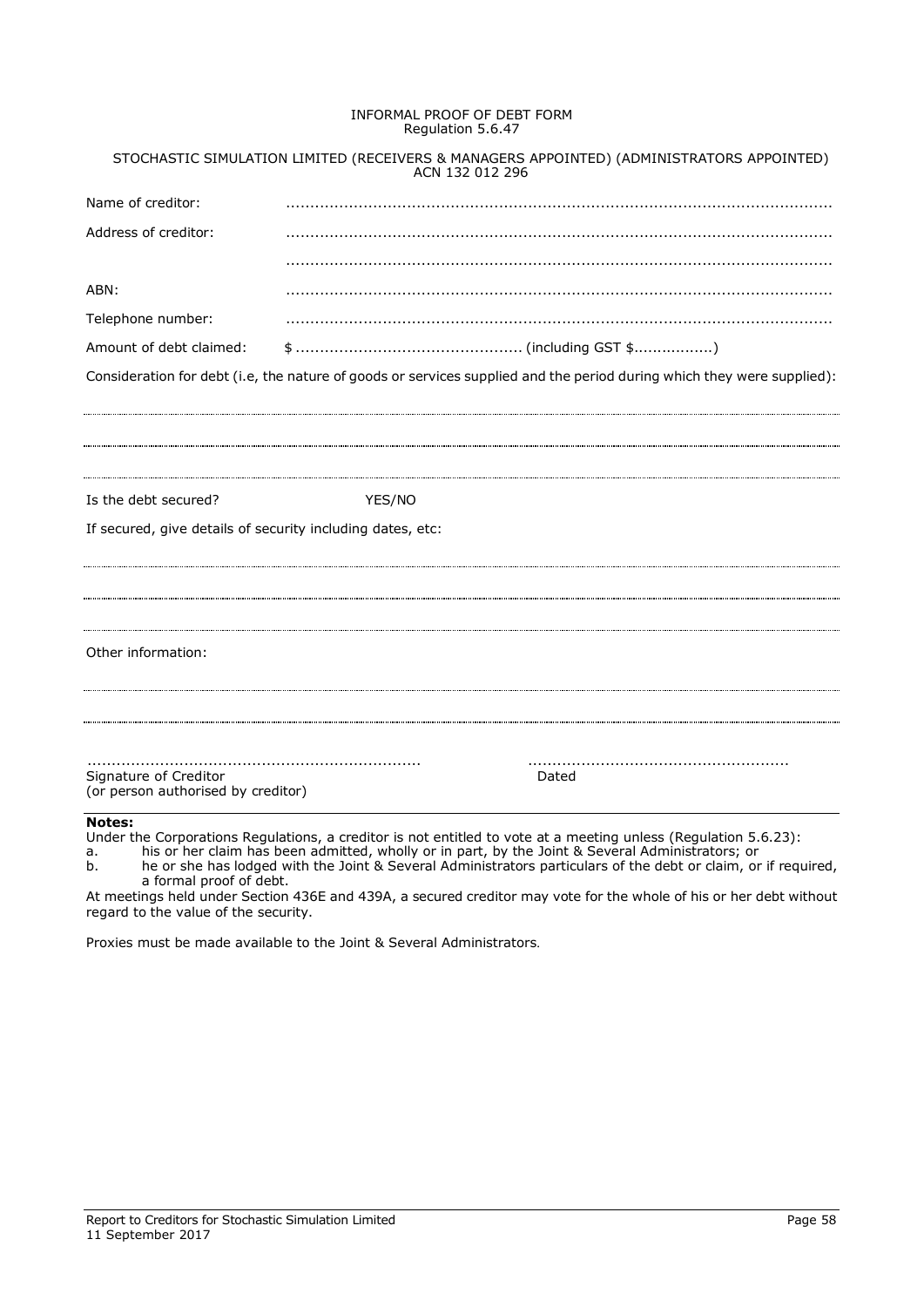## <span id="page-61-0"></span>**Appendix G - Form of Proxy**

OR

### FORM 532

Regulation 5.6.29

## *CORPORATIONS ACT 2001*

### APPOINTMENT OF PROXY CREDITORS MEETING

## STOCHASTIC SIMULATION LIMITED (RECEIVERS & MANAGERS APPOINTED) (ADMINISTRATORS APPOINTED) ACN 132 012 296

\*I/\*We (1) ......................................................................................................................................................  $\mathsf{f}$ ...................................................................................................................................................... a creditor of Stochastic Simulation Limited, appoint (2) ...................................................................................................................................................... ...................................................................................................................................................... or in his or her absence ...................................................................................................................................................... as \*my/our \*general/special proxy to vote at the meeting of creditors to be held at the offices of Deloitte Financial Advisory Pty Ltd, Tower 2, Brookfield Place, Ground Floor Auditorium, 123 St Georges Terrace, Perth WA 6000 on Tuesday, 19 September 2017 at 11.00am (WST), or at any adjournment of that meeting and to vote:

**1.** a. to vote on all matters arising at the meeting (IF GENERAL PROXY) □

b. to vote for or against the following resolutions (IF SPECIAL PROXY)

## **ONLY COMPLETE THE FOLLOWING IF YOU HAVE APPOINTED A SPECIAL PROXY ABOVE**

*Please circle your preferred voting option*.

- **2. To consider and if thought fit, pass one of the following resolutions (choose ONE of a, b or c):**
	- a. That the Company be wound up and Jason Tracy and Richard Hughes be appointed Joint and<br>Several Liquidators" OR (FOR / AGAINST / ABSTAIN **FOR / AGAINST / ABSTAIN**
	- b. "That the administration end" **FOR / AGAINST / ABSTAIN**

### **3. To consider and if thought fit, approve the Joint and Several Administrators' current remuneration:**

"That the remuneration of the Administrators their partners and staff, for the period of the Administration from 3 April 2017 to 25 August 2017 is fixed at a sum equal to the cost of time spent by the Administrators and their partners and staff, calculated at the hourly rates as detailed in the Remuneration Report of 11 September 2017 of fees equalling \$105,439.50 plus GST and disbursements, and that the Administrators can draw the remuneration as required"

## **FOR / AGAINST / ABSTAIN**

### **4. To consider and if thought fit, approve the Joint and Several Administrators' future remuneration:**

"That the prospective remuneration of the Administrators their partners and staff, calculated at the hourly rates as detailed in the Remuneration Report of 11 September 2017, for the period of the Administration from 26 August 2017 to completion of the Voluntary Administration, is fixed and approved to a maximum cap of \$14,826.00 plus GST and disbursements to be drawn only